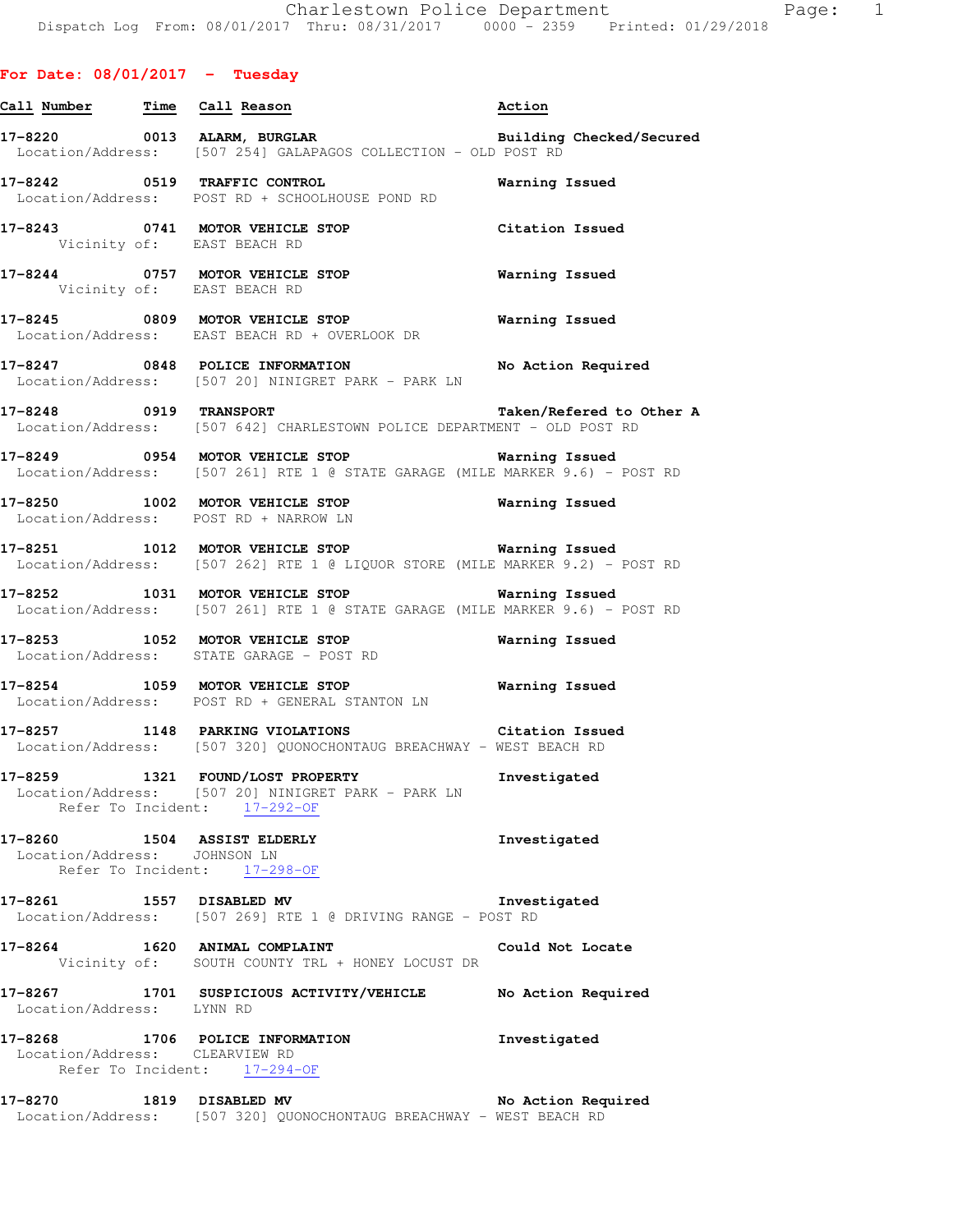|                                                          |         | Dispatch Log From: 08/01/2017 Thru: 08/31/2017 0000 <sup>-</sup> 2359 Printed: 01/29/2018                                                                                                                | Charlestown Police Department<br>Page: 2                                                     |
|----------------------------------------------------------|---------|----------------------------------------------------------------------------------------------------------------------------------------------------------------------------------------------------------|----------------------------------------------------------------------------------------------|
|                                                          |         | 17-8272 1840 DOMESTIC/Assault/Diso/Other Taken/Refered to Other A                                                                                                                                        | Location/Address: [507 21] BURLINGAME STATE PARK - CAMPING AREA - BURLINGAME STATE PARK RD   |
|                                                          |         | 17-8273 1931 SUSPICIOUS ACTIVITY/VEHICLE Investigated<br>Location/Address: [507 462] ROCKY'S TREE SERVICE - KLONDIKE RD                                                                                  |                                                                                              |
|                                                          |         | 17-8274 2001 ASSIST OTHER POLICE DEPT Could Not Locate<br>Location/Address: [507 31] BLUE SHUTTERS BEACH - EAST BEACH RD                                                                                 |                                                                                              |
|                                                          |         | 17-8277 2109 ASSIST OTHER TOWN DEPT Services Rendered<br>Location/Address: [507 31] BLUE SHUTTERS BEACH - EAST BEACH RD                                                                                  |                                                                                              |
|                                                          |         | 17-8279 2140 ASSIST OTHER TOWN DEPT Services Rendered<br>Location/Address: [507 327] CHARLESTOWN BEACH TOWN PARKING LOT - CHARLESTOWN BEACH RD                                                           |                                                                                              |
| For Date: $08/02/2017 -$ Wednesday                       |         |                                                                                                                                                                                                          |                                                                                              |
|                                                          |         | 17-8293 0026 SUSPICIOUS ACTIVITY/VEHICLE Investigated<br>Location/Address: [507 247] HUNGRY HAVEN RESTAURANT - SOUTH COUNTY TRL                                                                          |                                                                                              |
|                                                          |         | 17-8294 0031 MOTOR VEHICLE STOP<br>Location/Address: POST RD + KING'S FACTORY RD                                                                                                                         | Warning Issued                                                                               |
| Location/Address: FALCONE LN                             |         | 17-8299 0112 MOTOR VEHICLE STOP                                                                                                                                                                          | Warning Issued                                                                               |
|                                                          |         | $17-8300$ 0128 MOTOR VEHICLE STOP<br>Location/Address: POST RD + KING'S FACTORY RD                                                                                                                       | Warning Issued                                                                               |
|                                                          |         | 17-8301 0135 MOTOR VEHICLE STOP<br>Location/Address: POST RD + WILDFLOWER RD                                                                                                                             | Warning Issued                                                                               |
|                                                          |         | 17-8303 0535 TRAFFIC CONTROL<br>Location/Address: POST RD + FALCONE LN                                                                                                                                   | Services Rendered                                                                            |
|                                                          |         | 17-8306 0803 ALARM, BURGLAR<br>Location/Address: [507 723] BOULDER AVE                                                                                                                                   | <b>False Alarm</b>                                                                           |
|                                                          |         | 17-8307 1006 MOTOR VEHICLE STOP<br>Location/Address: EAST BEACH RD + PARADISE LN                                                                                                                         | Warning Issued                                                                               |
| 17-8308 1006 FIRE, OTHER                                 |         | Investigated                                                                                                                                                                                             | Location/Address: [507 530] NARRAGANSETT INDIAN FOUR WINDS COMMUNITY CENT - SOUTH COUNTY TRL |
| 17-8309 1058 VANDALISM<br>Location/Address: DRIFTWOOD DR |         | Refer To Incident: 17-296-OF                                                                                                                                                                             | Report Taken                                                                                 |
|                                                          |         | 17-8310 1133 ANIMAL COMPLAINT<br>Location/Address: [507 20] NINIGRET PARK BIKE PATH - PARK LN                                                                                                            | Investigated                                                                                 |
| Location/Address: LADY SLIPPER DR                        |         | 17-8313 1543 POLICE INFORMATION<br>Refer To Incident: 17-297-OF                                                                                                                                          | Report Taken                                                                                 |
|                                                          |         | 17-8314 1612 ASSIST OTHER POLICE DEPT Could Not Locate<br>Location/Address: [507 258] RTE 1 @ SOUTH KINGSTOWN LINE (MM 11.4) - POST RD                                                                   |                                                                                              |
| 17-8315 1614 MVA - Minor                                 |         | Location/Address: [507 364] CROTTY AND SONS AUTO BODY - SOUTH COUNTY TRL<br>Refer To Accident: 17-120-AC<br>Refer To Summons: 17-78-AR<br>Summons: OULANE, OULANE<br>Address: 3 OSBORN ST PROVIDENCE, RI | Report Taken                                                                                 |
|                                                          | Age: 38 | Charges: Driving with Expired License - 1st Offense                                                                                                                                                      |                                                                                              |
| 17-8316<br>Location/Address: EAST SHORE DR               |         | 1626 ALARM, BURGLAR                                                                                                                                                                                      | <b>False Alarm</b>                                                                           |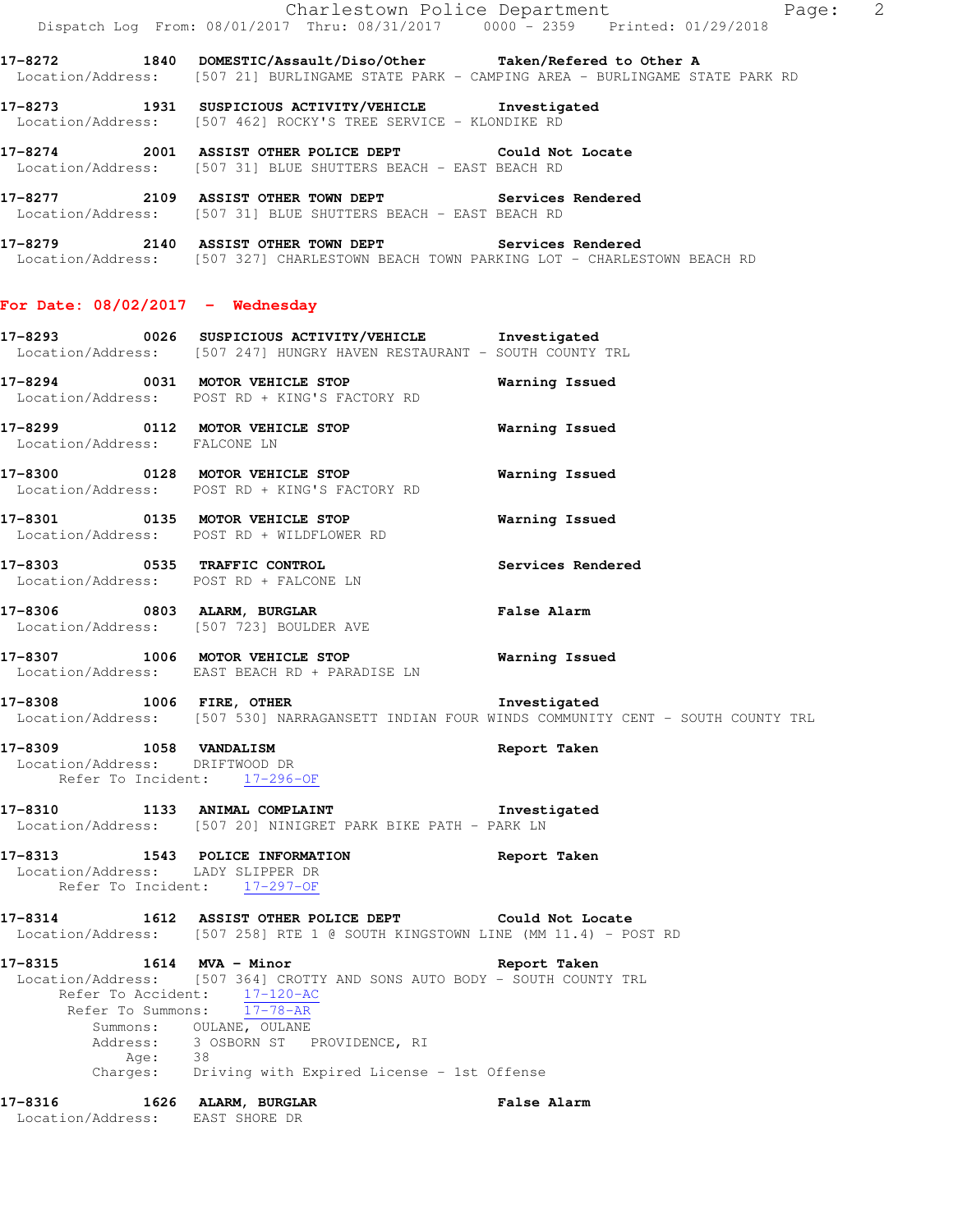|                                                                                         | Charlestown Police Department<br>Dispatch Log From: 08/01/2017 Thru: 08/31/2017 0000 - 2359 Printed: 01/29/2018                                         | Page: 3                                                                                      |
|-----------------------------------------------------------------------------------------|---------------------------------------------------------------------------------------------------------------------------------------------------------|----------------------------------------------------------------------------------------------|
|                                                                                         | 17-8319 2108 ASSIST OTHER TOWN DEPT Services Rendered<br>Location/Address: [507 31] BLUE SHUTTERS BEACH - EAST BEACH RD                                 |                                                                                              |
| Vicinity of: ROSS HILL RD                                                               | 17-8321  2121 FIREWORKS/Possession/Use/Other Unfounded                                                                                                  |                                                                                              |
| Location/Address: ROSS HILL RD                                                          | 17-8322 2141 DISABLED MV                                                                                                                                | Removed Hazard                                                                               |
|                                                                                         | 17-8323 2354 MOTOR VEHICLE STOP <b>Exam and SEAL STOP</b> Warning Issued<br>Location/Address: POST RD + SCHOOLHOUSE POND RD                             |                                                                                              |
| For Date: $08/03/2017$ - Thursday                                                       |                                                                                                                                                         |                                                                                              |
|                                                                                         | 17-8327 6009 ASSIST OTHER AGENCY Services Rendered<br>Location/Address: [507 327] CHARLESTOWN BEACH TOWN PARKING LOT - CHARLESTOWN BEACH RD             |                                                                                              |
|                                                                                         | Location/Address: [507 258] RTE 1 @ SOUTH KINGSTOWN LINE (MM 11.4) - POST RD                                                                            |                                                                                              |
|                                                                                         | Location/Address: POST RD + LAKESIDE DR                                                                                                                 |                                                                                              |
|                                                                                         | Location/Address: [507 260] RTE 1 @ GENERAL STANTON - POST RD                                                                                           |                                                                                              |
|                                                                                         | 17-8350 0918 MOTOR VEHICLE STOP Citation Issued<br>Location/Address: POST RD + ROSS HILL RD                                                             |                                                                                              |
|                                                                                         | 17-8351 0946 MOTOR VEHICLE STOP No Action Required<br>Location/Address: [507 88] EAST WEST MARKET - POST RD                                             |                                                                                              |
|                                                                                         | 17-8352 0959 MOTOR VEHICLE STOP<br>Location/Address: [507 88] EAST WEST MARKET - POST RD                                                                | Warning Issued                                                                               |
|                                                                                         | 17-8353 1018 MOTOR VEHICLE STOP 17-8353<br>Location/Address: [507 88] EAST WEST MARKET - POST RD                                                        |                                                                                              |
|                                                                                         | 17-8355 1053 MOTOR VEHICLE COMPLAINT Could Not Locate<br>Location/Address: POST RD + KING'S FACTORY RD                                                  |                                                                                              |
|                                                                                         | 17-8356 1057 ALARM, CO DETECTOR 1nvestigated                                                                                                            | Location/Address: [507 530] NARRAGANSETT INDIAN FOUR WINDS COMMUNITY CENT - SOUTH COUNTY TRL |
| Location/Address: GENERAL STANTON LN                                                    | 17-8357 1059 SUSPICIOUS ACTIVITY/VEHICLE                                                                                                                | Investigated                                                                                 |
|                                                                                         | 17-8358 1106 MOTOR VEHICLE STOP<br>Location/Address: WEST BEACH RD + POST RD                                                                            | Warning Issued                                                                               |
| Refer To Incident: 17-299-OF                                                            | 17-8359 1141 REGISTERED SEX OFFENDER                                                                                                                    | Report Taken                                                                                 |
| 17-8363 1608 TRESPASSING<br>Location/Address: GEORGE ST<br>Refer To Incident: 17-300-OF |                                                                                                                                                         | Report Taken                                                                                 |
|                                                                                         | 17-8366 2039 DISABLED MV <b>Exam Provident Section</b> Removed Hazard<br>Location/Address: [507 257] DUNNS CORNERS FIRE STATION (STATION TWO) - POST RD |                                                                                              |
| Location/Address: POST RD + LAKESIDE DR<br>Refer To Incident: 17-301-OF                 | 17-8367 2103 ROAD HAZARD/OBSTRUCTION Removed Hazard                                                                                                     |                                                                                              |
|                                                                                         | 17-8368 2109 ASSIST OTHER TOWN DEPT Services Rendered<br>Location/Address: [507 31] BLUE SHUTTERS BEACH - EAST BEACH RD                                 |                                                                                              |
|                                                                                         | 17-8369 2141 ROAD HAZARD/OBSTRUCTION No Action Required<br>Location/Address: [507 266] RTE 1 @ WILLOWS - POST RD                                        |                                                                                              |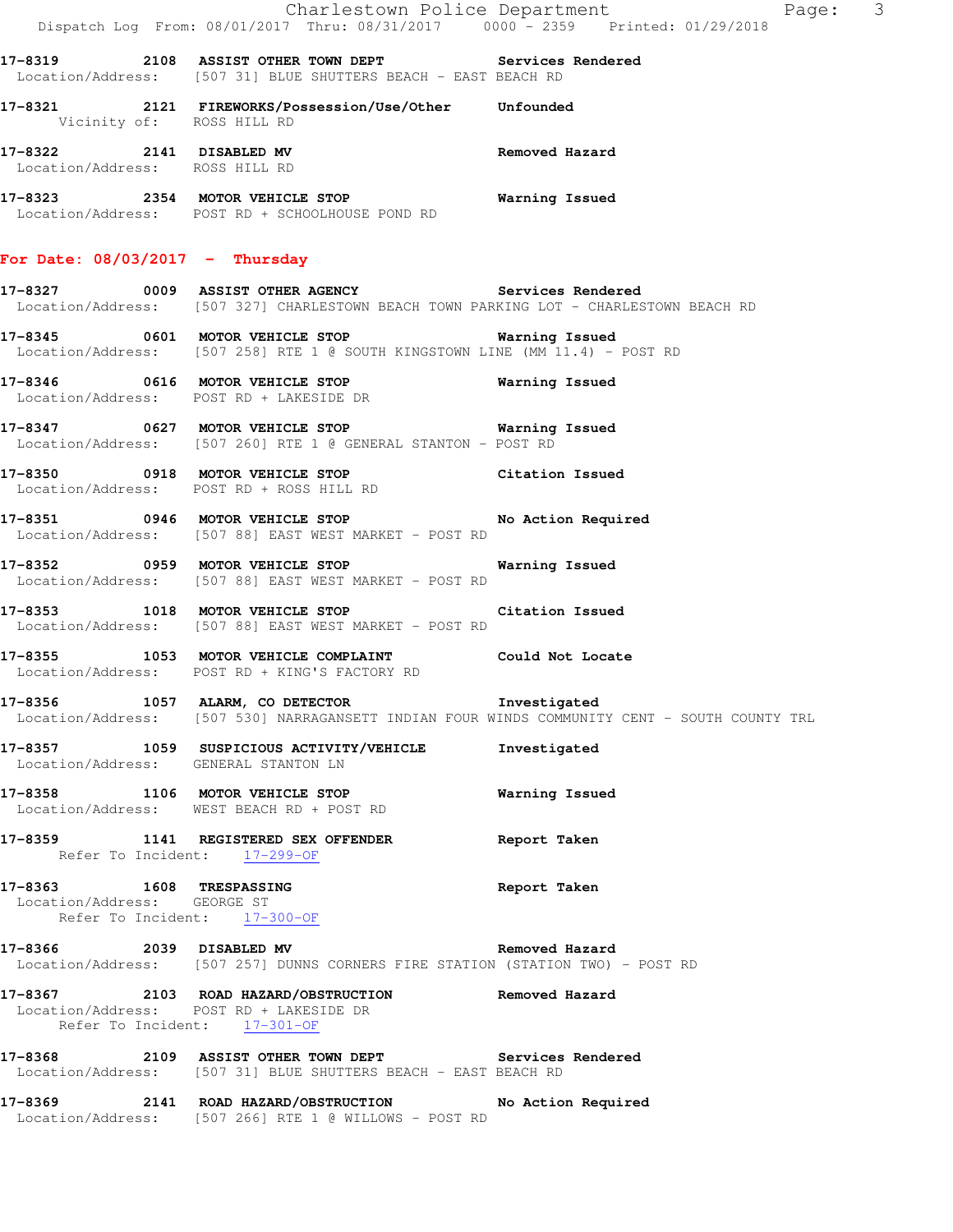| 17-8370<br>Location/Address: | 2231 | OFFICER WANTED<br>CAROLINA BACK RD | Investigated |  |
|------------------------------|------|------------------------------------|--------------|--|
| 17-8371                      | 2319 | OFFICER WANTED                     | Investigated |  |
| Location/Address:            |      | CAROLINA BACK RD                   |              |  |

## **For Date: 08/04/2017 - Friday**

**17-8379 0013 ASSIST OTHER TOWN DEPT Services Rendered**  Location/Address: [507 327] CHARLESTOWN BEACH TOWN PARKING LOT - CHARLESTOWN BEACH RD **17-8380 0027 MOTOR VEHICLE STOP Warning Issued**  Location/Address: SK LINE - POST RD **17-8381 0042 MOTOR VEHICLE STOP Citation Issued**  Location/Address: POST RD + SCHOOLHOUSE POND RD **17-8382 0521 MOTOR VEHICLE STOP Arrest(s) Made**  Location/Address: RICHMOND LINE - SOUTH COUNTY TRL Refer To Summons: 17-79-AR Summons: FRAPPIER, NATHAN M Address: 26 CAROLINA MAIN CAROLINA, RI Age: 36 Charges: Driving after denial, suspension or revocation of license - 1st Offense **17-8384 0827 MOTOR VEHICLE STOP Services Rendered**  Location/Address: [507 100] RTE 1 @ FIORES (MILE MARKER 8.0) - POST RD **17-8386 0848 MOTOR VEHICLE STOP Citation Issued**  Location/Address: [507 267] RTE 1 @ HITCHING POST - POST RD **17-8387 0922 VANDALISM Report Taken**  Location/Address: [507 20] NINIGRET PARK - PARK LN Refer To Incident: 17-302-OF **17-8388 1008 MOTOR VEHICLE STOP Services Rendered**  Location/Address: ROSS HILL RD **17-8389 1010 ALARM, BURGLAR False Alarm**  Location/Address: BUDDINGTON RD **17-8390 1041 WELL BEING CHECK Services Rendered**  Location/Address: POST RD + FALCONE LN **17-8392 1407 DISABLED MV No Action Required**  Location/Address: [507 267] RTE 1 @ HITCHING POST - POST RD **17-8395 1632 CIVIL MATTER Services Rendered**  Location/Address: LADY SLIPPER DR **17-8396 1645 WATER RESCUE Investigated**  Location/Address: CHARLESTOWN BEACH RD **17-8397 1802 ALARM, CO DETECTOR Services Rendered**  Location/Address: SURFSIDE AVE **17-8398 1837 FOUND/LOST PROPERTY Investigated**  Location/Address: [507 872] NINIGRET PARK (SEAFOOD FESTIVAL) - PARK LN Refer To Incident: 17-304-OF **17-8399 1858 ASSIST CITIZEN Services Rendered**  Location/Address: [507 872] NINIGRET PARK (SEAFOOD FESTIVAL) - PARK LN **17-8400 1915 EMBEZZELMENT/FRAUD/FORGERY Report Taken**  Location/Address: SHUMANKANUC HILL RD Refer To Incident: 17-303-OF **17-8401 1923 MOTOR VEHICLE COMPLAINT Services Rendered**  Location/Address: [507 44] KINGSTON PIZZA - OLD POST RD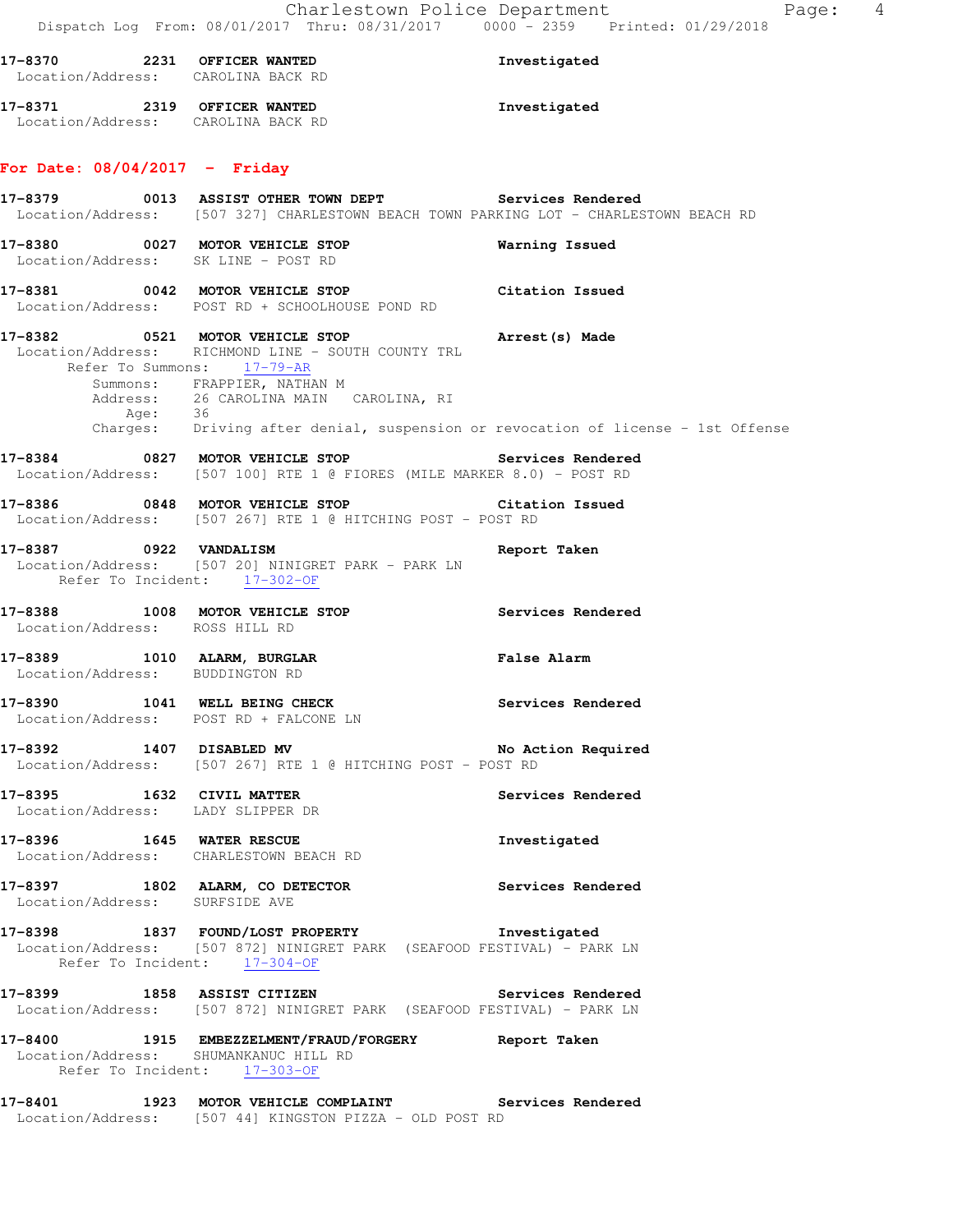|                                                           |                                                                                                                                                                                                                                                                           | Charlestown Police Department<br>Page: 5<br>Dispatch Log From: 08/01/2017 Thru: 08/31/2017 0000 <sup>-</sup> 2359 Printed: 01/29/2018          |  |
|-----------------------------------------------------------|---------------------------------------------------------------------------------------------------------------------------------------------------------------------------------------------------------------------------------------------------------------------------|------------------------------------------------------------------------------------------------------------------------------------------------|--|
|                                                           |                                                                                                                                                                                                                                                                           | 17-8402 1927 FIRE, OTHER 2001 Extinquished<br>Location/Address: [507 21] BURLINGAME STATE PARK - CAMPING AREA - BURLINGAME STATE PARK RD       |  |
|                                                           | 17-8403 1937 MVA - Minor<br>Location/Address: POST RD + EAST BEACH RD<br>Refer To Accident: 17-121-AC                                                                                                                                                                     | Investigated                                                                                                                                   |  |
|                                                           | 17-8404 1952 ASSIST CITIZEN                                                                                                                                                                                                                                               | Services Rendered<br>Location/Address: [507 872] NINIGRET PARK (SEAFOOD FESTIVAL) - PARK LN                                                    |  |
|                                                           | 17-8405 2031 OFFICER WANTED<br>Location/Address: MATUNUCK SCHOOLHOUSE RD + NORTH NIANTIC DR<br>Refer To Arrest: 17-80-AR<br>Arrest: JONES, STEPHEN J<br>Address: 180 WALDEN WAY SOUTH KINGSTOWN, RI<br>Age: 59<br>Charges: DUI/DRUGS/ALCOHOL/1ST OFFENSE - B.A.C. UNKNOWN | Arrest(s) Made<br>Refusal to Submit to Chemical Test - 1st Violation                                                                           |  |
|                                                           | 17-8407 2110 DISTURBANCE/Music/Noise Unfounded                                                                                                                                                                                                                            | Location/Address: [507 872] NINIGRET PARK (SEAFOOD FESTIVAL) - PARK LN                                                                         |  |
|                                                           | 17-8408 2158 DISABLED MV<br>Location/Address: POST RD + NARROW LN                                                                                                                                                                                                         | Services Rendered                                                                                                                              |  |
| 17-8409 2216 DISABLED MV<br>Location/Address: OLD POST RD |                                                                                                                                                                                                                                                                           | <b>Services Rendered</b>                                                                                                                       |  |
|                                                           | Location/Address: [507 31] BLUE SHUTTERS BEACH - EAST BEACH RD                                                                                                                                                                                                            | 17-8410 2229 ASSIST OTHER TOWN DEPT Services Rendered                                                                                          |  |
|                                                           | 17-8411 2313 ANIMAL COMPLAINT<br>Location/Address: SOUTH COUNTY TRL                                                                                                                                                                                                       | Investigated                                                                                                                                   |  |
|                                                           | For Date: $08/05/2017$ - Saturday                                                                                                                                                                                                                                         |                                                                                                                                                |  |
| 17-8412                                                   | 0023 MOTOR VEHICLE STOP<br>Location/Address: SOUTH COUNTY TRL                                                                                                                                                                                                             | Citation Issued                                                                                                                                |  |
|                                                           |                                                                                                                                                                                                                                                                           | 17-8413 6103 ASSIST OTHER TOWN DEPT Services Rendered<br>Location/Address: [507 327] CHARLESTOWN BEACH TOWN PARKING LOT - CHARLESTOWN BEACH RD |  |
|                                                           | 17-8414 0108 DISABLED MV<br>Location/Address: POST RD + NARROW LN                                                                                                                                                                                                         | No Action Required                                                                                                                             |  |
|                                                           |                                                                                                                                                                                                                                                                           | 17-8424 0353 ASSIST OTHER POLICE DEPT Services Rendered<br>Location/Address: [507 642] CHARLESTOWN POLICE DEPARTMENT - OLD POST RD             |  |
|                                                           | 17-8430 0520 TRAFFIC CONTROL<br>Location/Address: POST RD + KING'S FACTORY RD                                                                                                                                                                                             | <b>Services Rendered</b>                                                                                                                       |  |
|                                                           |                                                                                                                                                                                                                                                                           | 17-8431 1304 POLICE INFORMATION 5ervices Rendered<br>Location/Address: [507 872] NINIGRET PARK (SEAFOOD FESTIVAL) - PARK LN                    |  |
|                                                           | 17-8432 1328 SUSPICIOUS ACTIVITY/VEHICLE Unfounded<br>Location/Address: [507 200] RTE 1 @ PACKAGE STORE - POST RD                                                                                                                                                         |                                                                                                                                                |  |
| Location/Address: WEST WAY                                |                                                                                                                                                                                                                                                                           | 17-8433 1420 911 CALLS/False/Hang-Ups/Open False Alarm                                                                                         |  |
|                                                           | 17-8434 1442 ASSIST CITIZEN<br>Location/Address: RAM ISLAND RD                                                                                                                                                                                                            | Services Rendered                                                                                                                              |  |
|                                                           | 17-8435 1706 ASSIST CITIZEN                                                                                                                                                                                                                                               | Services Rendered<br>Location/Address: [507 872] NINIGRET PARK (SEAFOOD FESTIVAL) - PARK LN                                                    |  |
|                                                           | 17-8437 1843 FIRE, STRUCTURE<br>Location/Address: [507 537] KING TOM DR                                                                                                                                                                                                   | Services Rendered                                                                                                                              |  |
| 17-8439                                                   | 1846 ANIMAL COMPLAINT                                                                                                                                                                                                                                                     | No Action Required                                                                                                                             |  |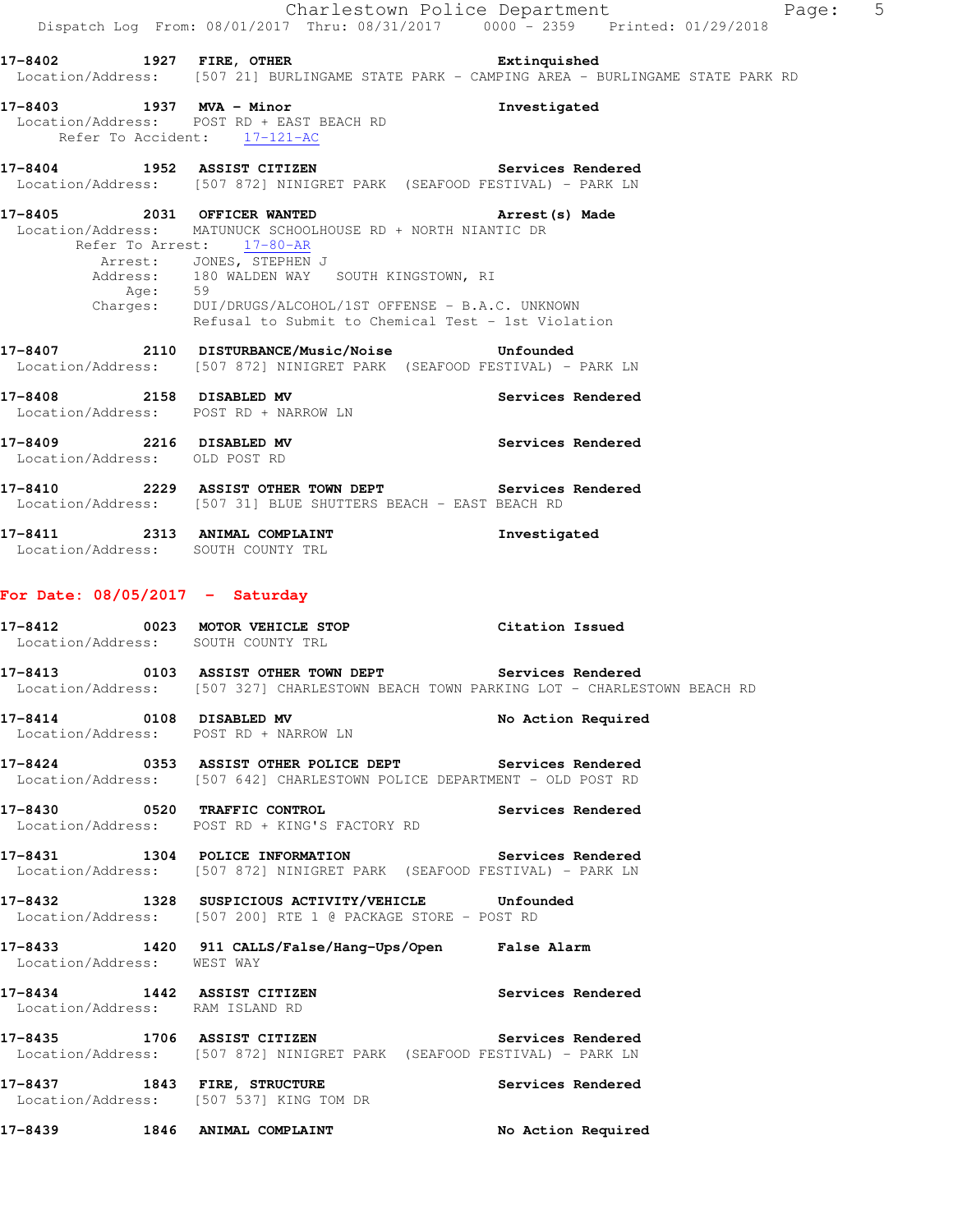Vicinity of: [507 301] RTE 1A @ UNBRELLA FACTORY - OLD POST RD

- **17-8440 1854 ASSIST CITIZEN Services Rendered**  Location/Address: [507 872] NINIGRET PARK (SEAFOOD FESTIVAL) - PARK LN
- **17-8442 2026 MISSING PERSON Services Rendered**  Location/Address: CEDAR RD
- 17-8443 2044 COMPLAINT **No Action Required** Location/Address: SOUTH ARNOLDA RD
- **17-8446 2143 DIS CONDUCT / FIGHT Arrest(s) Made**  Location/Address: [507 872] NINIGRET PARK (SEAFOOD FESTIVAL) - PARK LN Refer To Arrest: 17-81-AR Arrest: SANTURRI, STEVEN Address: 296 PALMER AVE WARWICK, RI Age: 41 Charges: BENCH WARRANT ISSUED FROM 2ND DISTRICT COURT
- **17-8449 2211 MOTOR VEHICLE COMPLAINT Unfounded**  Location/Address: SOUTH COUNTY TRL + SAND PLAIN RD
- **17-8450 2251 TRANSPORT Services Rendered**  Location/Address: [507 642] CHARLESTOWN POLICE DEPARTMENT - OLD POST RD
- **17-8451 2313 VIOLATION OF RO/NCO Investigated**  Location/Address: NARROW LN

## **For Date: 08/06/2017 - Sunday**

- **17-8452 0019 ASSIST CITIZEN Services Rendered**  Location/Address: OLD POST RD + MATUNUCK SCHOOLHOUSE RD
- **17-8453 0029 ASSIST OTHER POLICE DEPT Services Rendered**  Location/Address: [507 21] BURLINGAME STATE PARK - CAMPING AREA - BURLINGAME STATE PARK RD Refer To Incident: 17-305-OF
- **17-8454 0034 ASSIST OTHER TOWN DEPT Services Rendered**  Location/Address: [507 327] CHARLESTOWN BEACH TOWN PARKING LOT - CHARLESTOWN BEACH RD
- **17-8464 0242 MOTOR VEHICLE STOP Citation Issued**  Location/Address: SOUTH COUNTY TRL + HONEY LOCUST DR
- **17-8475 0349 ASSIST OTHER TOWN DEPT Services Rendered**  Location/Address: [507 31] BLUE SHUTTERS BEACH - EAST BEACH RD
- **17-8479 0525 MOTOR VEHICLE STOP Warning Issued**  Location/Address: [507 303] RTE 1 @ SOUTH SHORE MENTAL HEALTH - POST RD
- **17-8480 0542 MOTOR VEHICLE STOP Warning Issued**  Location/Address: [507 303] RTE 1 @ SOUTH SHORE MENTAL HEALTH - POST RD
- **17-8481 0549 ROAD HAZARD/OBSTRUCTION Services Rendered**  Location/Address: [507 100] RTE 1 @ FIORES - POST RD
- **17-8482 0553 MOTOR VEHICLE STOP Warning Issued**  Location/Address: POST RD + SCHOOLHOUSE POND RD
- **17-8483 0609 MOTOR VEHICLE STOP Warning Issued**  Location/Address: POST RD + SCHOOLHOUSE POND RD
- **17-8484 0617 MOTOR VEHICLE STOP Warning Issued**  Location/Address: POST RD + KING'S FACTORY RD
- **17-8485 0706 DISABLED MV Unfounded**  Location/Address: POST RD + SOUTH COUNTY TRL
- **17-8487 0854 DISTURBANCE/Music/Noise Investigated**  Location/Address: KEITH DR Refer To Incident: 17-306-OF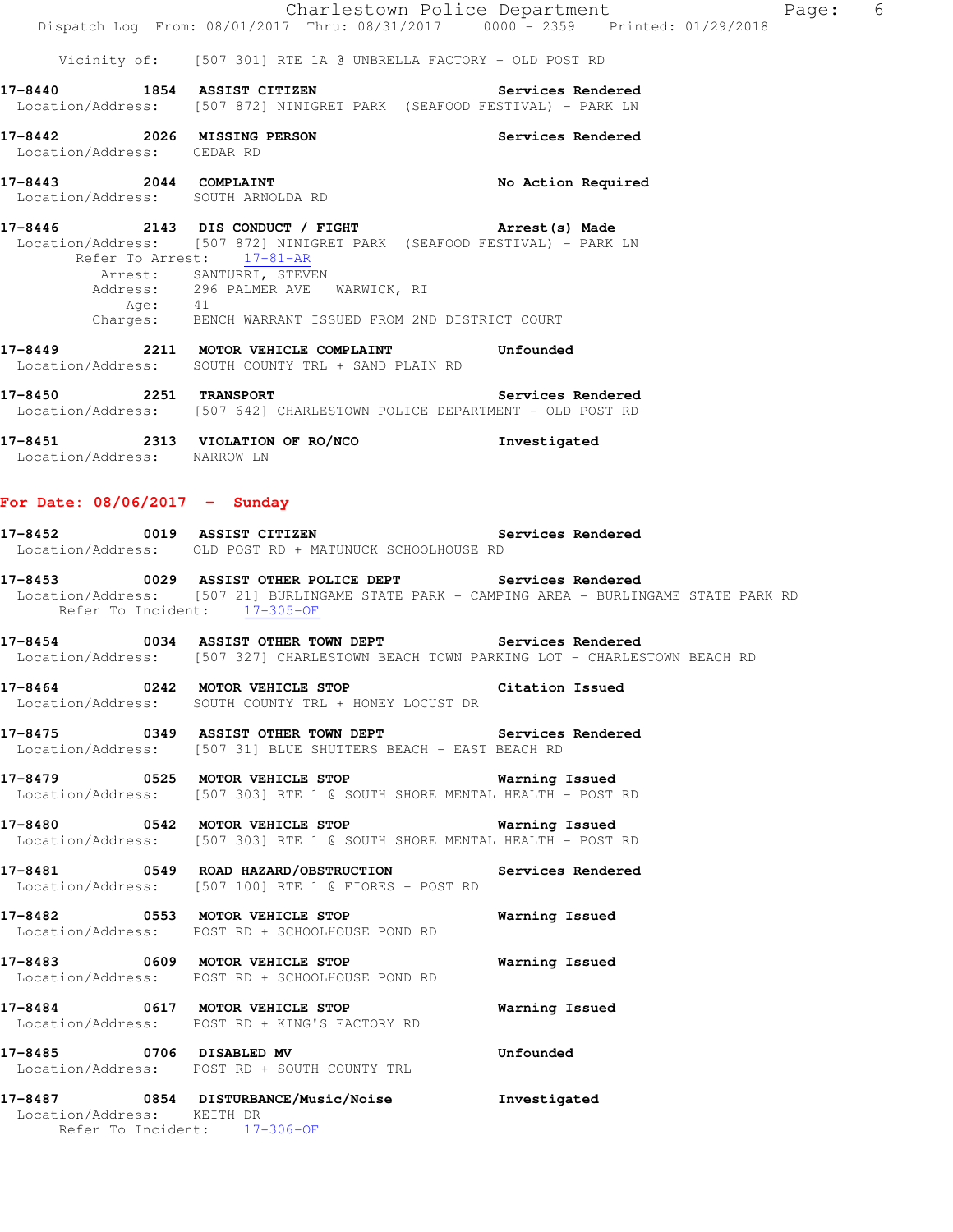**17-8488 0955 MOTOR VEHICLE COMPLAINT Warning Issued**  Location/Address: SOUTH COUNTY TRL + JACOB PERRY DR **17-8489 1119 Boating - Assistance Services Rendered**  Location: [507 341] NINIGRET POND - EAST **17-8490 1209 LARCENY Investigated**  Location/Address: [507 872] NINIGRET PARK (SEAFOOD FESTIVAL) - PARK LN **17-8491 1213 VANDALISM Investigated**  Location/Address: [507 219] SHELTER COVE MARINA - CHARLESTOWN BEACH RD Refer To Incident: 17-307-OF **17-8492 1220 MOTOR VEHICLE COMPLAINT Could Not Locate**  Location/Address: SOUTH COUNTY TRL + HONEY LOCUST DR **17-8494 1235 911 CALLS/False/Hang-Ups/Open Investigated**  Location/Address: KING'S FACTORY RD **17-8498 1339 BURGLARY (Attempted B&E) Investigated**  Location/Address: GENERAL STANTON LN Refer To Incident: 17-308-OF **17-8499 1354 FIRE, BRUSH Unfounded**  Location/Address: POST RD + GENERAL STANTON LN **17-8501 1414 SUSPICIOUS ACTIVITY/VEHICLE Unfounded**  Location/Address: OLD COACH RD **17-8502 1549 ASSIST OTHER AGENCY Report Taken**  Location/Address: [507 21] BURLINGAME STATE PARK - CAMPING AREA - BURLINGAME STATE PARK RD Refer To Incident: 17-309-OF **17-8506 1733 POLICE INFORMATION Services Rendered**  Location/Address: KEITH DR **17-8507 1857 MOTOR VEHICLE STOP Warning Issued**  Location/Address: [507 261] RTE 1 @ STATE GARAGE (MILE MARKER 9.6) - POST RD 17-8508 1904 ANIMAL COMPLAINT **17-8508** Taken/Refered to Other A Location/Address: [507 642] CHARLESTOWN POLICE DEPARTMENT - OLD POST RD **17-8509 1906 VANDALISM Investigated**  Location/Address: SUNSET DR Refer To Incident: 17-310-OF

**17-8511 2118 DISTURBANCE/Music/Noise Investigated**  Location/Address: [507 872] NINIGRET PARK (SEAFOOD FESTIVAL) - PARK LN

**17-8515 2227 ASSIST OTHER TOWN DEPT Services Rendered**  Location/Address: [507 31] BLUE SHUTTERS BEACH - EAST BEACH RD

**17-8519 2332 ALARM, BURGLAR Building Checked/Secured**  Location/Address: OCEAN VIEW AVE

**17-8520 2333 MOTOR VEHICLE STOP Warning Issued**  Location/Address: POST RD + SCHOOLHOUSE POND RD

## **For Date: 08/07/2017 - Monday**

| 17–8522                                  |      | 0006 FOLLOW-UP INVESTIGATION<br>Location/Address: LAND HARBOR DR | No Action Required |
|------------------------------------------|------|------------------------------------------------------------------|--------------------|
| 17–8523<br>Location/Address: OLD POST RD | 0213 | NOTIFICATION                                                     | Services Rendered  |

**17-8526 0232 SUSPICIOUS ACTIVITY/VEHICLE Investigated**  Location/Address: [507 247] HUNGRY HAVEN RESTAURANT - SOUTH COUNTY TRL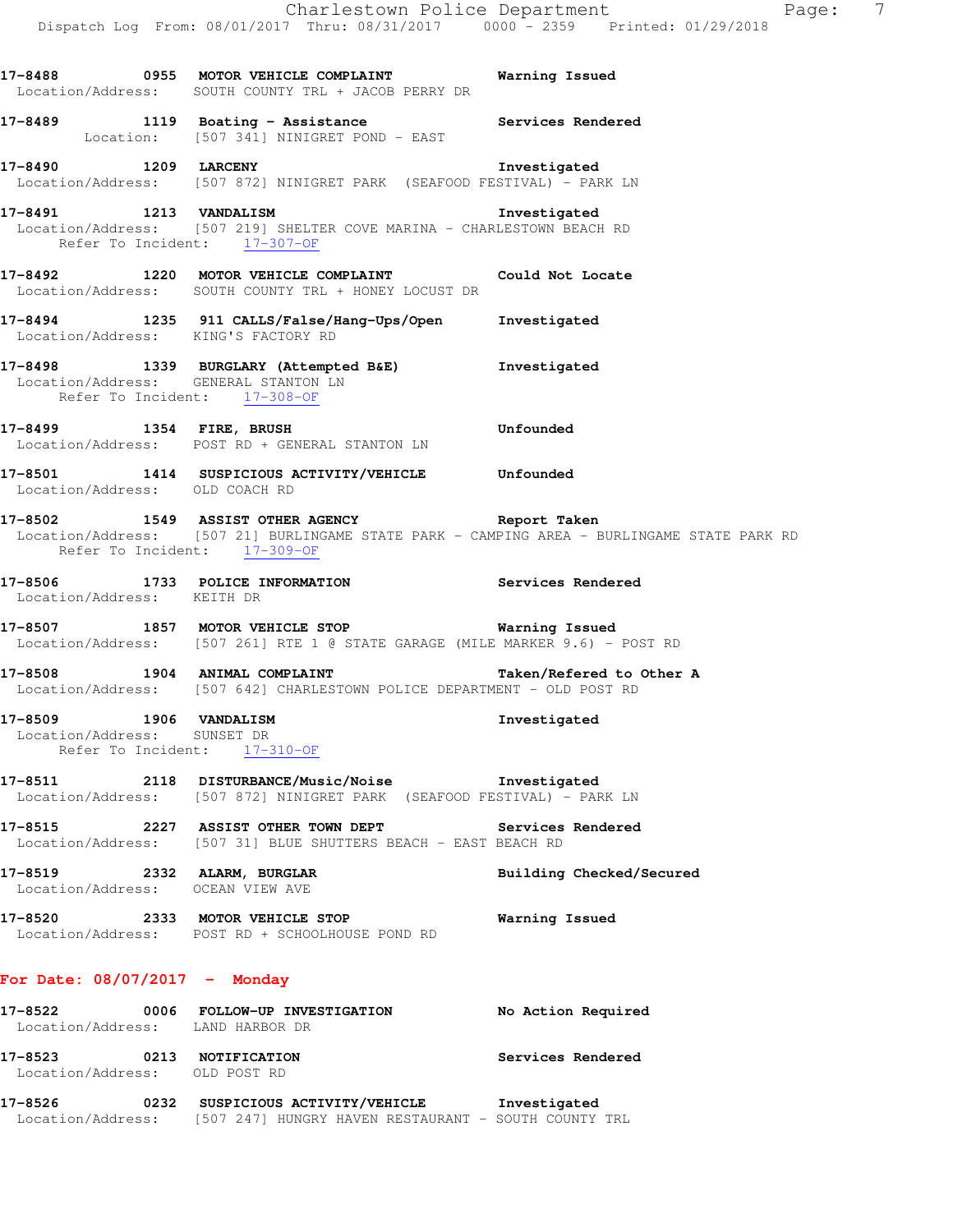**17-8536 0510 TRAFFIC CONTROL Services Rendered**  Location/Address: POST RD + SCHOOLHOUSE POND RD

**17-8537 0545 MVA - Minor Investigated**  Location/Address: EAST PASQUISETT TRL Refer To Incident: 17-311-OF

**17-8538 0657 FOLLOW-UP INVESTIGATION Services Rendered**  Location/Address: LAND HARBOR DR

17-8539 1500 WELL BEING CHECK No Action Required Location/Address: LIISA DR

**17-8540 1609 MOTOR VEHICLE COMPLAINT Investigated**  Location/Address: [507 925] MILE MARKER 11.0 - POST RD

**17-8541 1614 MOTOR VEHICLE STOP Warning Issued**  Location/Address: SOUTH COUNTY TRL + DOGWOOD DR

**17-8542 1629 WELL BEING CHECK Investigated**  Location/Address: [507 401] WOODCOCK TRL

**17-8544 1805 MOTOR VEHICLE STOP No Action Required**  Location/Address: [507 303] RTE 1 @ SOUTH SHORE MENTAL HEALTH (MM 9.0) - POST RD

**17-8547 2031 DISTURBANCE/Music/Noise Investigated**  Location/Address: PECKHAM HOLLOW RD

**17-8548 2051 ASSIST OTHER TOWN DEPT Services Rendered**  Location/Address: [507 31] BLUE SHUTTERS BEACH - EAST BEACH RD

**17-8549 2107 ASSIST OTHER TOWN DEPT Services Rendered**  Location/Address: [507 327] CHARLESTOWN BEACH TOWN PARKING LOT - CHARLESTOWN BEACH RD

**17-8550 2122 MOTOR VEHICLE STOP Warning Issued**  Location/Address: POST RD + WEST BEACH RD

## **For Date: 08/08/2017 - Tuesday**

**17-8573 0437 ANIMAL COMPLAINT Services Rendered**  Location/Address: SHUMANKANUC HILL RD **17-8574 0516 TRAFFIC CONTROL Services Rendered**  Location/Address: OLD POST RD + FALCONE LN

**17-8575 0836 EMBEZZELMENT/FRAUD/FORGERY Report Taken**  Location/Address: WEST BEACH RD Refer To Incident: 17-312-OF

**17-8577 0937 COMPLAINT Investigated**  Location/Address: [507 642] CHARLESTOWN POLICE DEPARTMENT - OLD POST RD

**17-8578 1115 MVA - Minor Investigated**  Location/Address: POST RD + WEST BEACH RD

**17-8579 1120 BOATING - VESSEL VIOLATION Warning Issued**  Location: [507 341] NINIGRET POND - EAST

**17-8582 1134 ALARM, FIRE Investigated**  Location/Address: [507 208] HITCHING POST - POST RD

**17-8586 1643 MOTOR VEHICLE STOP No Action Required**  Location/Address: WEST BEACH RD + POST RD

**17-8587 1807 SERVE SUMMONS Services Rendered**  Location/Address: SOUTH COUNTY TRL

**17-8588 1816 PARKING VIOLATIONS Citation Issued**  Location/Address: CHARLESTOWN BEACH RD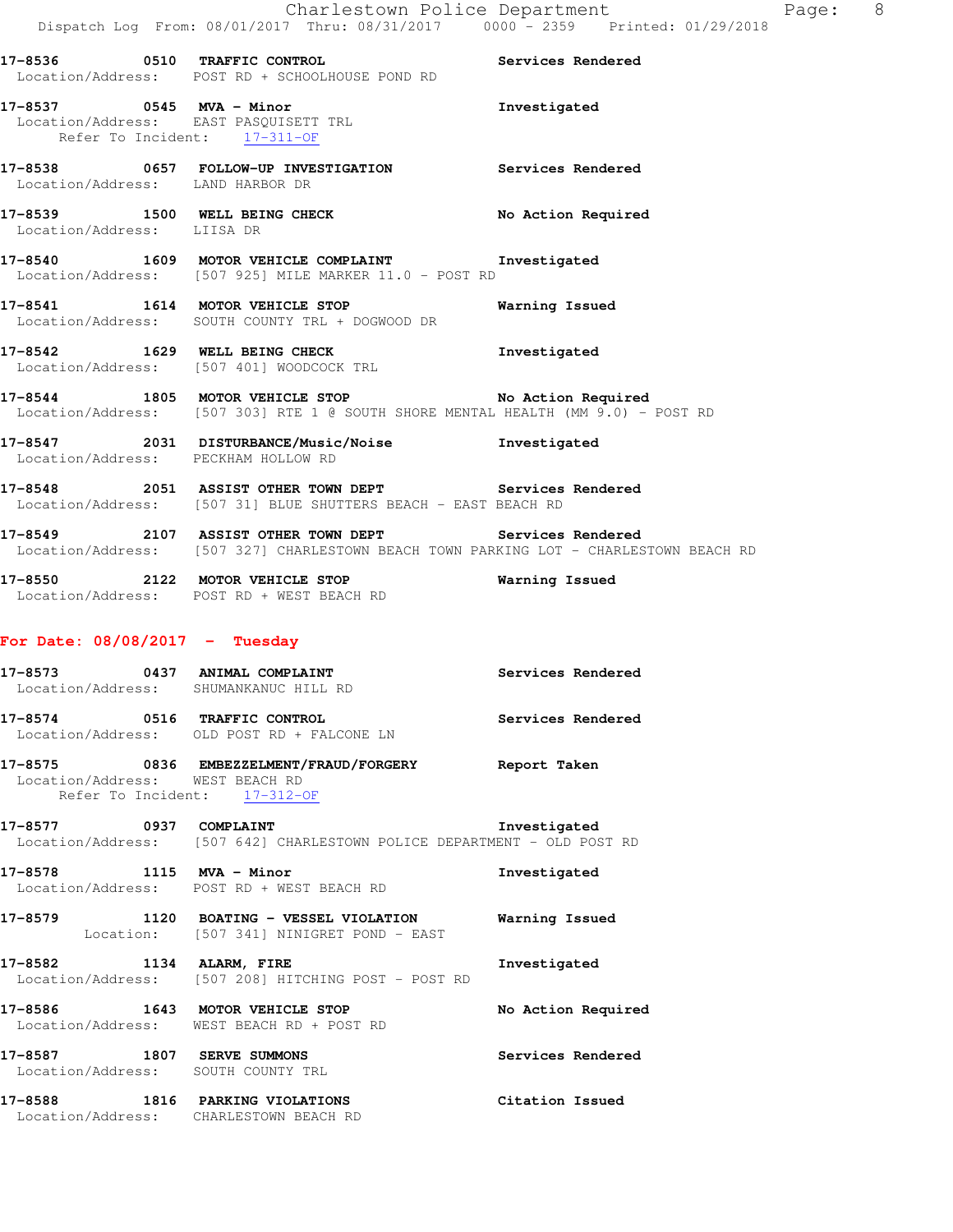|                                    | Dispatch Log From: 08/01/2017 Thru: 08/31/2017 0000 - 2359 Printed: 01/29/2018                                                                 | Charlestown Police Department<br>Page: 9 |  |
|------------------------------------|------------------------------------------------------------------------------------------------------------------------------------------------|------------------------------------------|--|
|                                    | 17-8591 2030 MOTOR VEHICLE COMPLAINT Could Not Locate<br>Location/Address: [507 317] RTE 1A @ SOUTH KINGSTOWN LINE - OLD POST RD               |                                          |  |
| Location/Address: SANCTUARY RD     | 17-8592 2123 ANIMAL COMPLAINT COULOUR Could Not Locate                                                                                         |                                          |  |
|                                    | 17-8593 2129 ASSIST OTHER TOWN DEPT Services Rendered<br>Location/Address: [507 327] CHARLESTOWN BEACH TOWN PARKING LOT - CHARLESTOWN BEACH RD |                                          |  |
| Location/Address: SANCTUARY RD     | 17-8594 2146 FOLLOW-UP INVESTIGATION Investigated                                                                                              |                                          |  |
|                                    | 17-8596 2219 ASSIST OTHER TOWN DEPT Services Rendered Location/Address: [507 31] BLUE SHUTTERS BEACH - EAST BEACH RD                           |                                          |  |
| Location/Address: RAM ISLAND RD    | 17-8597 2303 FIREWORKS/Possession/Use/Other Unfounded                                                                                          |                                          |  |
|                                    | 17-8599 2332 ALARM, BURGLAR BURGER Building Checked/Secured<br>Location/Address: [507 360] COUNTRY FOOD MART - SOUTH COUNTY TRL                |                                          |  |
| For Date: $08/09/2017 -$ Wednesday |                                                                                                                                                |                                          |  |
|                                    | 17-8604 0012 MOTOR VEHICLE STOP 60 Warning Issued<br>Location/Address: [507 258] RTE 1 @ SOUTH KINGSTOWN LINE (MM 11.4) - POST RD              |                                          |  |
|                                    | 17-8605 0031 MOTOR VEHICLE STOP No Action Required<br>Location/Address: POST RD + SCHOOLHOUSE POND RD                                          |                                          |  |
|                                    | 17-8606 0032 MOTOR VEHICLE STOP 6 Warning Issued<br>Location/Address: [507 100] RTE 1 @ FIORES (MILE MARKER 8.0) - POST RD                     |                                          |  |
|                                    | 17-8607 0101 MOTOR VEHICLE STOP Citation Issued<br>Location/Address: [507 283] RTE 2 @ GIFT BARN - SOUTH COUNTY TRL                            |                                          |  |
|                                    | 17-8608 0107 MOTOR VEHICLE STOP<br>Location/Address: POST RD + PROSSER TRL                                                                     | <b>Warning Issued</b>                    |  |
|                                    | 17-8609 0119 MOTOR VEHICLE STOP Citation Issued<br>Location/Address: [507 258] RTE 1 @ SOUTH KINGSTOWN LINE (MM 11.4) - POST RD                |                                          |  |
| 17-8610                            | 0140 MOTOR VEHICLE STOP THE Citation Issued<br>Location/Address: [507 283] RTE 2 @ GIFT BARN - SOUTH COUNTY TRL                                |                                          |  |
|                                    | 17-8613 0202 SUSPICIOUS ACTIVITY/VEHICLE Unfounded<br>Location/Address: [507 785] OVERLOOK DR                                                  |                                          |  |
| Location/Address: WOODCOCK TRL     | 17-8614 0551 ANIMAL COMPLAINT                                                                                                                  | Taken/Refered to Other A                 |  |
|                                    | 17-8615 0801 MOTOR VEHICLE STOP Citation Issued<br>Location/Address: [507 291] RTE 216 @ WESTERLY LINE - ROSS HILL RD                          |                                          |  |
|                                    | 17-8616 0816 ROAD HAZARD/OBSTRUCTION Removed Hazard<br>Location/Address: [507 263] RTE 1 @ TOURIST INFO (MILE MARKER 7.6) - POST RD            |                                          |  |
|                                    | 17-8618 1106 ASSIST OTHER TOWN DEPT Services Rendered<br>Location/Address: [507 31] BLUE SHUTTERS BEACH - EAST BEACH RD                        |                                          |  |
|                                    | 17-8621 1145 Boating - Fishing Viol<br>Location: [507 340] NINIGRET POND - WEST                                                                | No Action Required                       |  |
|                                    | 17-8622 1149 MOTOR VEHICLE STOP<br>Location/Address: NARROW LN + MOHAWK TRL                                                                    | Warning Issued                           |  |
|                                    | 17-8623 1217 Boating - Fishing Viol<br>Location: [507 340] NINIGRET POND - WEST                                                                | No Action Required                       |  |
|                                    | 17-8624 1220 BOATING - SAFETY CHECK<br>Location: [507 340] NINIGRET POND - WEST                                                                | No Action Required                       |  |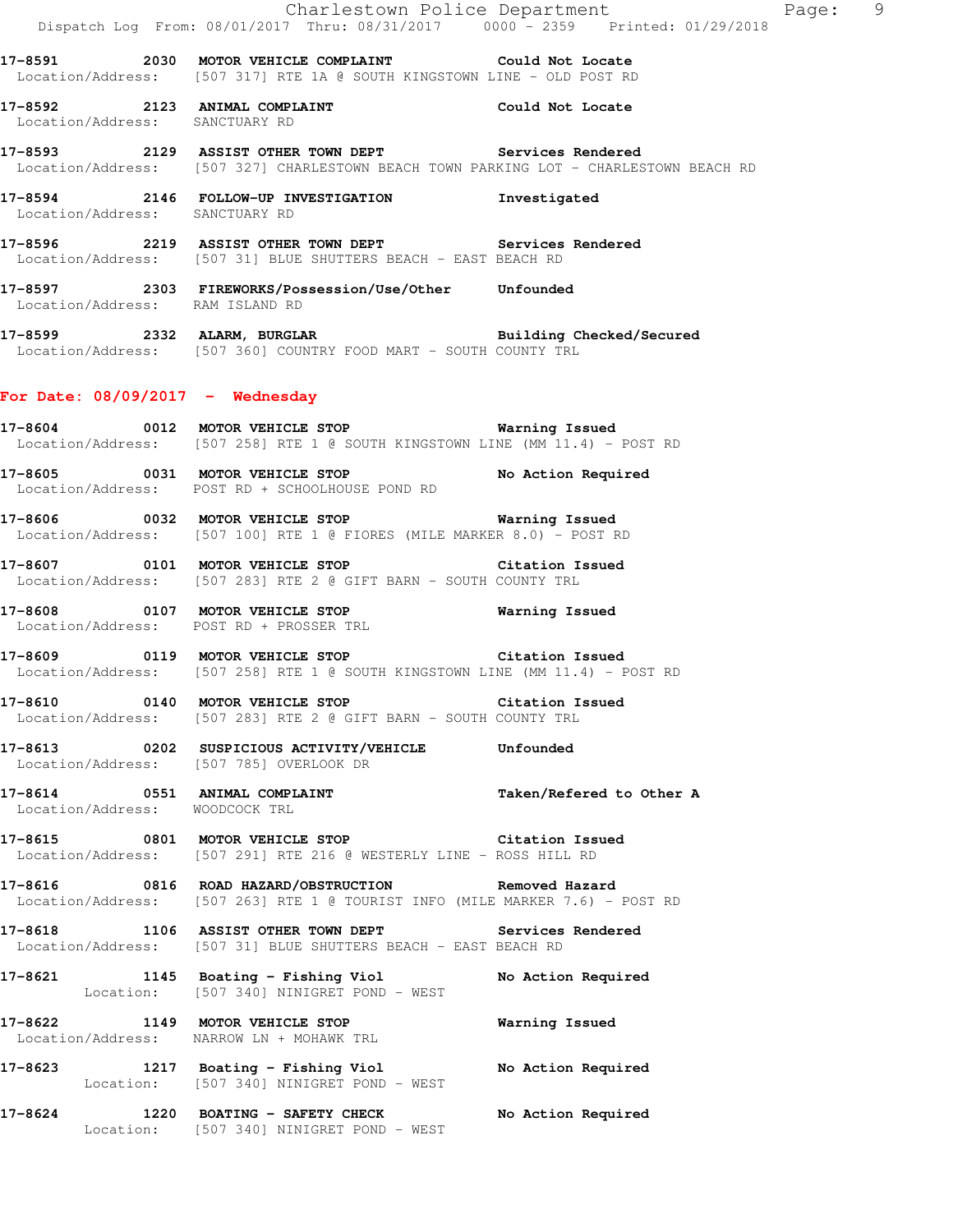**17-8625 1247 MOTOR VEHICLE STOP Warning Issued**  Location/Address: [507 266] RTE 1 @ WILLOWS - POST RD

- **17-8626 1325 MOTOR VEHICLE STOP Warning Issued**  Location/Address: SEA VIEW DR
- **17-8627 1351 MOTOR VEHICLE STOP Warning Issued**  Location/Address: [507 88] EAST WEST MARKET - POST RD
- **17-8630 1528 ROAD HAZARD/OBSTRUCTION Unfounded**  Location/Address: [507 275] RTE 1 @ WESTERLY LINE - POST RD
- **17-8631 1535 MOTOR VEHICLE COMPLAINT No Action Required**  Location/Address: [507 258] RTE 1 @ SOUTH KINGSTOWN LINE (MM 11.4) - POST RD
- **17-8632 1539 ALARM, BURGLAR False Alarm**  Location/Address: LAURI DR
- **17-8633 1554 BOATING SAFETY CHECK Services Rendered**  Location/Address: [507 26] CHARLESTOWN BREACHWAY - CHARLESTOWN BEACH RD
- **17-8634 1602 SUSPICIOUS ACTIVITY/VEHICLE Services Rendered**  Location/Address: [507 1] CHARLESTOWN TOWN HALL - SOUTH COUNTY TRL
- **17-8636 1701 TRAFFIC CONTROL No Action Required**  Location/Address: ROSS HILL RD
- **17-8637 1727 ASSIST OTHER POLICE DEPT Unfounded**  Location/Address: COLUMBIA HEIGHTS RD
- **17-8638 1728 ROAD HAZARD/OBSTRUCTION Removed Hazard**  Location/Address: [507 263] RTE 1 @ TOURIST INFO (MILE MARKER 7.6) - POST RD
- **17-8639 1731 PSYCHOLOGICAL EMERGENCY Transported to Hospital**  Location/Address: [507 372] SOUTH SHORE MENTAL HEALTH - OLD POST RD
- **17-8640 1845 911 CALLS/False/Hang-Ups/Open Building Checked/Secured**  Location/Address: KLONDIKE RD
- **17-8642 2029 POLICE INFORMATION No Action Required**  Location/Address: SURFSIDE AVE
- **17-8643 2052 DISTURBANCE/Music/Noise Peace Restored**  Location/Address: COBLEIGH ST
- **17-8644 2111 ASSIST OTHER TOWN DEPT Services Rendered**  Location/Address: [507 327] CHARLESTOWN BEACH TOWN PARKING LOT - CHARLESTOWN BEACH RD
- **17-8646 2143 ASSIST OTHER TOWN DEPT Services Rendered**  Location/Address: [507 31] BLUE SHUTTERS BEACH - EAST BEACH RD
- **17-8647 2143 ROAD HAZARD/OBSTRUCTION Removed Hazard**  Location/Address: POST RD + SCHOOLHOUSE POND RD

## **For Date: 08/10/2017 - Thursday**

- **17-8667 0713 MOTOR VEHICLE STOP Warning Issued**  Location/Address: SOUTH COUNTY TRL + POST RD **17-8669 0834 MOTOR VEHICLE STOP Warning Issued**  Location/Address: POST RD + GENERAL STANTON LN
- **17-8670 0834 DISABLED MV Services Rendered**  Location/Address: POST RD + SCHOOLHOUSE POND RD
- **17-8671 0838 MOTOR VEHICLE STOP Warning Issued**  Location/Address: [507 100] RTE 1 @ FIORES (MILE MARKER 8.0) - POST RD
- **17-8672 0843 MOTOR VEHICLE STOP Warning Issued**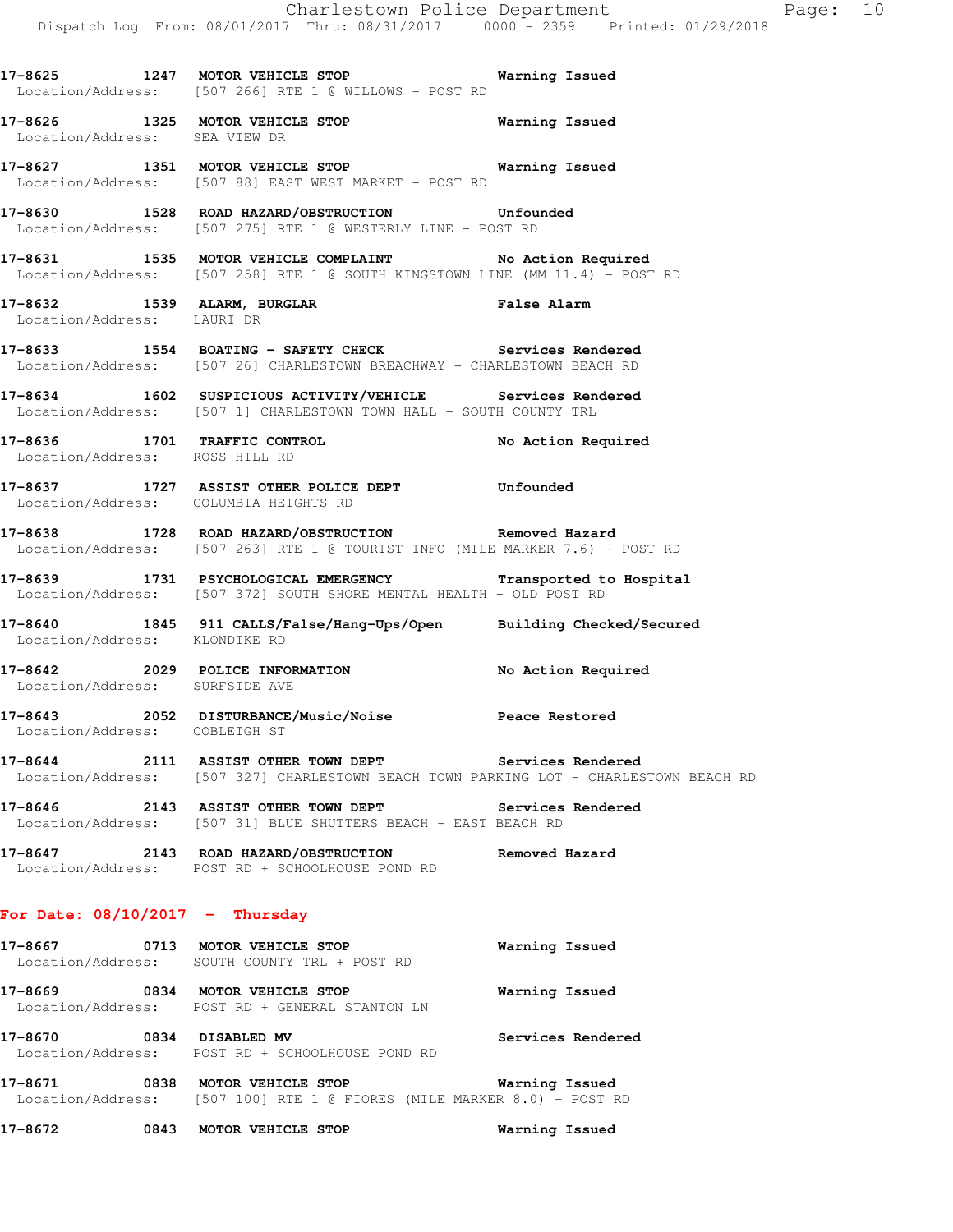Charlestown Police Department Fage: 11 Dispatch Log From: 08/01/2017 Thru: 08/31/2017 0000 - 2359 Printed: 01/29/2018 Location/Address: [507 266] RTE 1 @ WILLOWS - POST RD **17-8673 0855 MOTOR VEHICLE STOP Warning Issued**  Location/Address: [507 261] RTE 1 @ STATE GARAGE (MILE MARKER 9.6) - POST RD **17-8674 0905 MOTOR VEHICLE STOP Warning Issued**  Location/Address: POST RD + KING'S FACTORY RD **17-8675 0910 MOTOR VEHICLE STOP Warning Issued**  Location/Address: [507 266] RTE 1 @ WILLOWS - POST RD **17-8676 0937 MOTOR VEHICLE STOP Warning Issued**  Location/Address: [507 276] RTE 2 @ RICHMOND LINE - SOUTH COUNTY TRL **17-8677 0942 MOTOR VEHICLE STOP Citation Issued**  Location/Address: [507 267] RTE 1 @ HITCHING POST - POST RD **17-8678 0948 MOTOR VEHICLE STOP Warning Issued**  Location/Address: [507 276] RTE 2 @ RICHMOND LINE - SOUTH COUNTY TRL **17-8679 0955 MOTOR VEHICLE COMPLAINT No Action Required**  Location/Address: [507 276] RTE 2 @ RICHMOND LINE - SOUTH COUNTY TRL **17-8680 0959 MOTOR VEHICLE STOP Warning Issued**  Location/Address: POST RD + ROSS HILL RD **17-8681 1013 MOTOR VEHICLE STOP Citation Issued**  Location/Address: [507 261] RTE 1 @ STATE GARAGE (MILE MARKER 9.6) - POST RD **17-8682 1030 MOTOR VEHICLE STOP Warning Issued**  Location/Address: POST RD **17-8683 1053 MOTOR VEHICLE STOP Citation Issued**  Location/Address: POST RD + KING'S FACTORY RD **17-8684 1138 POLICE INFORMATION Services Rendered**  Location/Address: [507 373] CROSS MILLS LIBRARY - OLD POST RD **17-8686 1315 MOTOR VEHICLE STOP Warning Issued**  Location/Address: [507 276] RTE 2 @ RICHMOND LINE - SOUTH COUNTY TRL **17-8687 1320 POLICE INFORMATION Investigated**  Location/Address: [507 20] NINIGRET PARK - PARK LN **17-8688 1402 MOTOR VEHICLE STOP Warning Issued**  Location/Address: [507 261] RTE 1 @ STATE GARAGE (MILE MARKER 9.6) - POST RD **17-8690 1439 PSYCHOLOGICAL EMERGENCY Transported to Hospital**  Location/Address: COLUMBIA HEIGHTS OVAL **17-8689 1445 OFFICER WANTED Services Rendered**  Location/Address: PASTURE LN Refer To Incident: 17-313-OF **17-8692 1605 MOTOR VEHICLE STOP Warning Issued**  Location/Address: POST RD + SCHOOLHOUSE POND RD

**17-8693 1610 MOTOR VEHICLE STOP Warning Issued**  Location/Address: POST RD + NARROW LN

**17-8694 1616 MVA - Minor Report Taken**  Location/Address: POST RD + EAST BEACH RD Refer To Accident: 17-122-AC

**17-8697 1824 ASSIST CITIZEN Services Rendered**  Location/Address: RIDGEWOOD RD

**17-8698 1912 POLICE INFORMATION No Action Required**  Location/Address: [507 21] BURLINGAME STATE PARK - CAMPING AREA - BURLINGAME STATE PARK RD

**17-8699 1931 MOTOR VEHICLE STOP Warning Issued**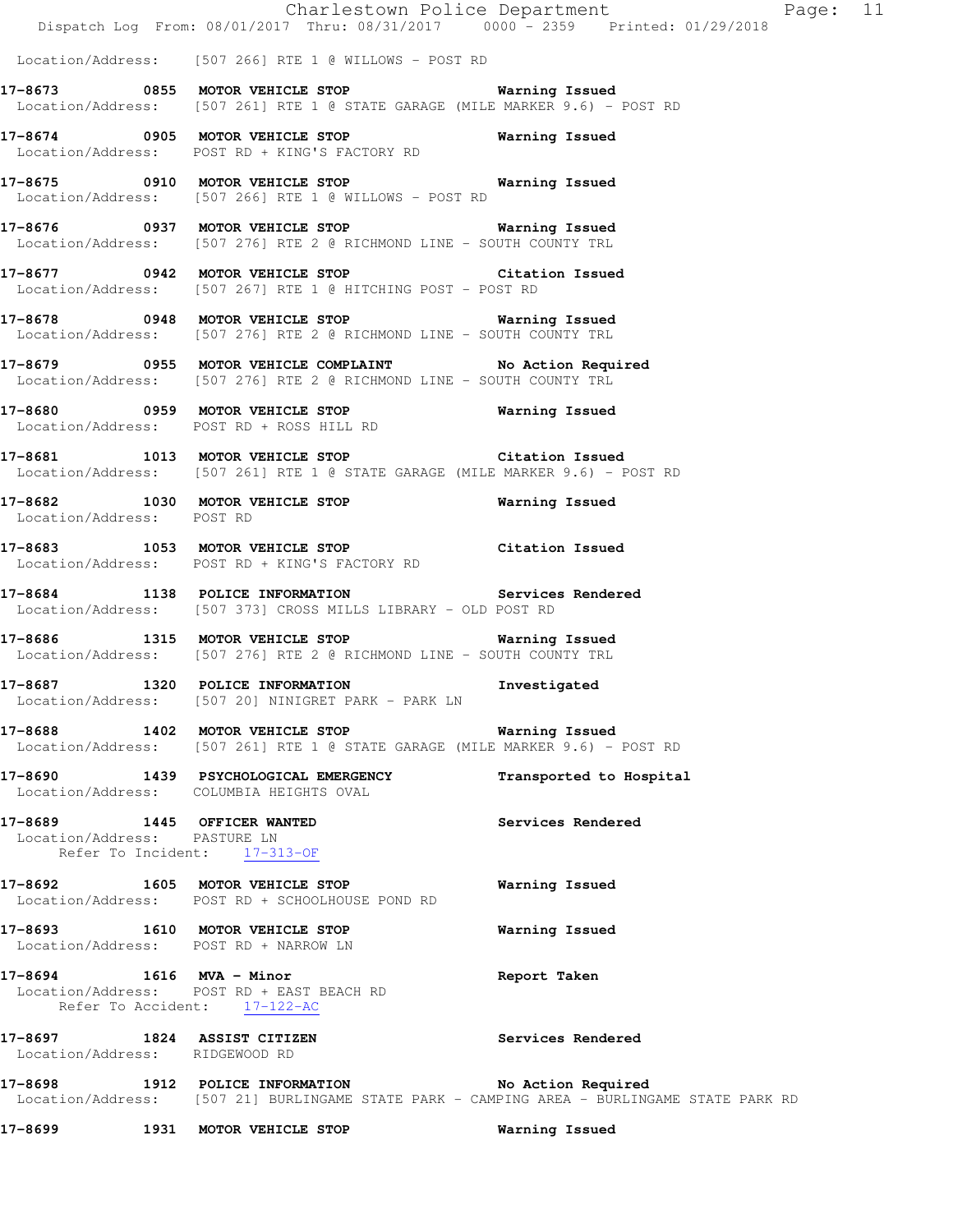**17-8705 2152 ASSIST OTHER TOWN DEPT Services Rendered**  Location/Address: [507 31] BLUE SHUTTERS BEACH - EAST BEACH RD

## **For Date: 08/11/2017 - Friday**

| Location/Address: LADY SLIPPER DR                          | 17-8712 0125 DOMESTIC/Assault/Diso/Other Arrest(s) Made<br>Refer To Arrest: 17-82-AR<br>Arrest Expunged                                 |                    |
|------------------------------------------------------------|-----------------------------------------------------------------------------------------------------------------------------------------|--------------------|
|                                                            | 17-8713 0309 DOMESTIC/Assault/Diso/Other Investigated<br>Location/Address: CAROLINA BACK RD<br>Refer To Incident: 17-314-OF             |                    |
|                                                            | 17-8714 0442 TRANSPORT<br>Location/Address: WORDEN'S POND RD                                                                            | Services Rendered  |
|                                                            | 17-8715 0838 OFFICER WANTED<br>Location/Address: COLUMBIA HEIGHTS OVAL                                                                  | Investigated       |
| Location/Address: HOXSIE AVE                               | 17-8716 0954 LOST/STOLEN LICENSE PLATES Services Rendered                                                                               |                    |
|                                                            | 17-8717 0958 TRAFFIC CONTROL<br>Location/Address: EAST BEACH RD + PARADISE LN                                                           | No Action Required |
|                                                            | 17-8718 1100 911 CALLS/False/Hang-Ups/Open Investigated<br>Location/Address: INDIAN CHURCH RD                                           |                    |
|                                                            | 17-8719 1106 MVA - Minor 17-8719<br>Location/Address: [507 80] FANTASTIC UMBRELLA FACTORY - OLD POST RD<br>Refer To Incident: 17-316-OF |                    |
|                                                            | 17-8721 1333 MOTOR VEHICLE STOP No Action Required<br>Location/Address: KING'S FACTORY RD + POST RD                                     |                    |
| 17-8722 1333 MVA - Minor<br>Location/Address: GOLF CLUB DR | Refer To Incident: 17-315-OF                                                                                                            | Investigated       |
| 17-8723 1423 ALARM, BURGLAR                                | Location/Address: [507 409] PASTURE LN                                                                                                  | <b>False Alarm</b> |
|                                                            | 17-8724 1428 ANIMAL COMPLAINT<br>Location/Address: SOUTH COUNTY TRL                                                                     | Services Rendered  |
|                                                            | 17-8728 1607 TOWN COUNCIL DOCKET DELIVERY Services Rendered<br>Location/Address: LAKESIDE DR                                            |                    |
| Location/Address: BRIARWOOD DR                             | 17-8729 1638 TOWN COUNCIL DOCKET DELIVERY Services Rendered                                                                             |                    |
|                                                            | 17-8731 1726 MOTOR VEHICLE STOP<br>Location/Address: [507 45] RIPPY'S LIQUOR MART - SOUTH COUNTY TRL                                    | Warning Issued     |

**17-8732 1734 MOTOR VEHICLE STOP Investigated**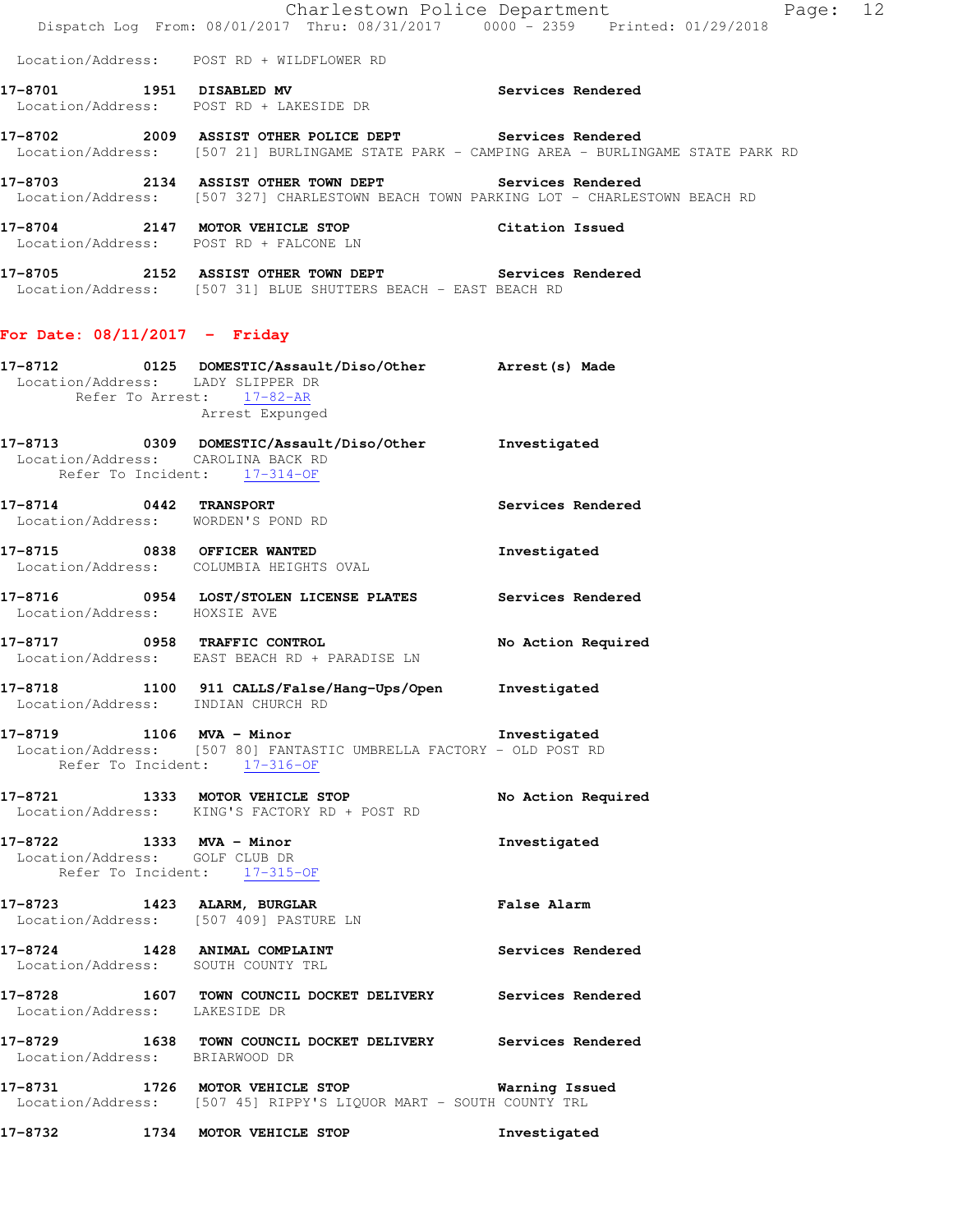|                                                         | Dispatch Log From: 08/01/2017 Thru: 08/31/2017 0000 - 2359 Printed: 01/29/2018                                                                 | Charlestown Police Department<br>Page: 13                                                                         |
|---------------------------------------------------------|------------------------------------------------------------------------------------------------------------------------------------------------|-------------------------------------------------------------------------------------------------------------------|
|                                                         | Location/Address: SOUTH COUNTY TRL + BOTKA DR                                                                                                  |                                                                                                                   |
|                                                         | 17-8734 1819 ALARM, BURGLAR<br>Location/Address: [507 740] SUNDALE WAY                                                                         | Building Checked/Secured                                                                                          |
|                                                         | 17-8735 1826 FIREWORKS/Possession/Use/Other Unfounded<br>Location/Address: SOUTH COUNTY TRL + DOGWOOD DR                                       |                                                                                                                   |
| Refer To Incident: 17-317-OF                            | 17-8736 1844 LARCENY<br>Location/Address: BISCUIT CITY RD                                                                                      | Report Taken                                                                                                      |
| Refer To Incident: 17-318-OF                            | 17-8737 1928 ASSIST OTHER POLICE DEPT Report Taken<br>Location/Address: [507 319] EAST BEACH BACK TRACK - EAST BEACH RD                        |                                                                                                                   |
|                                                         | 17-8739 2132 ASSIST OTHER TOWN DEPT Services Rendered<br>Location/Address: [507 327] CHARLESTOWN BEACH TOWN PARKING LOT - CHARLESTOWN BEACH RD |                                                                                                                   |
|                                                         | 17-8740 2144 ASSIST OTHER TOWN DEPT Services Rendered<br>Location/Address: [507 31] BLUE SHUTTERS BEACH - EAST BEACH RD                        |                                                                                                                   |
| 17-8741 2321 OFFICER WANTED<br>Location/Address: OLD RD |                                                                                                                                                | Investigated                                                                                                      |
|                                                         | 17-8745 2349 ASSIST OTHER TOWN DEPT Services Rendered<br>Location/Address: [507 327] CHARLESTOWN BEACH TOWN PARKING LOT - CHARLESTOWN BEACH RD |                                                                                                                   |
| For Date: $08/12/2017 -$ Saturday                       |                                                                                                                                                |                                                                                                                   |
| Location/Address: POST RD + BEND RD                     | 17-8753 0026 MOTOR VEHICLE STOP                                                                                                                | <b>Warning Issued</b>                                                                                             |
|                                                         | 17-8754 0031 MOTOR VEHICLE STOP<br>Location/Address: POST RD + WILDFLOWER RD                                                                   | <b>Warning Issued</b>                                                                                             |
|                                                         | 17-8755 0107 MOTOR VEHICLE STOP 6 Warning Issued<br>Location/Address: SOUTH SHORE - POST RD                                                    |                                                                                                                   |
|                                                         | 17-8756 0114 MOTOR VEHICLE STOP 6 Warning Issued<br>Location/Address: [507 100] RTE 1 @ FIORES (MILE MARKER 8.0) - POST RD                     |                                                                                                                   |
|                                                         | 17-8757 0116 OFFICER WANTED Services Rendered<br>Location/Address: [507 1] CHARLESTOWN TOWN HALL - SOUTH COUNTY TRL                            |                                                                                                                   |
|                                                         | 17-8759 0126 MOTOR VEHICLE STOP 6 Warning Issued<br>Location/Address: [507 261] RTE 1 @ STATE GARAGE - POST RD                                 |                                                                                                                   |
| Refer To Incident: 17-319-OF                            | 17-8764 0243 ASSIST OTHER POLICE DEPT Report Taken<br>Location/Address: POWWOW GROUNDS - INDIAN CHURCH RD                                      |                                                                                                                   |
| Location/Address: OVERLOOK DR                           | 17-8765 0344 ALARM, BURGLAR                                                                                                                    | <b>False Alarm</b>                                                                                                |
|                                                         | 17-8766  0352 FIREWORKS/Possession/Use/Other  Could Not Locate<br>Location/Address: BURDICKVILLE RD + DRIFTWOOD DR                             |                                                                                                                   |
| 17-8767 0424 DISABLED MV                                |                                                                                                                                                | Services Rendered<br>Location/Address: [507 530] NARRAGANSETT INDIAN FOUR WINDS COMMUNITY CENT - SOUTH COUNTY TRL |
| 17-8768 0534 ALARM, FIRE                                | Location/Address: SOUTH BAYBERRY LN                                                                                                            | False Alarm                                                                                                       |
| Location/Address: COLUMBIA HEIGHTS RD                   | 17-8769 0728 ANIMAL COMPLAINT                                                                                                                  | Taken/Refered to Other A                                                                                          |
|                                                         | 17-8770 0815 ASSIST OTHER AGENCY Services Rendered<br>Location/Address: [507 528] NARRAGANSETT INDIAN TRIBAL HEADQUARTERS - SOUTH COUNTY TRL   |                                                                                                                   |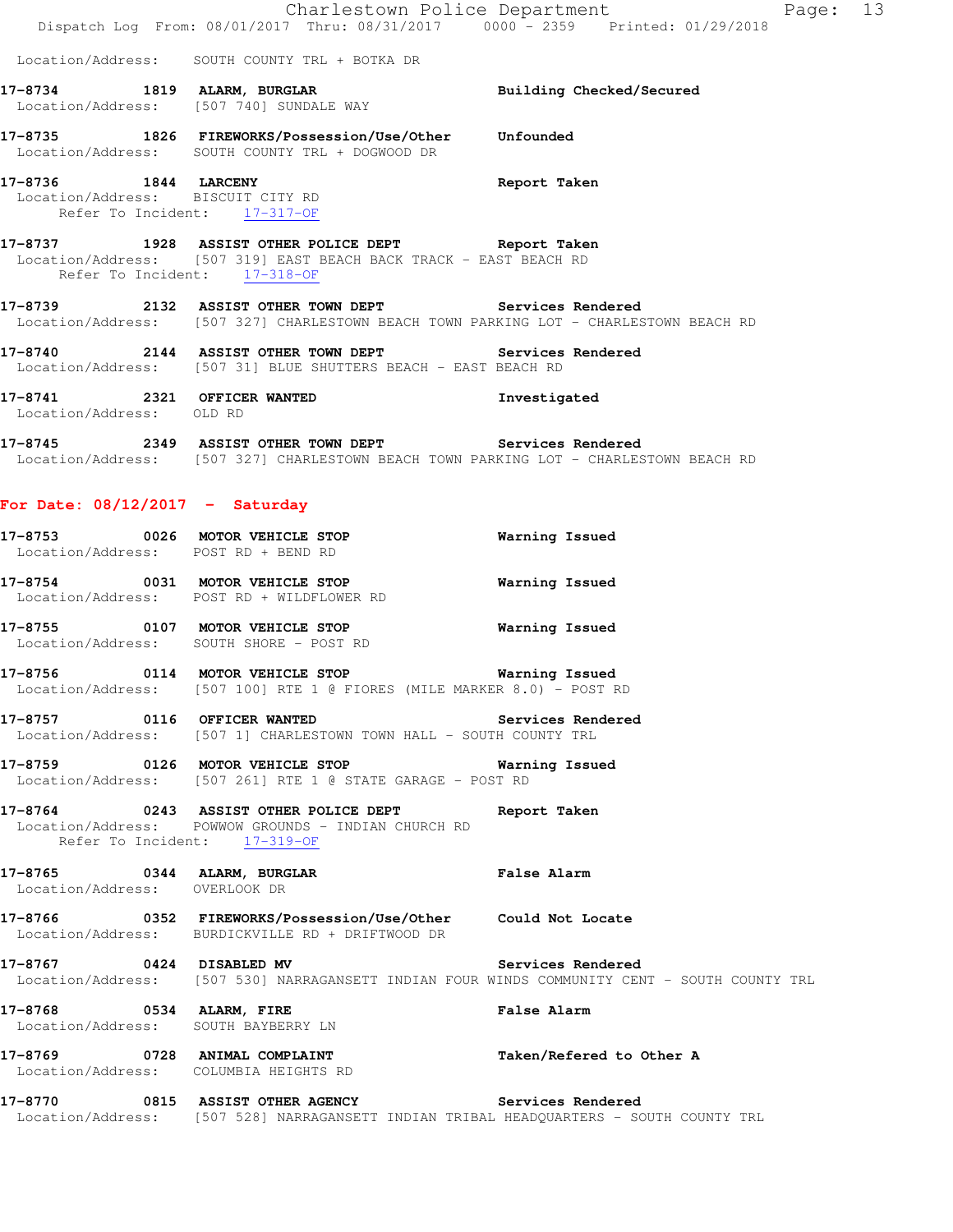| Location/Address: POST RD   | 17-8771 0932 MOTOR VEHICLE COMPLAINT Could Not Locate                                                                                          |                          |
|-----------------------------|------------------------------------------------------------------------------------------------------------------------------------------------|--------------------------|
|                             | 17-8773 1046 DISTURBANCE/Music/Noise<br>Location/Address: SHUMANKANUC HILL RD                                                                  | Investigated             |
|                             | 17-8774 1122 ANIMAL COMPLAINT<br>Location/Address: TOCKWOTTEN COVE RD                                                                          | Taken to Family/Guardian |
|                             | 17-8776 1255 BOATING - VESSEL VIOLATION Warning Issued<br>Location: NINIGRET POND - OCEAN HOUSE MARINA                                         |                          |
|                             | 17-8777 1301 ASSIST CITIZEN No Action Required<br>Location/Address: [507 45] RIPPY'S LIQUOR MART - SOUTH COUNTY TRL                            |                          |
| Location/Address: MEADOW LN | 17-8778 1314 WELL BEING CHECK                                                                                                                  | Investigated             |
|                             | 17-8783 2017 MOTOR VEHICLE COMPLAINT Threstigated<br>Location/Address: [507 72] CUMBERLAND FARMS - OLD POST RD                                 |                          |
|                             | 17-8784 2034 ANNOYING PHONE CALLS<br>Location/Address: BISCUIT CITY RD                                                                         | Investigated             |
|                             | 17-8785 2103 ASSIST OTHER TOWN DEPT Services Rendered<br>Location/Address: [507 327] CHARLESTOWN BEACH TOWN PARKING LOT - CHARLESTOWN BEACH RD |                          |
| $  -$                       |                                                                                                                                                |                          |

**17-8786 2122 ASSIST OTHER TOWN DEPT Services Rendered**  Location/Address: [507 31] BLUE SHUTTERS BEACH - EAST BEACH RD

**17-8787 2239 DISTURBANCE/Music/Noise Investigated**  Location/Address: PASQUISETT TRL

## **For Date: 08/13/2017 - Sunday**

|                                                            | Location/Address: POW WOW - INDIAN CHURCH RD                                                                       |                          |
|------------------------------------------------------------|--------------------------------------------------------------------------------------------------------------------|--------------------------|
|                                                            | 17-8794 0153 MOTOR VEHICLE STOP<br>Location/Address: POST RD + SCHOOLHOUSE POND RD                                 | Citation Issued          |
|                                                            | 17-8802 6821 ASSIST CITIZEN 17-8802 Services Rendered<br>Location/Address: [507 72] CUMBERLAND FARMS - OLD POST RD |                          |
|                                                            | 17-8804 0949 CIVIL MATTER<br>Location/Address: CHARLESTOWN BEACH RD                                                | Could Not Locate         |
| Location/Address: ALDER RD                                 | 17-8805 0952 ALARM, BURGLAR                                                                                        | Building Checked/Secured |
|                                                            | 17-8806 1006 POLICE INFORMATION Services Rendered<br>Location/Address: POW WOW - INDIAN CHURCH RD                  |                          |
| Location/Address: CASTLE ROCK DR                           | 17-8807 1030 SUSPICIOUS ACTIVITY/VEHICLE Could Not Locate                                                          |                          |
|                                                            | 17-8808 1043 ASSIST OTHER AGENCY<br>Location/Address: POW WOW - INDIAN CHURCH RD                                   | No Action Required       |
| Location/Address: NOKA LN                                  | 17-8810 1233 ANIMAL COMPLAINT                                                                                      | Taken to Family/Guardian |
|                                                            | 17-8812 1352 PARKING VIOLATIONS<br>Location/Address: ARCHES - CHARLESTOWN BEACH RD                                 | Investigated             |
|                                                            | Location: [507 341] NINIGRET POND - EAST                                                                           |                          |
| 17-8816 1604 ALARM, BURGLAR<br>Location/Address: RICK'S RD |                                                                                                                    | False Alarm              |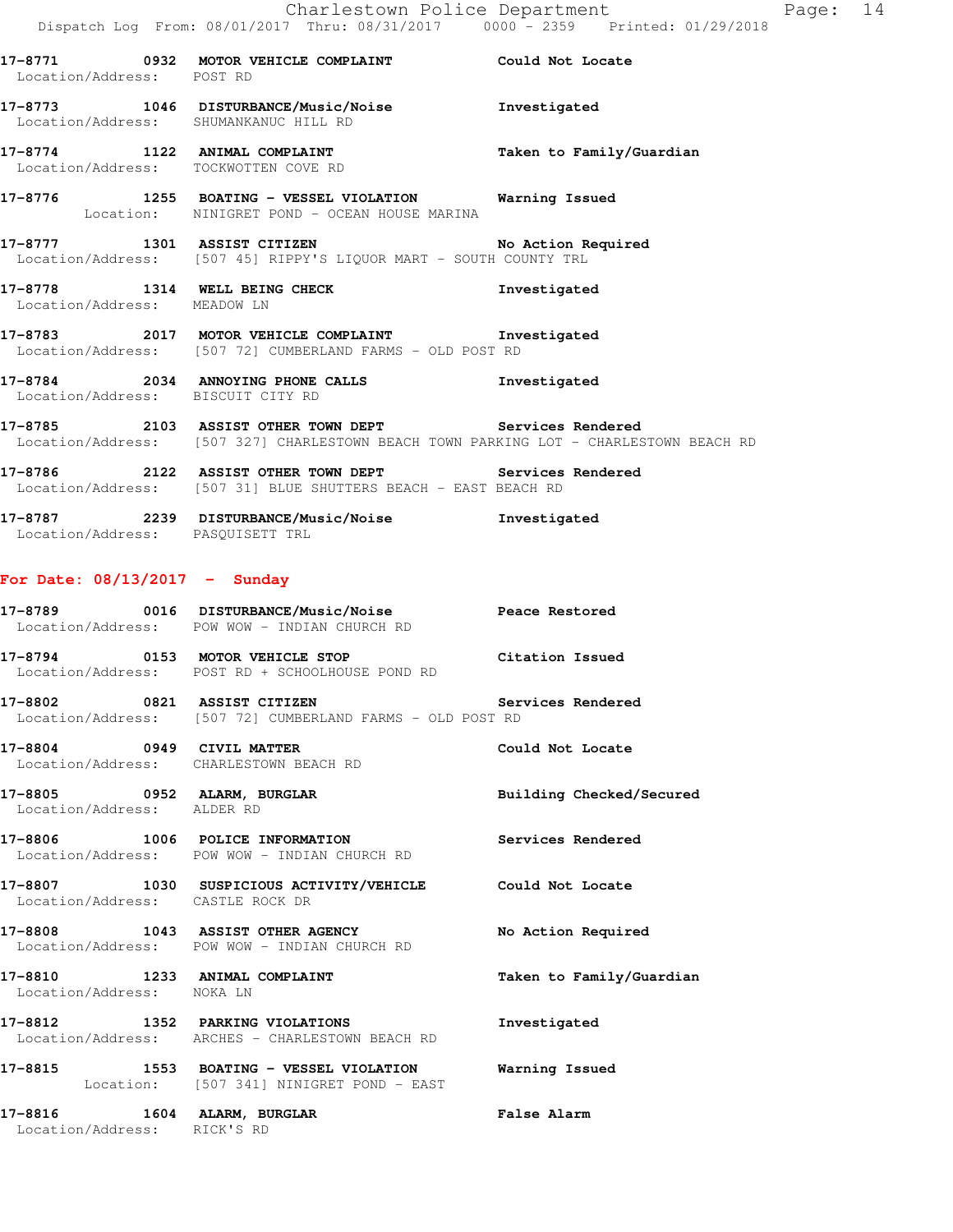| Location/Address: OLD POST RD              | 17-8818 1754 OFFICER WANTED Services Rendered                                                                                                     |                                                                                                          |
|--------------------------------------------|---------------------------------------------------------------------------------------------------------------------------------------------------|----------------------------------------------------------------------------------------------------------|
|                                            | 17-8819 1816 MVA - W/Injury/Fluid/Hazard Transported to Hospital<br>Location/Address: EAST BEACH RD + POST RD<br>Refer To Accident: 17-125-AC     |                                                                                                          |
| Vicinity of: OLD COACH RD                  | 17-8821 1922 DISTURBANCE/Music/Noise Unfounded                                                                                                    |                                                                                                          |
|                                            | 17-8824 2123 ASSIST OTHER TOWN DEPT Services Rendered<br>Location/Address: [507 31] BLUE SHUTTERS BEACH - EAST BEACH RD                           |                                                                                                          |
| Location/Address: JOHNSON LN               | 17-8825 2215 OFFICER WANTED                                                                                                                       | No Action Required                                                                                       |
| For Date: $08/14/2017$ - Monday            |                                                                                                                                                   |                                                                                                          |
|                                            | 17-8828 		 0139 ASSIST OTHER TOWN DEPT Services Rendered<br>Location/Address: [507 327] CHARLESTOWN BEACH TOWN PARKING LOT - CHARLESTOWN BEACH RD |                                                                                                          |
| Location/Address: EDGEWARE ST              | 17-8831 0146 MOTOR VEHICLE STOP 6 Warning Issued                                                                                                  |                                                                                                          |
|                                            | 17-8847 0518 TRAFFIC CONTROL <b>17-8847</b> Services Rendered<br>Location/Address: POST RD + SCHOOLHOUSE POND RD                                  |                                                                                                          |
|                                            | Location/Address: [507 261] RTE 1 @ STATE GARAGE (MILE MARKER 9.6) - POST RD                                                                      |                                                                                                          |
| Location/Address: OCEAN VIEW AVE           | 17-8850 0959 FOUND/LOST PROPERTY No Action Required                                                                                               |                                                                                                          |
|                                            | 17-8852 1258 ASSIST OTHER AGENCY <b>The Contact Contract CONTA</b><br>Vicinity of: [507 318] EAST BEACH STATE PARKING LOT - EAST BEACH RD         |                                                                                                          |
|                                            | 17-8853 1449 MVA - Minor and Seport Taken<br>Location/Address: [507 36] CHARLESTOWN MINI-SUPER - OLD POST RD<br>Refer To Incident: 17-320-OF      |                                                                                                          |
|                                            | 17-8855 1612 ANIMAL COMPLAINT Taken to Family/Guardian                                                                                            | Location/Address: [507 21] BURLINGAME STATE PARK - CAMPING AREA - BURLINGAME STATE PARK RD + KLONDIKE RD |
| 17-8856<br>Location/Address: RAM ISLAND RD | 1837 MOTOR VEHICLE STOP                                                                                                                           | Warning Issued                                                                                           |
|                                            | 17-8858 1954 SUSPICIOUS ACTIVITY/VEHICLE Truestigated<br>Location/Address: [507 858] THE PINK PELICAN - OLD POST RD                               |                                                                                                          |
| <b>17-8859 2020 TRANSPORT</b>              | Location/Address: ALTON CAROLINA RD                                                                                                               | Services Rendered                                                                                        |

**17-8860 2111 ASSIST OTHER TOWN DEPT Services Rendered**  Location/Address: [507 31] BLUE SHUTTERS BEACH - EAST BEACH RD

## **For Date: 08/15/2017 - Tuesday**

- **17-8867 0025 MOTOR VEHICLE STOP Warning Issued**  Location/Address: POST RD + SCHOOLHOUSE POND RD **17-8868 0037 MOTOR VEHICLE STOP Citation Issued**  Location/Address: POST RD + SCHOOLHOUSE POND RD **17-8871 0100 MOTOR VEHICLE STOP Warning Issued**  Location/Address: [507 283] RTE 2 @ GIFT BARN - SOUTH COUNTY TRL
- **17-8873 0136 MOTOR VEHICLE STOP Warning Issued**  Location/Address: [507 258] RTE 1 @ SOUTH KINGSTOWN LINE (MM 11.4) - POST RD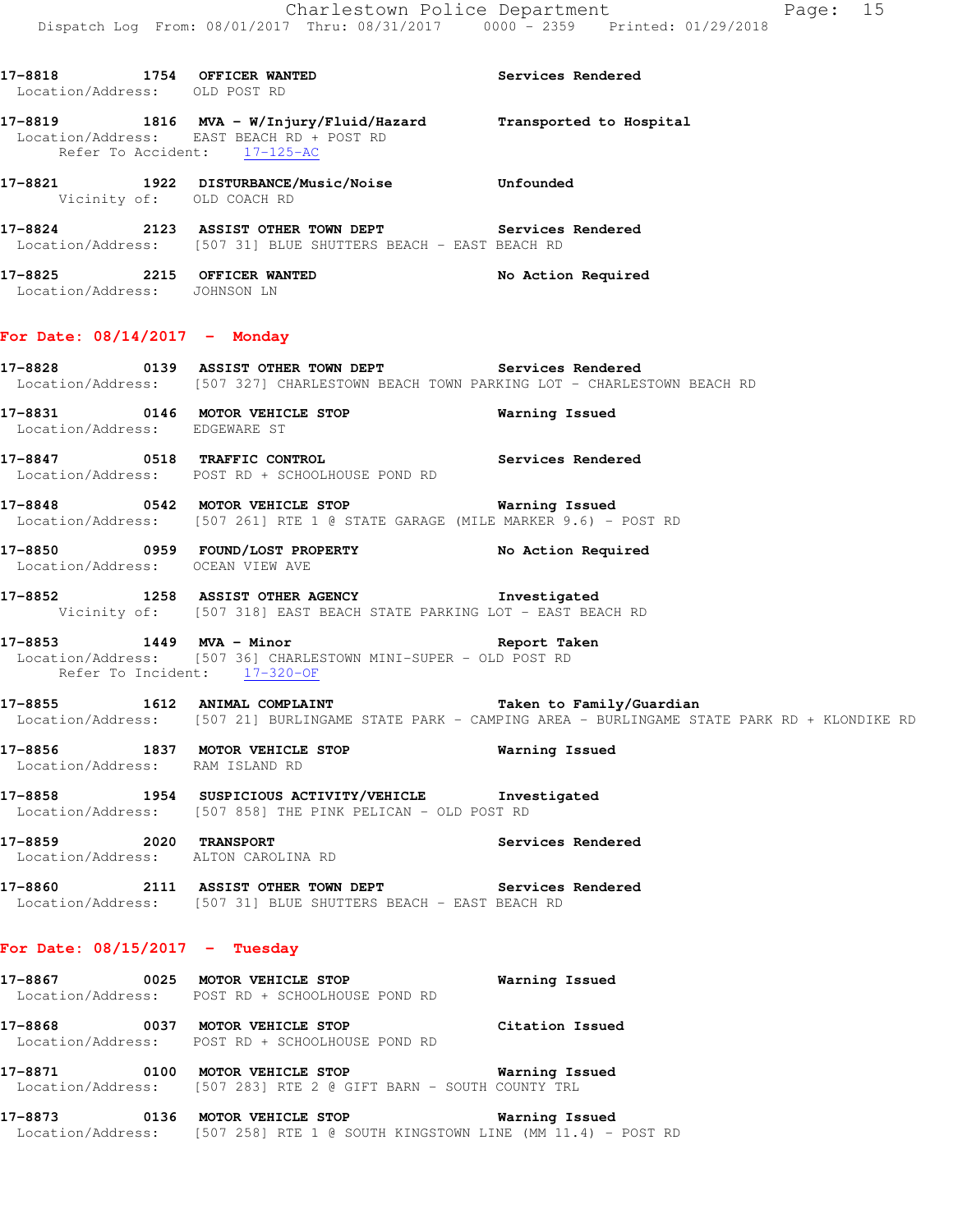| 17-8892                       | 1030 | REGISTERED SEX OFFENDER                                                                            | No Action Required |
|-------------------------------|------|----------------------------------------------------------------------------------------------------|--------------------|
| 17-8896                       | 1142 | MOTOR VEHICLE STOP<br>Location/Address: [507 261] RTE 1 @ STATE GARAGE (MILE MARKER 9.6) - POST RD | Warning Issued     |
| 17-8897<br>Refer To Accident: |      | 1405 MVA - Minor<br>Location/Address: [507 72] CUMBERLAND FARMS - OLD POST RD<br>$17 - 123 - AC$   | Report Taken       |
| 17-8898                       | 1531 | TRAFFIC CONTROL<br>Location/Address: POST RD + EAST BEACH RD                                       | Services Rendered  |
| 17-8902                       | 1719 | FOLLOW-UP INVESTIGATION                                                                            | Investigated       |

Location/Address: [507 642] CHARLESTOWN POLICE DEPARTMENT - OLD POST RD

**17-8904 1922 TRAFFIC CONTROL Services Rendered**  Location/Address: POST RD + KING'S FACTORY RD

**17-8905 1959 TRAFFIC CONTROL No Action Required** 

- Location/Address: ROSS HILL RD **17-8906 2047 SUSPICIOUS ACTIVITY/VEHICLE Services Rendered** 
	- Location/Address: [507 277] RTE 2 @ KENYON INDUSTRIES SOUTH COUNTY TRL
	- **17-8907 2136 ASSIST OTHER TOWN DEPT Services Rendered**  Location/Address: [507 31] BLUE SHUTTERS BEACH - EAST BEACH RD
	- **17-8908 2150 ALARM, BURGLAR Building Checked/Secured**  Location/Address: [507 856] OCEAN HOUSE MARINA (MAINTENANCE FACILITY) - OLD POST RD
	- **17-8909 2150 ASSIST OTHER TOWN DEPT Services Rendered**  Location/Address: [507 327] CHARLESTOWN BEACH TOWN PARKING LOT - CHARLESTOWN BEACH RD
	- **17-8910 2201 MVA Minor Report Taken**  Location/Address: KLONDIKE RD Refer To Accident: 17-124-AC
	- **17-8912 2315 ALARM, FIRE False Alarm**  Location/Address: [507 354] PAT'S POWER EQUIPMENT - OLD POST RD

## **For Date: 08/16/2017 - Wednesday**

- **17-8923 0222 ALARM, BURGLAR Investigated**  Location/Address: [507 207] TROPIC FROST - OLD POST RD
- **17-8925 0255 DISABLED MV Services Rendered**  Location/Address: [507 271] RTE 1 @ MICHAEL'S - POST RD
- **17-8927 0605 MOTOR VEHICLE STOP Warning Issued**  Location/Address: [507 276] RTE 2 @ RICHMOND LINE - SOUTH COUNTY TRL
- **17-8928 0614 MOTOR VEHICLE STOP Warning Issued**  Location/Address: [507 276] RTE 2 @ RICHMOND LINE - SOUTH COUNTY TRL
- **17-8929 0759 VANDALISM Services Rendered**  Location/Address: NEW BISCUIT CITY RD
- **17-8931 1101 MOTOR VEHICLE STOP Services Rendered**  Vicinity of: BISCUIT CITY RD Refer To Arrest:  $17-84-AR$ Arrest: FLYNN, JESSE D 23 OLD RD CHARLESTOWN, RI<br>31 Address:<br>Age: Charges: Driving after denial, suspension or revocation of license - 3rd + Offense
- **17-8933 1112 MOTOR VEHICLE STOP Warning Issued**  Location/Address: EAST BEACH RD + PARADISE LN
- **17-8934 1120 PARKING VIOLATIONS Citation Issued**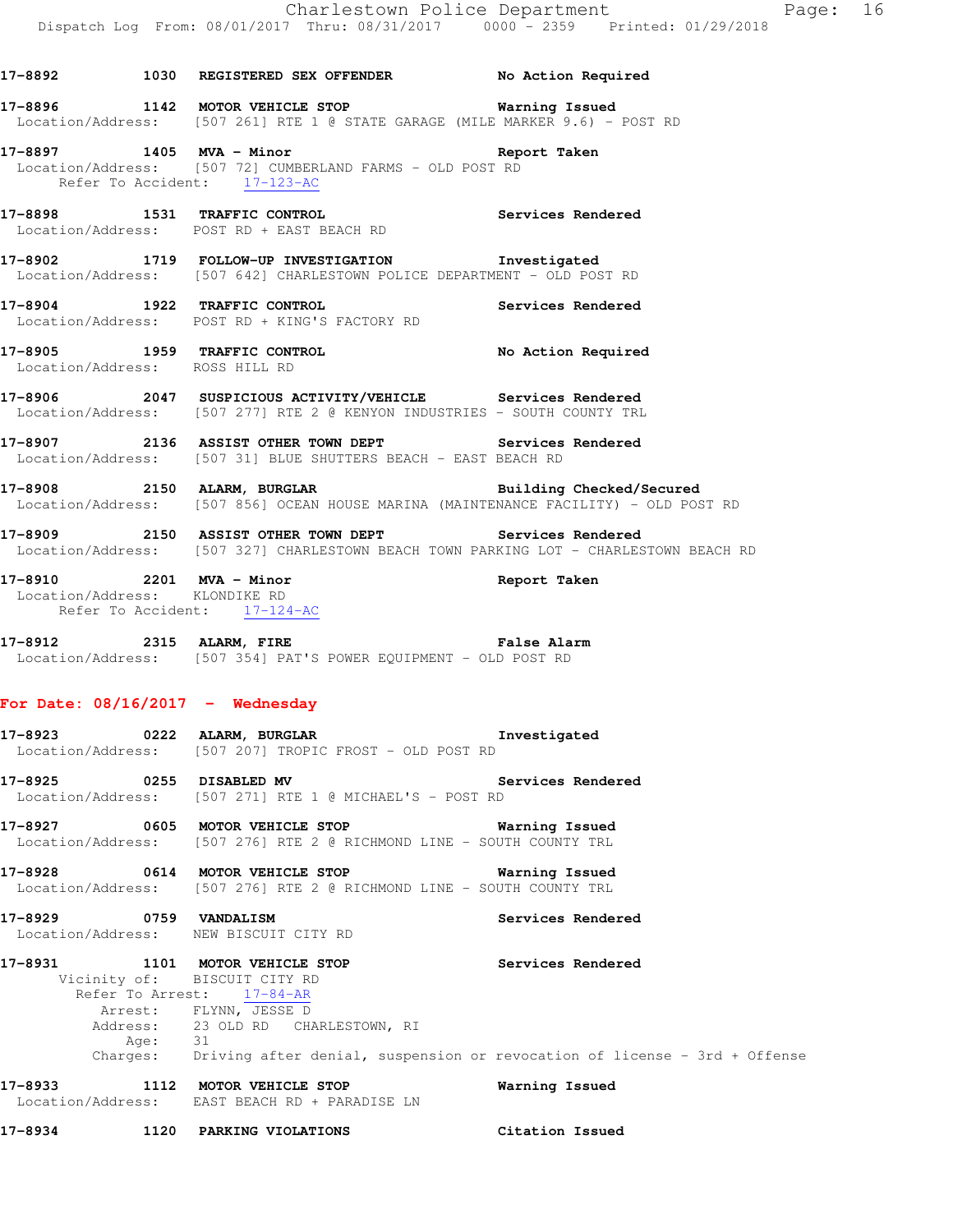|                                   | Dispatch Log From: 08/01/2017 Thru: 08/31/2017 0000 - 2359 Printed: 01/29/2018                                                       | Charlestown Police Department<br>Page: 17 |  |
|-----------------------------------|--------------------------------------------------------------------------------------------------------------------------------------|-------------------------------------------|--|
|                                   | Location/Address: [507 320] QUONOCHONTAUG BREACHWAY - WEST BEACH RD                                                                  |                                           |  |
| Location/Address: OLD RD          | 17-8936 1249 TRANSPORT                                                                                                               | Services Rendered                         |  |
|                                   | 17-8937 1311 MOTOR VEHICLE STOP 6 Warning Issued<br>Location/Address: POST RD + WEST BEACH RD                                        |                                           |  |
| Refer To Incident: 17-322-OF      | 17-8939 1518 CIVIL MATTER Report Taken<br>Location/Address: [507 642] CHARLESTOWN POLICE DEPARTMENT - OLD POST RD                    |                                           |  |
| Location/Address: ROSS HILL RD    | 17-8940 1535 TRAFFIC CONTROL No Action Required                                                                                      |                                           |  |
|                                   | 17-8942 1608 ALARM, BURGLAR 2008 Building Checked/Secured<br>Location/Address: [507 34] CHARLESTOWN FLAG & CANVAS - OLD POST RD      |                                           |  |
| Location/Address: ROSS HILL RD    | 17-8943 1610 TRAFFIC CONTROL                                                                                                         | Warning Issued                            |  |
|                                   | 17-8944 1638 MOTOR VEHICLE STOP 6 Warning Issued<br>Location/Address: PECKHAM HOLLOW RD                                              |                                           |  |
|                                   | 17-8947 1703 WATER RESCUE 17-8947<br>Location/Address: [507 50] CENTRAL BEACH - SURFSIDE AVE                                         |                                           |  |
|                                   | 17-8948 1733 FOLLOW-UP INVESTIGATION 1nvestigated<br>Location/Address: INDIAN CHURCH RD                                              |                                           |  |
| Refer To Accident: 17-126-AC      | 17-8949 1742 MVA - Minor Nine Report Taken<br>Location/Address: [507 44] KINGSTON PIZZA - OLD POST RD                                |                                           |  |
| Location/Address: PROSSER TRL     | 17-8950 1954 FOLLOW-UP INVESTIGATION Could Not Locate                                                                                |                                           |  |
|                                   | 17-8954 2152 ASSIST OTHER TOWN DEPT Services Rendered<br>Location/Address: [507 31] BLUE SHUTTERS BEACH - EAST BEACH RD              |                                           |  |
|                                   | 17-8956 2356 MOTOR VEHICLE STOP 6 Warning Issued<br>Location/Address: [507 303] RTE 1 @ SOUTH SHORE MENTAL HEALTH (MM 9.0) - POST RD |                                           |  |
| For Date: $08/17/2017$ - Thursday |                                                                                                                                      |                                           |  |
|                                   | 17-8957 0000 MOTOR VEHICLE STOP 6000 Warning Issued<br>Location/Address: [507 261] RTE 1 @ STATE GARAGE (MILE MARKER 9.6) - POST RD  |                                           |  |
|                                   | 17-8963 0032 MOTOR VEHICLE STOP<br>Location/Address: POST RD + SCHOOLHOUSE POND RD                                                   | Citation Issued                           |  |
|                                   | 17-8967 0058 MOTOR VEHICLE STOP 6 Warning Issued<br>Location/Address: [507 261] RTE 1 @ STATE GARAGE (MILE MARKER 9.6) - POST RD     |                                           |  |
|                                   | 17-8971 0106 MOTOR VEHICLE STOP<br>Location/Address: SHANNOCK RD + ASHLEY LN                                                         | Warning Issued                            |  |
|                                   | 17-8977 0144 MOTOR VEHICLE STOP<br>Location/Address: POST RD + WEST BEACH RD                                                         | <b>Warning Issued</b>                     |  |

**17-8983 0156 SUSPICIOUS ACTIVITY/VEHICLE Investigated**  Location/Address: [507 19] CHARLESTOWN ELEMENTARY SCHOOL - CAROLINA BACK RD

**17-8984 0457 MOTOR VEHICLE STOP Warning Issued**  Location/Address: OLD POST RD + FALCONE LN

**17-8985 0528 TRAFFIC CONTROL Services Rendered**  Location/Address: POST RD + EAST BEACH RD

**17-8986 0543 MOTOR VEHICLE STOP Warning Issued**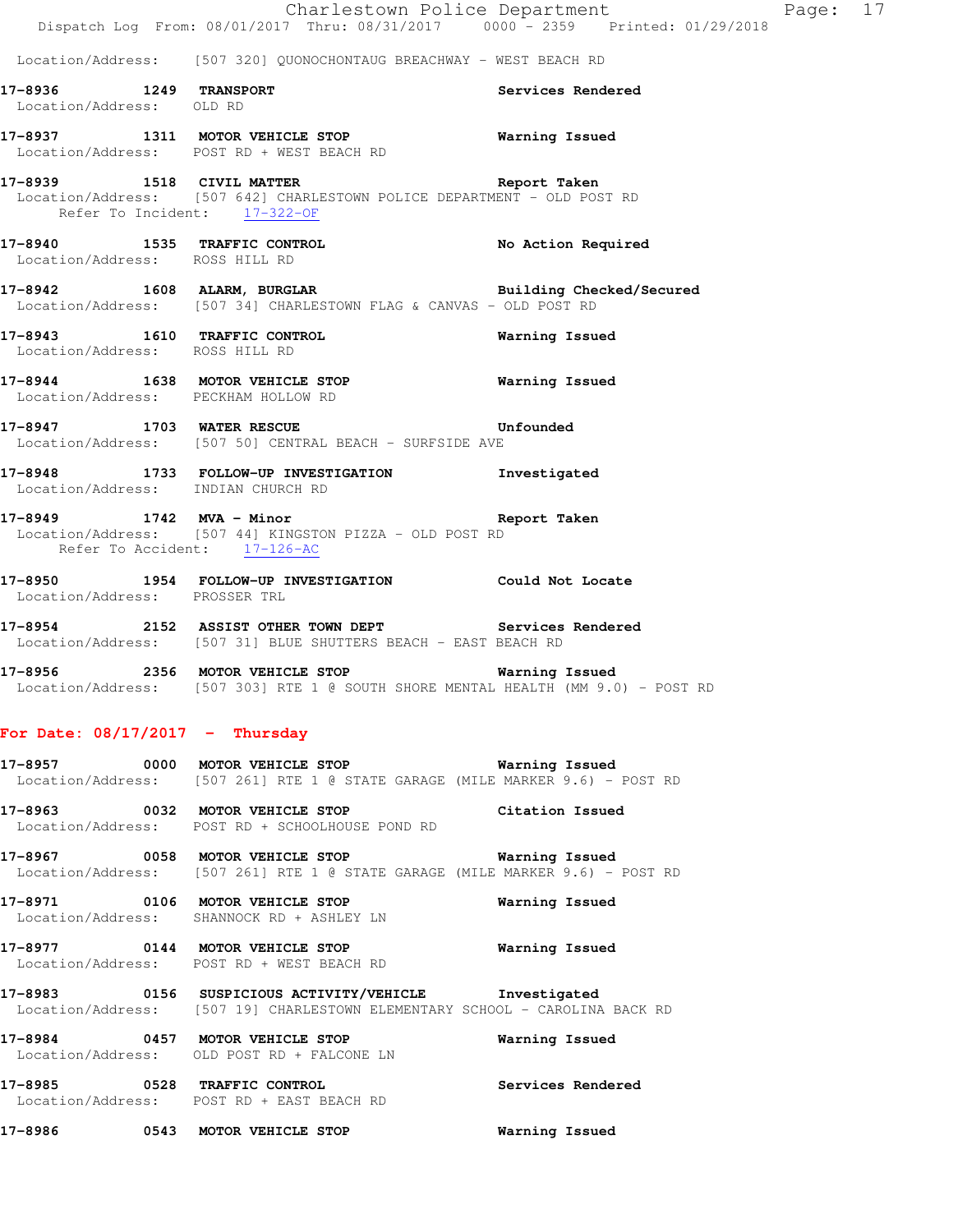|                                | 17-9014 2350 TRANSPORT                                                                                                                    | Services Rendered                          |  |
|--------------------------------|-------------------------------------------------------------------------------------------------------------------------------------------|--------------------------------------------|--|
|                                | 17-9013 2341 ASSIST OTHER TOWN DEPT<br>Location/Address: CHARIHO BUS #2 - ROSS HILL RD                                                    | Services Rendered                          |  |
|                                | 17-9011 2335 MOTOR VEHICLE STOP<br>Location/Address: POST RD + WEST BEACH RD                                                              | Warning Issued                             |  |
|                                | 17-9010 2327 MOTOR VEHICLE STOP<br>Location/Address: POST RD + EAST BEACH RD                                                              | Citation Issued                            |  |
|                                | 17-9009 2302 FOLLOW-UP INVESTIGATION Report Taken<br>Location/Address: POW WOW - INDIAN CHURCH RD<br>Refer To Incident: 17-326-OF         |                                            |  |
|                                | 17-9008 2102 LARCENY 2008 Report Taken<br>Location/Address: BUCKEYE BROOK RD<br>Refer To Incident: 17-324-OF                              |                                            |  |
|                                | 17-9007 1938 POLICE INFORMATION Report Taken<br>Location/Address: [507 235] NINIGRET INN - PROSSER TRL<br>Refer To Incident: 17-325-OF    |                                            |  |
|                                | 17-9003 1657 MOTOR VEHICLE STOP 6 Warning Issued<br>Location/Address: MATUNUCK SCHOOLHOUSE RD + OLD POST RD                               |                                            |  |
|                                | 17-9002 1645 MOTOR VEHICLE STOP<br>Location/Address: SOUTH COUNTY TRL + NARROW LN                                                         | <b>Warning Issued</b>                      |  |
| Location/Address: ROSS HILL RD | 17-9001 1621 TRAFFIC CONTROL Services Rendered                                                                                            |                                            |  |
|                                | 17-8997 1348 ANIMAL COMPLAINT Services Rendered<br>Location/Address: [507 881] CHARLESTOWN ANIMAL SHELTER - SAND HILL RD                  |                                            |  |
|                                | 17-8992 1005 WELL BEING CHECK No Action Required<br>Location/Address: OLD POST RD + RIDGEWOOD RD                                          |                                            |  |
|                                | 17-8991 0629 MOTOR VEHICLE STOP <b>Warning Issued</b><br>Location/Address: [507 303] RTE 1 @ SOUTH SHORE MENTAL HEALTH (MM 9.0) - POST RD |                                            |  |
|                                | 17-8990 0620 MOTOR VEHICLE STOP 60 Warning Issued<br>Location/Address: SOUTH COUNTY TRL + NEW BISCUIT CITY RD                             |                                            |  |
|                                | 17-8989 0610 MOTOR VEHICLE STOP No Action Required<br>Location/Address: S COUNTY TRL + NEW BISCUIT CITY RD                                |                                            |  |
|                                | 17-8988 0602 MOTOR VEHICLE STOP 6 Warning Issued<br>Location/Address: [507 276] RTE 2 @ RICHMOND LINE - SOUTH COUNTY TRL                  |                                            |  |
|                                | 17-8987 0555 MOTOR VEHICLE STOP 6 Warning Issued<br>Location/Address: [507 276] RTE 2 @ RICHMOND LINE - SOUTH COUNTY TRL                  |                                            |  |
|                                | Location/Address: SOUTH COUNTY TRL + SHANNOCK RD                                                                                          |                                            |  |
|                                | Dispatch Log From: 08/01/2017 Thru: 08/31/2017 0000 - 2359 Printed: 01/29/2018                                                            | Charlestown Police Department The Page: 18 |  |

# **17-9016 0014 MOTOR VEHICLE STOP Warning Issued**  Location/Address: POST RD + GENERAL STANTON LN 17-9017 **0033** WELL BEING CHECK **COULD ROULD NOT LOCATE**  Location/Address: EDWARDS LN **17-9019 0049 ASSIST OTHER TOWN DEPT Services Rendered**  Location/Address: CHARIHO BUS #5 - KLONDIKE RD **17-9020 0115 ASSIST OTHER TOWN DEPT Services Rendered**  Location/Address: CHARIHO BUS #1 - KING'S FACTORY RD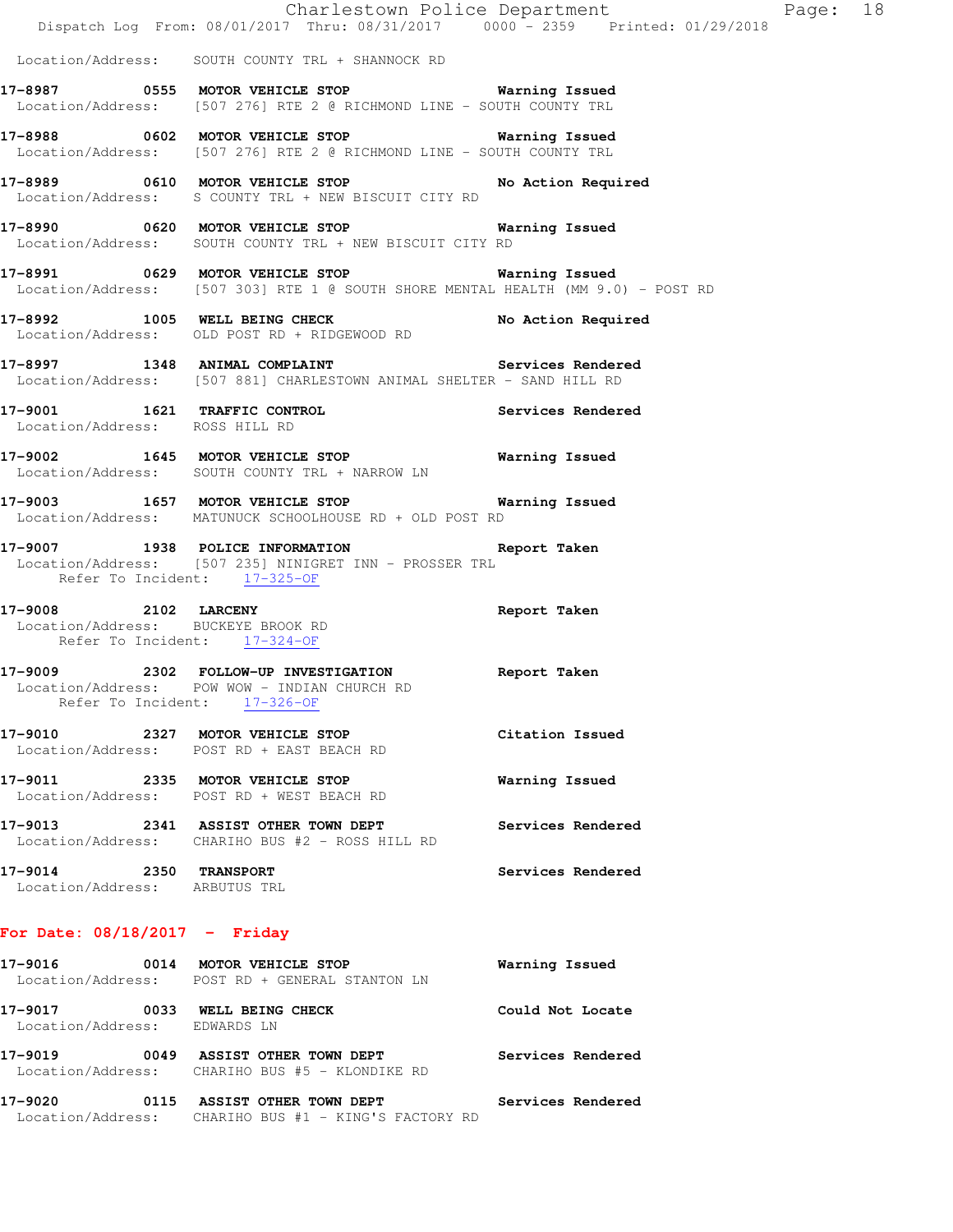|                                                                | Dispatch Log From: 08/01/2017 Thru: 08/31/2017   0000 - 2359   Printed: 01/29/2018                                                                                                                                                                                                                                                       | Charlestown Police Department<br>Page: 19                                                             |
|----------------------------------------------------------------|------------------------------------------------------------------------------------------------------------------------------------------------------------------------------------------------------------------------------------------------------------------------------------------------------------------------------------------|-------------------------------------------------------------------------------------------------------|
|                                                                | 17-9022 0147 ASSIST OTHER TOWN DEPT Services Rendered<br>Location/Address: [507 31] BLUE SHUTTERS BEACH - EAST BEACH RD                                                                                                                                                                                                                  |                                                                                                       |
|                                                                | 17-9028 0235 POLICE INFORMATION<br>Location/Address: POST RD + WEST BEACH RD                                                                                                                                                                                                                                                             | Investigated                                                                                          |
| Location/Address: RAILROAD AVE<br>Refer To Incident: 17-327-OF | 17-9031 0259 JUVENILE OFFENSES Neport Taken                                                                                                                                                                                                                                                                                              |                                                                                                       |
|                                                                | 17-9032 0309 ASSIST OTHER AGENCY Services Rendered<br>Location/Address: SCHOOL BUS 3 HIGH/MIDDLE - POST RD + GENERAL STANTON LN                                                                                                                                                                                                          |                                                                                                       |
|                                                                | 17-9034 0348 ASSIST OTHER AGENCY Services Rendered Location/Address: SCHOOL BUS 6 HIGH/MIDDLE - SOUTH COUNTY TRL                                                                                                                                                                                                                         |                                                                                                       |
|                                                                | 17-9035 0359 ASSIST OTHER AGENCY Services Rendered<br>Location/Address: SCHOOL BUS 21 HIGH/MIDDLE - OLD MILL RD                                                                                                                                                                                                                          |                                                                                                       |
|                                                                | 17-9036 0413 ASSIST OTHER AGENCY Services Rendered<br>Location/Address: SCHOOL BUS 4 HIGH/MIDDLE - SHANNOCK RD                                                                                                                                                                                                                           |                                                                                                       |
|                                                                | 17-9037 0433 ASSIST OTHER AGENCY Services Rendered<br>Location/Address: SCHOOL BUS 7 HIGH/MIDDLE - SOUTH COUNTY TRL                                                                                                                                                                                                                      |                                                                                                       |
|                                                                | 17-9038 0457 ASSIST OTHER TOWN DEPT Services Rendered<br>Location/Address: [507 327] CHARLESTOWN BEACH TOWN PARKING LOT - CHARLESTOWN BEACH RD                                                                                                                                                                                           |                                                                                                       |
|                                                                | 17-9042 0529 MOTOR VEHICLE STOP <b>Warning Issued</b><br>Location/Address: POST RD + WILDFLOWER RD                                                                                                                                                                                                                                       |                                                                                                       |
|                                                                | 17-9043 0536 TRAFFIC CONTROL 17-9043 Arrest (s) Made<br>Location/Address: [507 303] RTE 1 @ SOUTH SHORE MENTAL HEALTH - POST RD<br>Refer To Summons: 17-85-AR<br>Summons: KOEPLIN, ANGELO J<br>Address: 1496 E NOXON RD LAGRANGEVILLE, NY<br>Age: 29<br>Charges: Driving after denial, suspension or revocation of license - 1st Offense |                                                                                                       |
|                                                                | 17-9044 0627 MOTOR VEHICLE STOP Warning Issued<br>Location/Address: [507 261] RTE 1 @ STATE GARAGE (MILE MARKER 9.6) - POST RD                                                                                                                                                                                                           |                                                                                                       |
| Location/Address: LAUREL RD                                    | 17-9046 1040 TOWN ORDINANCE VIOLATION                                                                                                                                                                                                                                                                                                    | Investigated                                                                                          |
| Location/Address: KING'S FACTORY RD                            | 17-9048 1242 ASSIST OTHER AGENCY Could Not Locate                                                                                                                                                                                                                                                                                        |                                                                                                       |
|                                                                | 17-9049 1424 ROAD HAZARD/OBSTRUCTION Investigated                                                                                                                                                                                                                                                                                        | Location/Address: [507 531] NARRAGANSETT INDIAN TRIBAL HEALTH CENTER - SOUTH COUNTY TRL + OLD MILL RD |
|                                                                | 17-9050 1432 ALARM, BURGLAR<br>Location/Address: [507 596] SHIRLEY DR                                                                                                                                                                                                                                                                    | Building Checked/Secured                                                                              |
|                                                                | 17-9051 1459 DISABLED MV Services Rendered<br>Location/Address: [507 260] POST RD + SOUTH COUNTY TRL                                                                                                                                                                                                                                     |                                                                                                       |
| 17-9052 1512 ALARM, BURGLAR                                    | Location/Address: [507 416] MOHEGAN RD                                                                                                                                                                                                                                                                                                   | False Alarm                                                                                           |
| Location/Address: PROSSER TRL                                  | 17-9053 1524 FOLLOW-UP INVESTIGATION Services Rendered                                                                                                                                                                                                                                                                                   |                                                                                                       |
|                                                                | 17-9055 1715 MOTOR VEHICLE COMPLAINT Could Not Locate<br>Location/Address: EAST BEACH RD + POST RD                                                                                                                                                                                                                                       |                                                                                                       |
| Location/Address: OLD MILL RD                                  | 17-9056 1727 FOLLOW-UP INVESTIGATION No Action Required                                                                                                                                                                                                                                                                                  |                                                                                                       |
| Location/Address: BUTTER LN                                    | 17-9057 1744 SUSPICIOUS ACTIVITY/VEHICLE                                                                                                                                                                                                                                                                                                 | Investigated                                                                                          |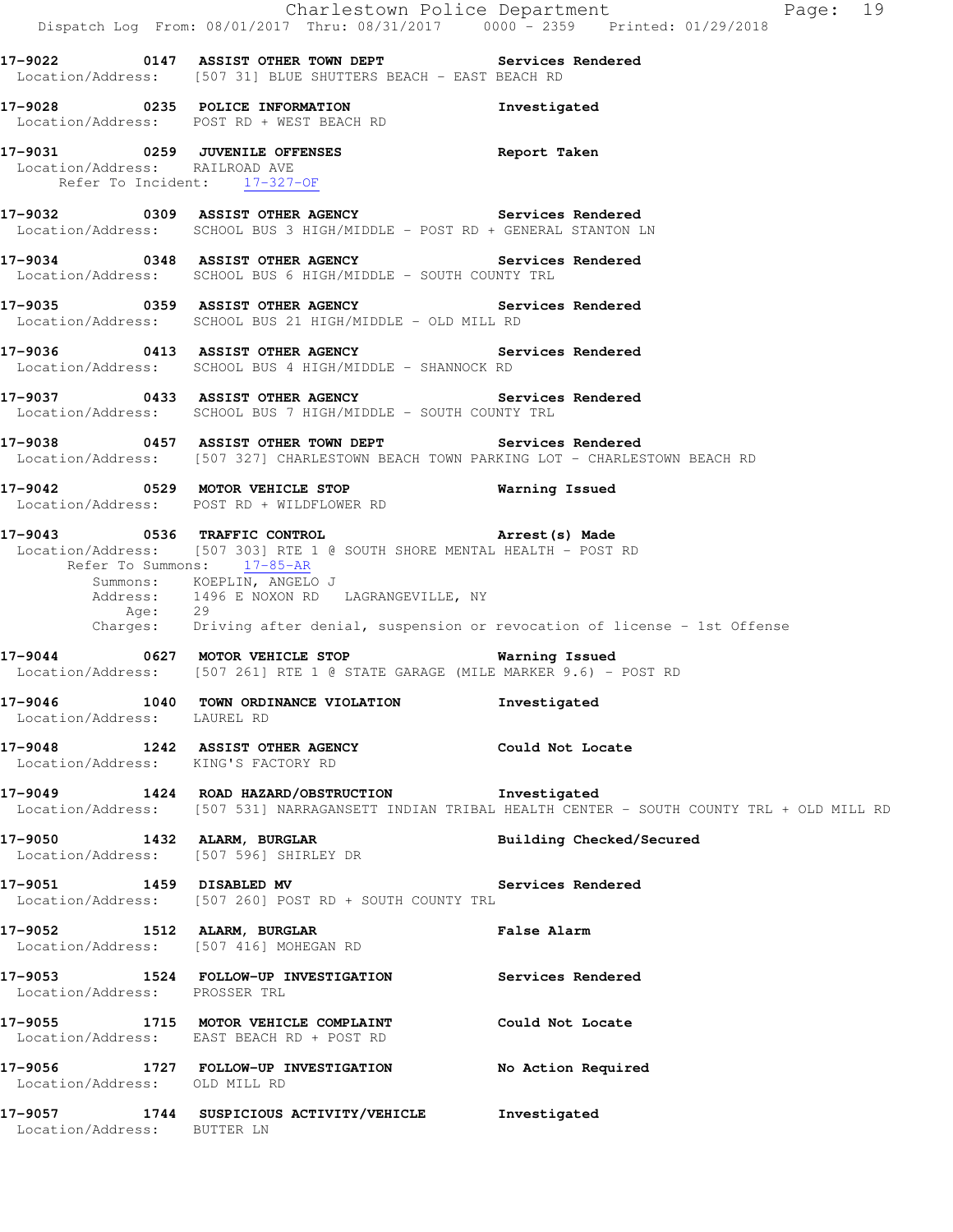**17-9058 1825 MOTOR VEHICLE COMPLAINT Investigated**  Location/Address: OLD POST RD **17-9059 1859 SUSPICIOUS ACTIVITY/VEHICLE Investigated**  Location/Address: OCEAN VIEW AVE **17-9060 2058 ASSIST OTHER TOWN DEPT Services Rendered**  Location/Address: [507 31] BLUE SHUTTERS BEACH - EAST BEACH RD **17-9061 2116 FIREWORKS/Possession/Use/Other Investigated**  Location/Address: **17-9062 2209 ASSIST OTHER TOWN DEPT Services Rendered**  Location/Address: [507 327] CHARLESTOWN BEACH TOWN PARKING LOT - CHARLESTOWN BEACH RD **17-9066 2245 ASSIST ELDERLY Investigated**  Location/Address: ASHLEY LN **17-9067 2247 SUSPICIOUS ACTIVITY/VEHICLE Warning Issued**  Location/Address: KLONDIKE RD **17-9068 2331 MOTOR VEHICLE COMPLAINT Services Rendered**  Location/Address: [507 1] CHARLESTOWN TOWN HALL - SOUTH COUNTY TRL **For Date: 08/19/2017 - Saturday 17-9069 0049 ASSIST OTHER AGENCY Services Rendered**  Location/Address: ELEMENTARY BUS #1 - SOUTH COUNTY TRL **17-9070 0102 ASSIST OTHER AGENCY Services Rendered**  Location/Address: ELEMENTARY BUS #7 - CAROLINA BACK RD

**17-9071 0113 ASSIST OTHER AGENCY Services Rendered**  Location/Address: ELEMENTARY BUS #4 - SHANNOCK RD

**17-9072 0126 JUVENILE OFFENSES Investigated**  Location/Address: [507 642] CHARLESTOWN POLICE DEPARTMENT - OLD POST RD

**17-9074 0130 ASSIST OTHER AGENCY Services Rendered**  Location/Address: BUS 1 CES - ROSS HILL RD + PECKHAM HOLLOW RD

**17-9076 0138 ASSIST OTHER AGENCY Services Rendered**  Location/Address: ELEMENTARY BUS #2 - CAROLINA BACK RD

**17-9079 0148 ASSIST OTHER AGENCY Services Rendered**  Location/Address: BUS4 CES - OLD SHANNOCK RD

**17-9078 0202 ASSIST OTHER AGENCY Services Rendered**  Location/Address: ELEMENTARY BUS #5 - POST RD

**17-9081 0215 ASSIST OTHER AGENCY Services Rendered**  Location/Address: BUS2 CES - OLD MILL RD

**17-9087 0520 TRAFFIC CONTROL Services Rendered**  Location/Address: OLD POST RD + FALCONE LN

**17-9088 0618 ASSIST OTHER AGENCY Services Rendered**  Location/Address: BUS3 CEMS - KING'S FACTORY RD

**17-9089 0755 POLICE INFORMATION Could Not Locate**  Location/Address: [507 31] BLUE SHUTTERS BEACH - EAST BEACH RD

**17-9091 1008 POLICE INFORMATION Investigated**  Location/Address: [507 72] CUMBERLAND FARMS - OLD POST RD

**17-9093 1114 ANIMAL COMPLAINT Taken to Family/Guardian**  Location/Address: KING TOM DR

**17-9095 1348 FOUND/LOST PROPERTY Taken to Family/Guardian**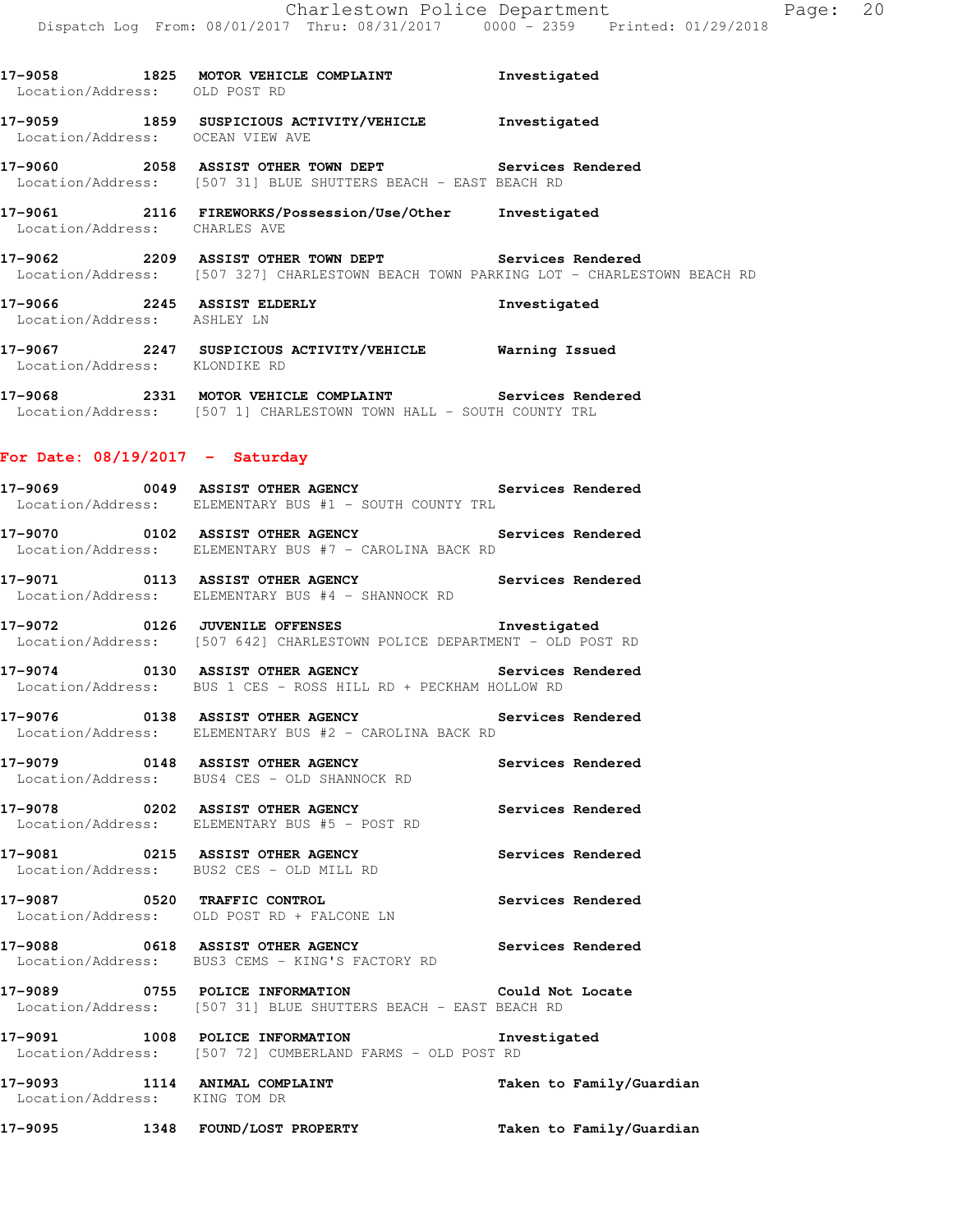Location/Address: RAM ISLAND RD

| 17-9096           | 1440 PARKING VIOLATIONS | Investigated |
|-------------------|-------------------------|--------------|
| Location/Address: | EAST BEACH RD           |              |
|                   |                         |              |

- **17-9098 1515 MVA Minor Report Taken**  Location/Address: [507 72] CUMBERLAND FARMS - OLD POST RD Refer To Incident: 17-328-OF
- **17-9101 1614 MOTOR VEHICLE STOP Warning Issued**  Location/Address: [507 221] SHERMAN'S AUTO BODY INC - SOUTH COUNTY TRL
- **17-9102 1619 TRAFFIC CONTROL Warning Issued**  Location/Address: SOUTH COUNTY TRL + MAPLE LAKE FARM RD
- **17-9103 1625 MOTOR VEHICLE STOP Citation Issued**  Location/Address: POST RD + SCHOOLHOUSE POND RD
- **17-9105 1726 MOTOR VEHICLE STOP Warning Issued**  Location/Address: POST RD + SCHOOLHOUSE POND RD
- **17-9106 1731 MOTOR VEHICLE STOP Warning Issued**  Vicinity of: [507 374] SAINT MARYS CHURCH - CAROLINA BACK RD
- **17-9107 1739 MOTOR VEHICLE STOP Warning Issued**  Location/Address: [507 374] SAINT MARYS CHURCH - CAROLINA BACK RD
- **17-9108 1803 MOTOR VEHICLE COMPLAINT Could Not Locate**  Vicinity of: CAROLINA BACK RD + OLD MILL RD
- **17-9112 1924 MOTOR VEHICLE STOP Warning Issued**  Location/Address: [507 261] RTE 1 @ STATE GARAGE (MILE MARKER 9.6) - POST RD
- **17-9113 1934 ASSIST CITIZEN Services Rendered**  Location/Address: SOUTH SHORE MENTAL HEALTH - POST RD
- **17-9114 2010 FOUND/LOST PROPERTY Investigated**  Location/Address: [507 72] CUMBERLAND FARMS - OLD POST RD Refer To Incident: 17-329-OF
- **17-9115 2024 MOTOR VEHICLE STOP Warning Issued**  Location/Address: FALCONE LN
- **17-9116 2104 TOWN ORDINANCE VIOLATION Unfounded**  Location/Address: [507 76] DOWNEY WEAVER POST - WHIPPLE DR

## **For Date: 08/20/2017 - Sunday**

| 17-9119                                               | 0033 ASSIST OTHER AGENCY<br>Location/Address: PROUT BUS ROUTE #1202 - OLD COACH RD                     | No Action Required       |
|-------------------------------------------------------|--------------------------------------------------------------------------------------------------------|--------------------------|
| 17-9120<br>Location/Address: EDWARDS LN<br>45<br>Age: | Refer To Arrest: 17-86-AR<br>Arrest: COULTHARD, JENNIFER<br>Address: 303 HAND ST JESSUP, PA            |                          |
| Charges:<br><b>17-9125 0413 TRANSPORT</b>             | DOMESTIC-DISORDERLY CONDUCT<br>Location/Address: [507 642] CHARLESTOWN POLICE DEPARTMENT - OLD POST RD | Services Rendered        |
| 17-9126<br>Location/Address:                          | 0535 911 CALLS/False/Hang-Ups/Open<br>KLONDIKE RD                                                      | Investigated             |
| <b>17-9128 0809 TRANSPORT</b>                         | Location/Address: [507 228] PHIL & ANN'S SUNSET MOTEL - OLD POST RD                                    | Taken to Family/Guardian |

**17-9130 1001 OFFICER WANTED No Action Required**  Location/Address: [507 642] CHARLESTOWN POLICE DEPARTMENT - OLD POST RD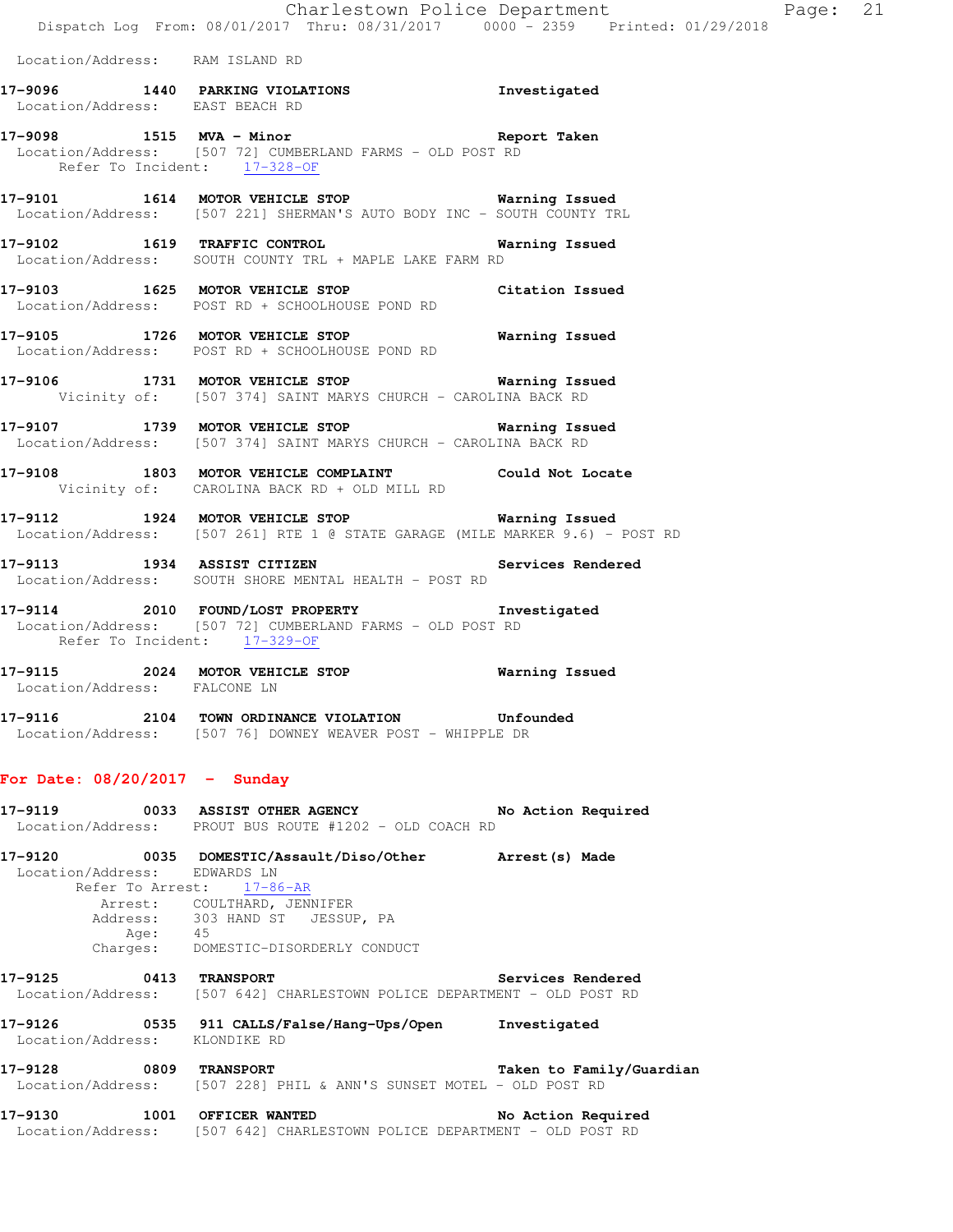17-9131 1023 ALARM, BURGLAR **Building Checked/Secured**  Location/Address: [507 416] MOHEGAN RD **17-9134 1413 MOTOR VEHICLE STOP Warning Issued**  Location/Address: MATUNUCK SCHOOLHOUSE RD + CEDAR RD **17-9135 1434 ASSIST CITIZEN Services Rendered**  Location/Address: CHARLESTOWN BEACH RD **17-9136 1435 MOTOR VEHICLE COMPLAINT Unfounded**  Location/Address: POST RD **17-9137 1517 TRANSPORT No Action Required**  Location/Address: EAST OVERLOOK TER **17-9138 1559 TRAFFIC CONTROL Services Rendered**  Location/Address: POST RD + KING'S FACTORY RD **17-9139 1632 DIS CONDUCT / FIGHT Investigated**  Location/Address: [507 79] ECKEL INSURANCE INC - OLD POST RD **17-9140 1657 MOTOR VEHICLE STOP Warning Issued**  Location/Address: [507 269] RTE 1 @ DRIVING RANGE - POST RD **17-9143 1723 MOTOR VEHICLE STOP Warning Issued**  Location/Address: [507 238] LOBSTER POT RESTAURANT - POST RD **17-9145 1756 MVA - W/Injury/Fluid/Hazard Transported to Hospital**  Location/Address: CAROLINA BACK RD + OLD MILL RD Refer To Accident: 17-127-AC **17-9146 1917 TRANSPORT Services Rendered**  Location/Address: [507 33] BROOKSIDE APARTMENTS - SOUTH COUNTY TRL **17-9147 1931 ASSIST OTHER POLICE DEPT Could Not Locate**  Vicinity of: [507 642] CHARLESTOWN POLICE DEPARTMENT - OLD POST RD **17-9148 1935 DOMESTIC/Assault/Diso/Other Investigated**  Location/Address: PECKHAM HOLLOW RD **17-9150 2138 ASSIST OTHER TOWN DEPT Services Rendered**  Location/Address: [507 327] CHARLESTOWN BEACH TOWN PARKING LOT - CHARLESTOWN BEACH RD **17-9151 2150 POLICE INFORMATION Investigated**  Location/Address: OLD SHANNOCK RD **17-9152 2230 ALARM, FIRE False Alarm**  Location/Address: [507 354] PAT'S POWER EQUIPMENT - OLD POST RD **17-9153 2335 DISTURBANCE/Music/Noise Investigated**  Location/Address: BISCUIT CITY RD **For Date: 08/21/2017 - Monday 17-9170 0231 ALARM, FIRE False Alarm**  Location/Address: [507 354] PAT'S POWER EQUIPMENT - OLD POST RD **17-9171 0653 POLICE INFORMATION No Action Required**  Location/Address: [507 354] PAT'S POWER EQUIPMENT - OLD POST RD **17-9173 0755 MOTOR VEHICLE STOP Citation Issued**  Vicinity of: SOUTH COUNTY TRL **17-9174 0814 MOTOR VEHICLE STOP Citation Issued**  Location/Address: SOUTH COUNTY TRL + NARROW LN

**17-9175 0838 MOTOR VEHICLE STOP Citation Issued**  Location/Address: SOUTH COUNTY TRL + JACOB PERRY DR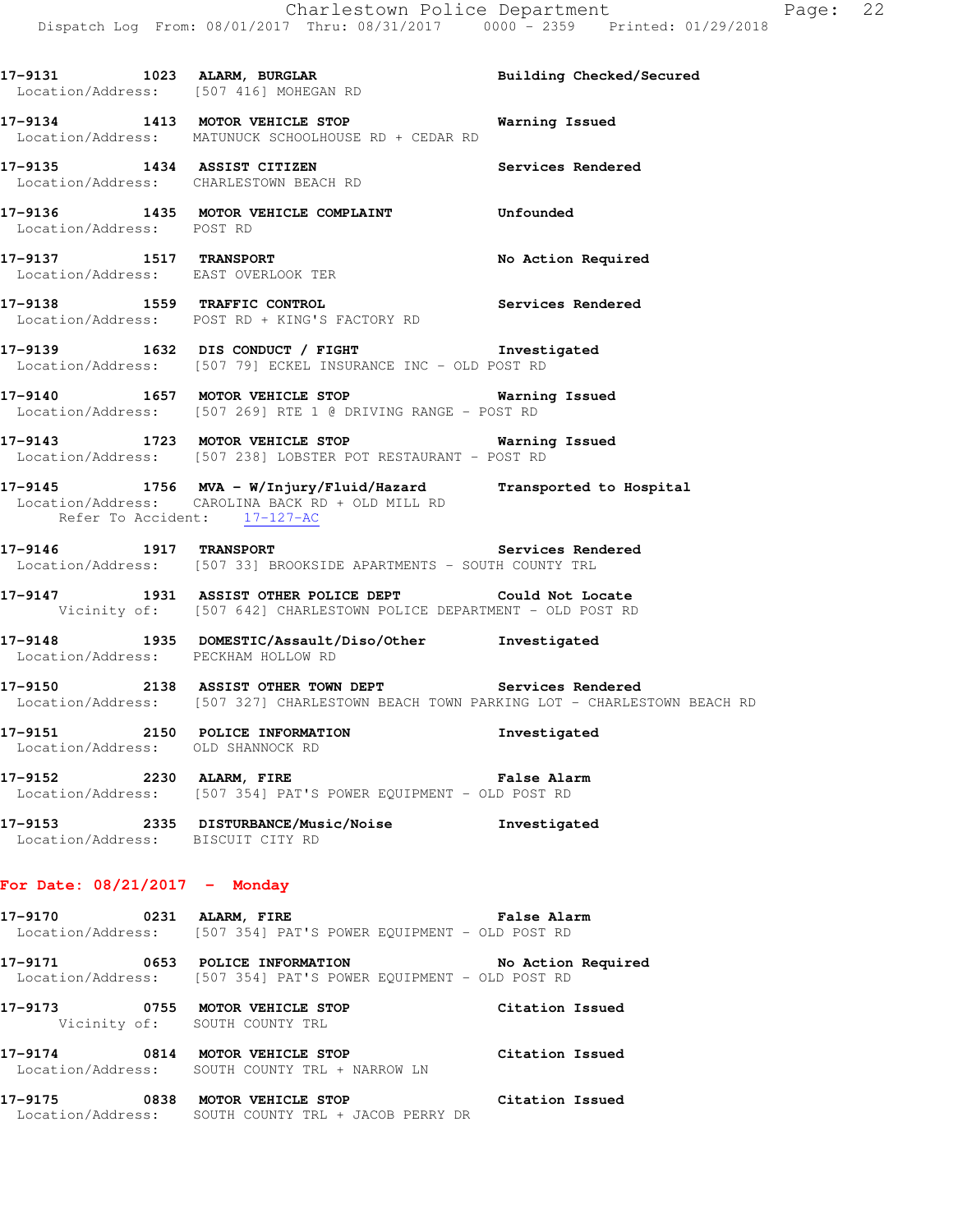|                                                                     | Charlestown Police Department<br>Dispatch Log From: 08/01/2017 Thru: 08/31/2017 0000 - 2359 Printed: 01/29/2018                                                                                                                                             |                |
|---------------------------------------------------------------------|-------------------------------------------------------------------------------------------------------------------------------------------------------------------------------------------------------------------------------------------------------------|----------------|
|                                                                     | 17-9176 0857 MOTOR VEHICLE STOP <b>WATER</b> Warning Issued<br>Vicinity of: [507 221] SHERMAN'S AUTO BODY INC - SOUTH COUNTY TRL                                                                                                                            |                |
|                                                                     | 17-9177 0903 MOTOR VEHICLE STOP <b>WATER WATER</b><br>Location/Address: SOUTH COUNTY TRL + NEW BISCUIT CITY RD                                                                                                                                              |                |
|                                                                     | 17-9178 0910 MOTOR VEHICLE STOP 6 Warning Issued<br>Vicinity of: [507 221] SHERMAN'S AUTO BODY INC - SOUTH COUNTY TRL                                                                                                                                       |                |
|                                                                     | 17-9179 0919 MOTOR VEHICLE STOP Citation Issued<br>Location/Address: [507 276] RTE 2 @ RICHMOND LINE - SOUTH COUNTY TRL                                                                                                                                     |                |
|                                                                     | 17-9180 		 0935 MOTOR VEHICLE STOP 		 Warning Issued<br>Location/Address: SOUTH COUNTY TRL + NEW BISCUIT CITY RD                                                                                                                                            |                |
|                                                                     | 17-9181 0947 MOTOR VEHICLE STOP 6 Warning Issued<br>Location/Address: [507 364] CROTTY AND SONS AUTO BODY - SOUTH COUNTY TRL                                                                                                                                |                |
| Location/Address: DRIFTWOOD DR                                      | 17-9182 0951 POLICE INFORMATION 1nvestigated<br>Refer To Incident: 17-331-OF                                                                                                                                                                                |                |
|                                                                     | 17-9183 0954 MOTOR VEHICLE STOP Citation Issued<br>Vicinity of: [507 221] SHERMAN'S AUTO BODY INC - SOUTH COUNTY TRL                                                                                                                                        |                |
| Refer To Summons: 17-87-AR                                          | 17-9184 1011 MOTOR VEHICLE STOP Arrest (s) Made<br>Vicinity of: WORDEN'S POND RD<br>$\frac{1}{2}$<br>Summons: $SMTH$ , $\frac{1000 \times 1211}{1000}$<br>Address: 83 MAIN ST ASHAWAY, RI<br>Age: 38<br>Charges: Driving with Expired License - 1st Offense |                |
|                                                                     | 17-9185 1024 FOLLOW-UP INVESTIGATION Services Rendered                                                                                                                                                                                                      |                |
| Location/Address: OLD MILL RD<br>Location/Address: WORDEN'S POND RD | 17-9186 1033 MOTOR VEHICLE STOP Citation Issued                                                                                                                                                                                                             |                |
| Location/Address: SHANNOCK RD                                       | 17-9188 1046 MOTOR VEHICLE STOP                                                                                                                                                                                                                             | Warning Issued |
| 17-9190<br>Location/Address: WORDEN'S POND RD                       | 1052 MOTOR VEHICLE STOP                                                                                                                                                                                                                                     | Warning Issued |
|                                                                     | 17-9189 1056 MOTOR VEHICLE STOP<br>Location/Address: HORSE FARM - SHANNOCK RD                                                                                                                                                                               | Warning Issued |
| Location/Address: JACOB PERRY DR                                    | 17-9191 1110 FOLLOW-UP INVESTIGATION                                                                                                                                                                                                                        | Investigated   |
|                                                                     | 17-9192 1122 MOTOR VEHICLE STOP<br>Location/Address: SHANNOCK RD + OLD COACH RD                                                                                                                                                                             | Warning Issued |
|                                                                     | 17-9193 1132 MOTOR VEHICLE STOP<br>Location/Address: [507 599] SHANNOCK RD                                                                                                                                                                                  | Warning Issued |
| Location/Address: CASTLE ROCK DR<br>Refer To Incident: 17-332-OF    | 17-9194 1136 EMBEZZELMENT/FRAUD/FORGERY                                                                                                                                                                                                                     | Investigated   |
|                                                                     | 17-9195 1245 TRAFFIC CONTROL Services Rendered<br>Location/Address: [507 610] FROSTY DREW OBSERVATORY - PARK LN                                                                                                                                             |                |
| Refer To Incident: 17-333-OF                                        | 17-9197 1521 OFFICER WANTED<br>Location/Address: [507 20] NINIGRET PARK - PARK LN                                                                                                                                                                           | Report Taken   |
| Location/Address: SHEILA DR                                         | 17-9198 1619 ROAD HAZARD/OBSTRUCTION                                                                                                                                                                                                                        | Investigated   |

Page: 23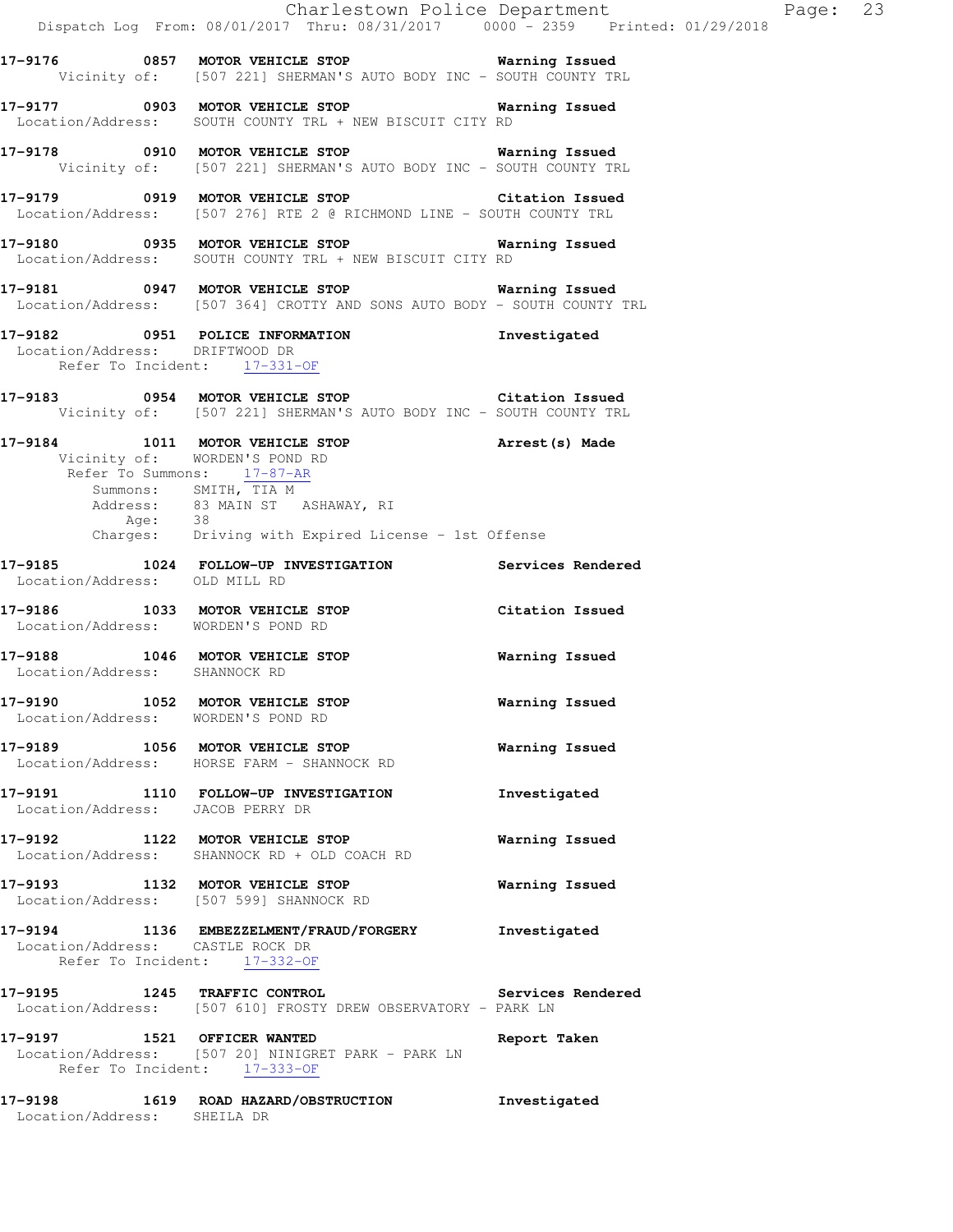**17-9199 1705 FOLLOW-UP INVESTIGATION Investigated**  Location/Address: [507 642] CHARLESTOWN POLICE DEPARTMENT - OLD POST RD Refer To Incident: 17-334-OF

**17-9200 1713 ALARM, BURGLAR False Alarm**  Location/Address: [507 740] SUNDALE WAY

**17-9204 2033 SUSPICIOUS ACTIVITY/VEHICLE Investigated**  Location/Address: [507 292] RTE 216 @ BRADFORD GUN CLUB - ROSS HILL RD

**17-9205 2042 MVA - Minor Investigated**  Location/Address: [507 262] RTE 1 @ LIQUOR STORE (MILE MARKER 9.2) - POST RD

**17-9206 2206 ASSIST CITIZEN Services Rendered**  Location/Address: [507 262] RTE 1 @ LIQUOR STORE (MILE MARKER 9.2) - POST RD

## **For Date: 08/22/2017 - Tuesday**

**17-9209 0042 MOTOR VEHICLE STOP Warning Issued**  Location/Address: POST RD + SCHOOLHOUSE POND RD

**17-9214 0126 ASSIST OTHER TOWN DEPT Services Rendered**  Location/Address: [507 327] CHARLESTOWN BEACH TOWN PARKING LOT - CHARLESTOWN BEACH RD

**17-9220 0212 POLICE INFORMATION Taken/Refered to Other A**  Location/Address: OLD SHANNOCK RD + GARDENIA DR

**17-9222 0554 MOTOR VEHICLE STOP Citation Issued**  Location/Address: POST RD + GENERAL STANTON LN

**17-9223 0600 911 CALLS/False/Hang-Ups/Open Building Checked/Secured**  Location/Address: KLONDIKE RD

**17-9224 1239 ASSIST OTHER POLICE DEPT Could Not Locate**  Location/Address: OLD COACH RD

**17-9225 1357 ASSIST CITIZEN Services Rendered**  Location/Address: [507 26] CHARLESTOWN BREACHWAY - CHARLESTOWN BEACH RD

**17-9227 1431 ALARM, FIRE False Alarm**  Location/Address: SOUTH ARNOLDA RD

**17-9228 1528 MOTOR VEHICLE COMPLAINT Unfounded**  Location/Address: [507 271] RTE 1 @ MICHAEL'S - POST RD

**17-9229 1541 MOTOR VEHICLE STOP Warning Issued**  Location/Address: [507 261] RTE 1 @ STATE GARAGE (MILE MARKER 9.6) - POST RD

**17-9230 1559 MOTOR VEHICLE STOP Warning Issued**  Location/Address: [507 261] RTE 1 @ STATE GARAGE (MILE MARKER 9.6) - POST RD

**17-9231 1608 LOST/STOLEN LICENSE PLATES Report Taken**  Location/Address: KLONDIKE RD Refer To Incident: 17-336-OF

**17-9232 1631 MOTOR VEHICLE STOP Warning Issued**  Location/Address: [507 261] RTE 1 @ STATE GARAGE (MILE MARKER 9.6) - POST RD

**17-9233 1643 MOTOR VEHICLE STOP Warning Issued**  Location/Address: [507 261] RTE 1 @ STATE GARAGE (MILE MARKER 9.6) - POST RD

**17-9234 1651 MOTOR VEHICLE STOP Warning Issued**  Location/Address: POST RD + KING'S FACTORY RD

**17-9235 1656 MOTOR VEHICLE STOP Warning Issued**  Location/Address: POST RD + PROSSER TRL

17-9236 1717 ALARM, BURGLAR **No Action Required** Location/Address: [507 23] U.S. FISH & WILDLIFE HEADQUARTERS - BEND RD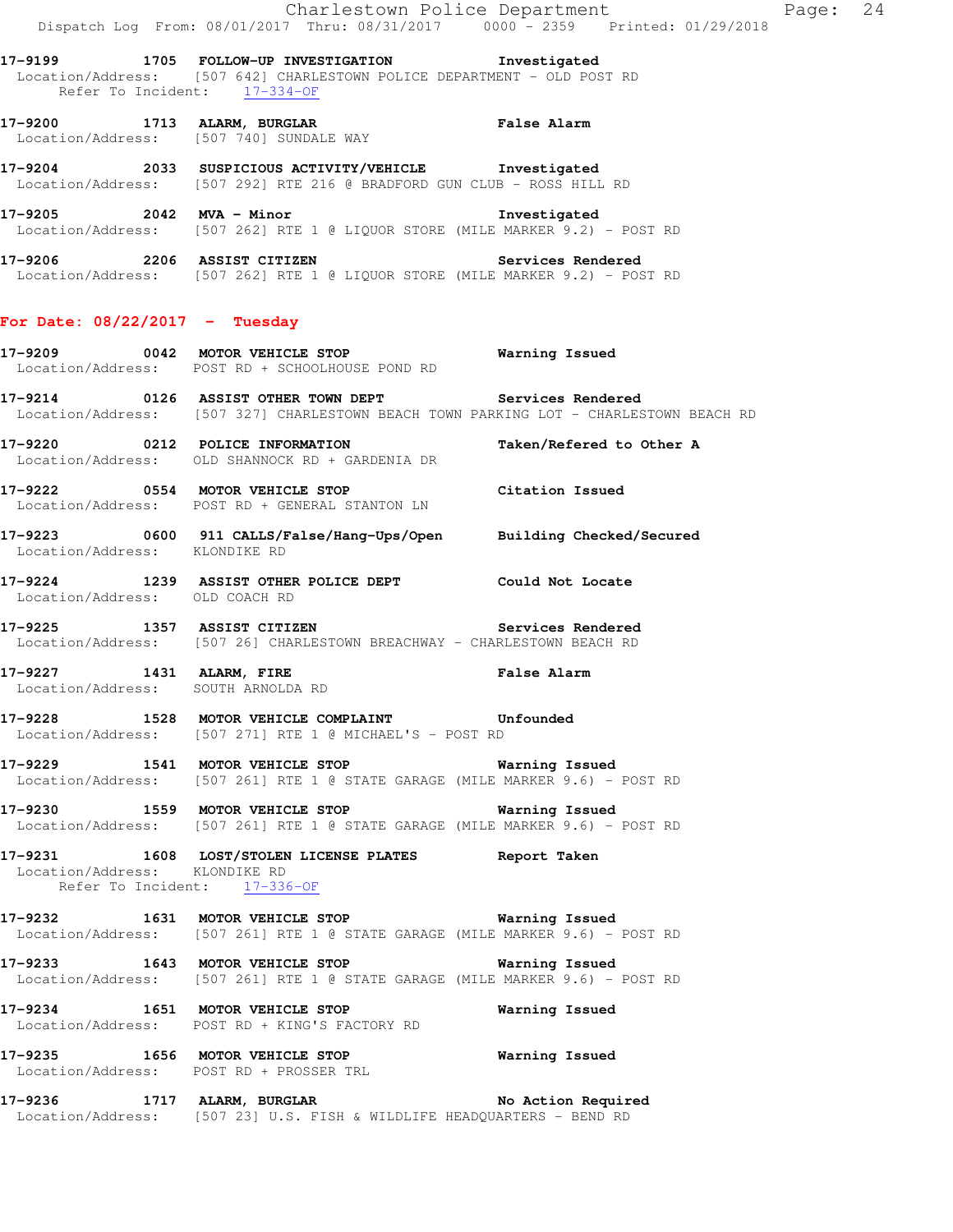|                                                                   | Dispatch Log From: 08/01/2017 Thru: 08/31/2017 0000 - 2359 Printed: 01/29/2018                                                    | Charlestown Police Department<br>Page: 25                                                   |
|-------------------------------------------------------------------|-----------------------------------------------------------------------------------------------------------------------------------|---------------------------------------------------------------------------------------------|
|                                                                   | 17-9237 1719 MOTOR VEHICLE STOP 6 Warning Issued<br>Location/Address: [507 261] RTE 1 @ STATE GARAGE (MILE MARKER 9.6) - POST RD  |                                                                                             |
|                                                                   | 17-9239 1726 MOTOR VEHICLE STOP<br>Location/Address: POST RD + FALCONE LN                                                         | Warning Issued                                                                              |
|                                                                   | 17-9241 1749 MOTOR VEHICLE STOP 6 Warning Issued<br>Location/Address: [507 261] RTE 1 @ STATE GARAGE (MILE MARKER 9.6) - POST RD  |                                                                                             |
|                                                                   | 17-9244 2123 ASSIST OTHER TOWN DEPT Services Rendered<br>Location/Address: [507 49] CHARLESTOWN TOWN BEACH - CHARLESTOWN BEACH RD |                                                                                             |
|                                                                   | 17-9245 2129 OFFICER WANTED 1nvestigated<br>Location/Address: [507 45] RIPPY'S LIQUOR MART - SOUTH COUNTY TRL                     |                                                                                             |
| For Date: $08/23/2017$ - Wednesday                                |                                                                                                                                   |                                                                                             |
|                                                                   | 17-9247 0036 ASSIST OTHER TOWN DEPT Services Rendered<br>Location/Address: [507 31] BLUE SHUTTERS BEACH - EAST BEACH RD           |                                                                                             |
|                                                                   | 17-9251 0047 DISABLED MV<br>Location/Address: [507 269] RTE 1 @ DRIVING RANGE - POST RD                                           | Investigated                                                                                |
|                                                                   | 17-9252 0050 MOTOR VEHICLE STOP<br>Location/Address: POST RD + SCHOOLHOUSE POND RD                                                | Warning Issued                                                                              |
| Location/Address: SK LINE - POST RD<br>Refer To Summons: 17-88-AR | 17-9254 0100 MOTOR VEHICLE STOP <b>Arrest</b> (s) Made<br>Summons: COLMYER, JEFFREY J<br>Address: 576 DOCK RD WEST CREEK, NJ      | Age: 41<br>Charges: Driving after denial, suspension or revocation of license – 1st Offense |
|                                                                   | 17-9255 0104 MOTOR VEHICLE STOP<br>Location/Address: POST RD + KING'S FACTORY RD                                                  | Warning Issued                                                                              |
|                                                                   | 17-9262 0238 MOTOR VEHICLE STOP<br>Location/Address: POST RD + LAKESIDE DR                                                        | <b>Warning Issued</b>                                                                       |
| 17-9273 1047 TRAFFIC CONTROL<br>Location/Address: ROSS HILL RD    |                                                                                                                                   | Services Rendered                                                                           |
|                                                                   | 17-9274 1052 MOTOR VEHICLE STOP 6 Warning Issued<br>Location/Address: SOUTH COUNTY TRL + NEW BISCUIT CITY RD                      |                                                                                             |
|                                                                   | 17-9275 1059 MOTOR VEHICLE STOP 6 Warning Issued<br>Location/Address: SOUTH COUNTY TRL + NEW BISCUIT CITY RD                      |                                                                                             |
|                                                                   | 17-9276 1108 MOTOR VEHICLE STOP 6 Warning Issued<br>Location/Address: SOUTH COUNTY TRL + MAPLE LAKE FARM RD                       |                                                                                             |
|                                                                   | 17-9277 1114 MOTOR VEHICLE STOP Warning Issued<br>Location/Address: SOUTH COUNTY TRL + NEW BISCUIT CITY RD                        |                                                                                             |
|                                                                   | 17-9278 1118 MOTOR VEHICLE STOP No Action Required<br>Location/Address: SOUTH COUNTY TRL + NEW BISCUIT CITY RD                    |                                                                                             |
|                                                                   | 17-9279 1137 POLICE INFORMATION Services Rendered<br>Location/Address: [507 687] CAMP WATCHAUG - PROSSER TRL                      |                                                                                             |
| Location/Address: ROSS HILL RD                                    | 17-9280 1244 MOTOR VEHICLE COMPLAINT Unfounded                                                                                    |                                                                                             |
|                                                                   | 17-9281 1250 MOTOR VEHICLE STOP Citation Issued<br>Location/Address: POST RD + HOXSIE AVE                                         |                                                                                             |
| Location/Address: ROSS HILL RD                                    | 17-9282 1307 MOTOR VEHICLE STOP 6 Warning Issued                                                                                  |                                                                                             |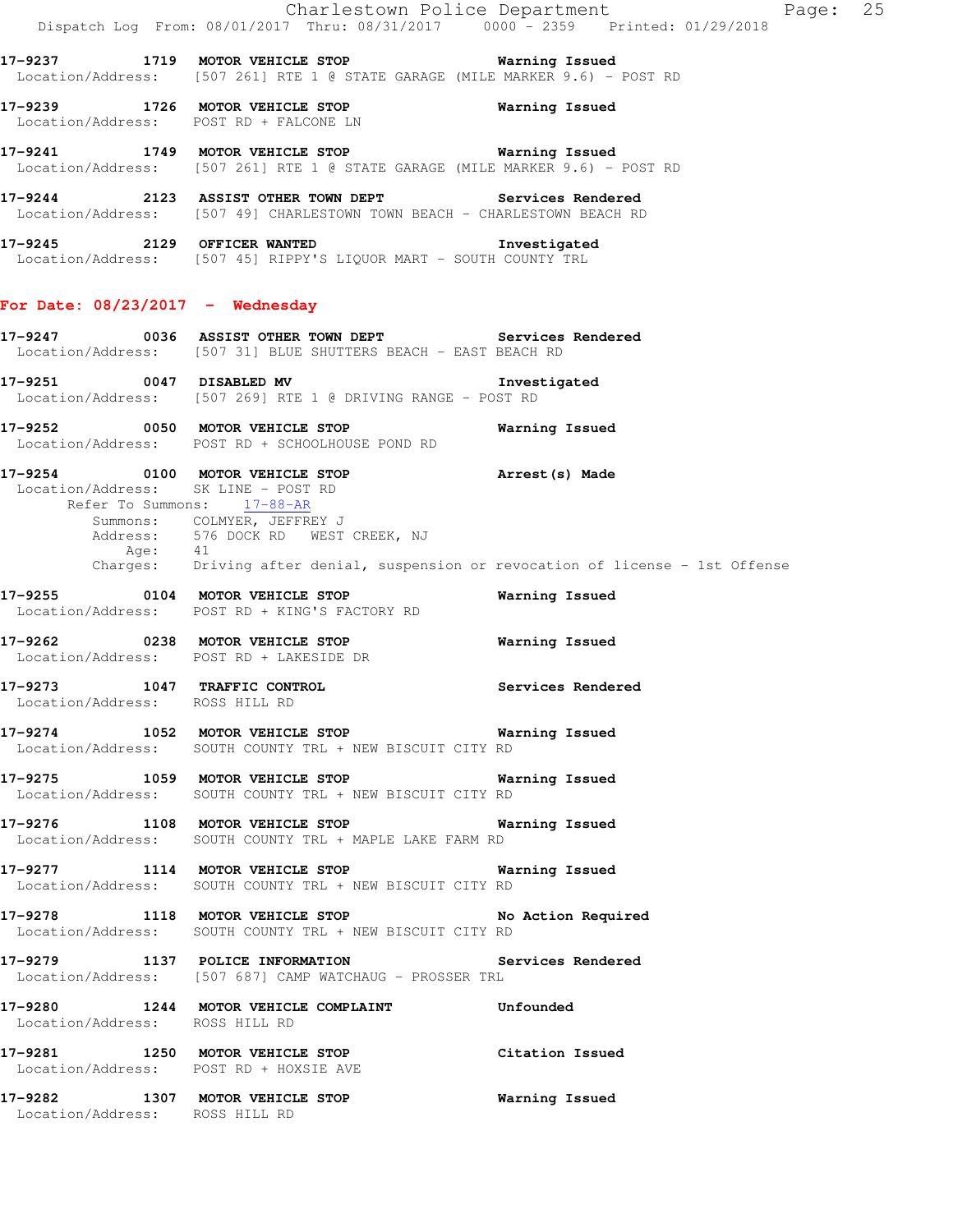Location/Address: ROSS HILL RD **17-9285 1410 MOTOR VEHICLE COMPLAINT Warning Issued**  Location/Address: [507 261] RTE 1 @ STATE GARAGE (MILE MARKER 9.6) - POST RD **17-9286 1416 ANIMAL COMPLAINT No Action Required**  Location/Address: BISCUIT CITY RD **17-9287 1552 ASSIST OTHER TOWN DEPT Services Rendered**  Location/Address: GREENWOOD WAY **17-9289 1615 MOTOR VEHICLE STOP Warning Issued**  Location/Address: [507 276] RTE 2 @ RICHMOND LINE - SOUTH COUNTY TRL **17-9290 1627 MOTOR VEHICLE STOP Warning Issued**  Location/Address: [507 276] RTE 2 @ RICHMOND LINE - SOUTH COUNTY TRL **17-9291 1629 ASSIST OTHER POLICE DEPT Unfounded**  Location/Address: [507 642] COLUMBIA HEIGHTS RD **17-9293 1636 MOTOR VEHICLE STOP Warning Issued**  Location/Address: SOUTH COUNTY TRL + SHANNOCK RD **17-9294 1647 OFFICER WANTED Services Rendered**  Location/Address: EAST BEACH RD **17-9295 1730 NOTIFICATION Could Not Locate**  Location/Address: COLUMBIA HEIGHTS OVAL **17-9298 1825 MOTOR VEHICLE STOP Warning Issued**  Location/Address: CHARLESTOWN BEACH RD + BENHAM ST **17-9301 1955 MOTOR VEHICLE STOP Warning Issued**  Location/Address: SOUTH COUNTY FLOWERS - SHANNOCK RD **17-9302 1957 SUSPICIOUS ACTIVITY/VEHICLE Unfounded**  Location/Address: [507 42] CHURCH OF THE HOLY SPIRIT - OLD POST RD **17-9303 2009 MOTOR VEHICLE STOP Warning Issued**  Location/Address: POST RD + WEST BEACH RD **17-9304 2015 DOMESTIC/Assault/Diso/Other Peace Restored**  Location/Address: OLD RD **17-9307 2107 ASSIST OTHER TOWN DEPT Services Rendered**  Location/Address: [507 31] BLUE SHUTTERS BEACH - EAST BEACH RD **17-9306 2110 ASSIST OTHER TOWN DEPT Services Rendered**  Location/Address: [507 327] CHARLESTOWN BEACH TOWN PARKING LOT - CHARLESTOWN BEACH RD **17-9308 2116 MOTOR VEHICLE STOP Citation Issued**  Location/Address: CHARLESTOWN BEACH RD + HENLEY ST **17-9309 2132 TRESPASSING Unfounded**  Location/Address: EAST BEACH RD **17-9310 2143 MOTOR VEHICLE STOP Warning Issued**  Location/Address: POST RD + SCHOOLHOUSE POND RD **17-9311 2355 MOTOR VEHICLE STOP Warning Issued**  Location/Address: POST RD + WILDFLOWER RD **For Date: 08/24/2017 - Thursday 17-9313 0000 MOTOR VEHICLE STOP Warning Issued** 

| Location/Address: | POST RD + SCHOOLHOUSE POND RD |                |
|-------------------|-------------------------------|----------------|
| 17–9314           | 0012 MOTOR VEHICLE STOP       | Warning Issued |
| Location/Address: | POST RD + SCHOOLHOUSE POND RD |                |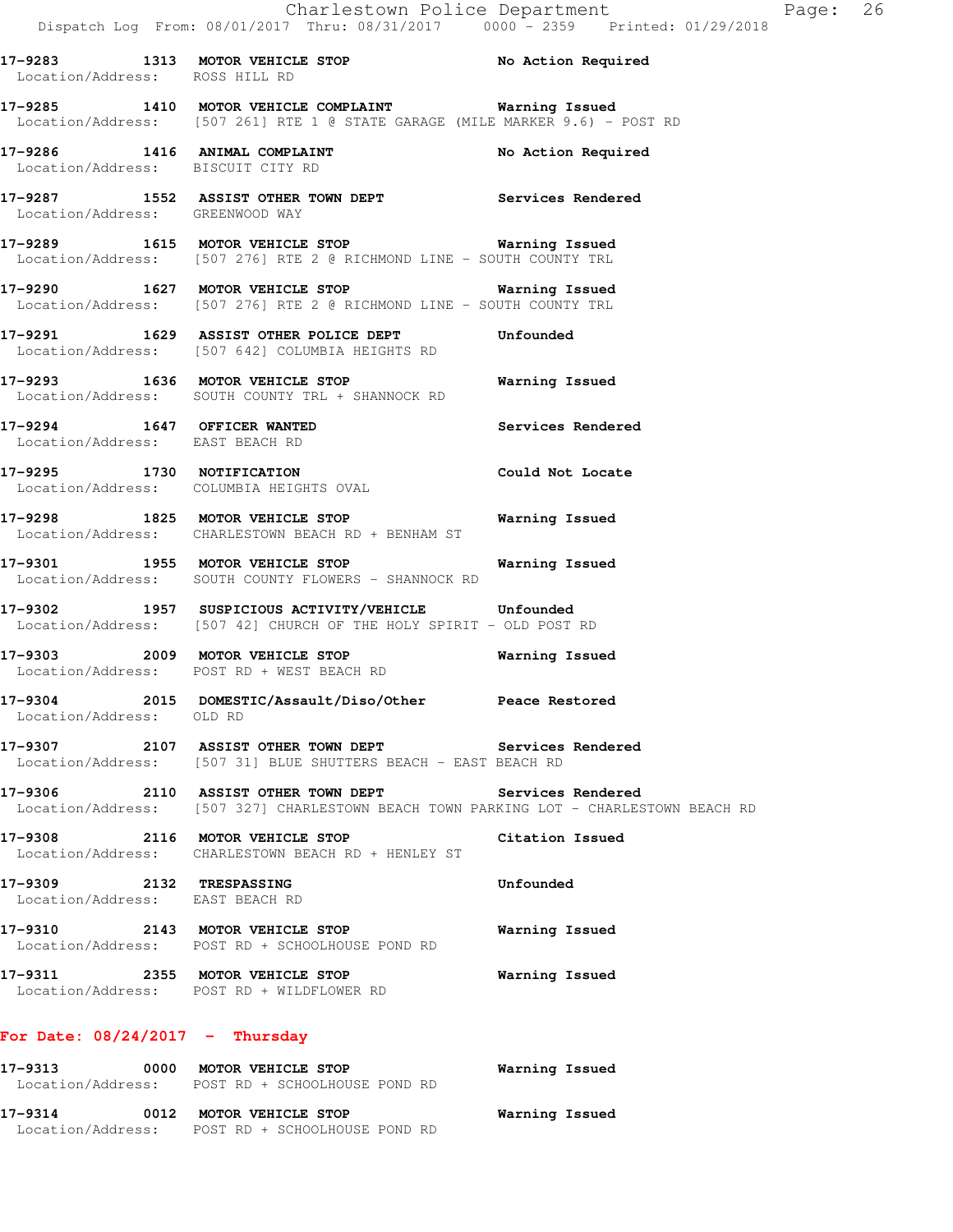**17-9341 0519 MOTOR VEHICLE STOP Citation Issued**  Location/Address: [507 471] SHELTER HARBOR GOLF MAINTANANCE FACILITY - ROSS HILL RD

**17-9342 0520 MOTOR VEHICLE STOP Citation Issued**  Location/Address: POST RD + SCHOOLHOUSE POND RD

**17-9343 0546 MOTOR VEHICLE STOP Citation Issued**  Location/Address: [507 471] SHELTER HARBOR GOLF MAINTANANCE FACILITY - ROSS HILL RD

**17-9345 0946 MOTOR VEHICLE STOP Warning Issued**  Location/Address: POST RD + SCHOOLHOUSE POND RD

**17-9346 0954 MOTOR VEHICLE STOP Warning Issued**  Location/Address: POST RD + KING'S FACTORY RD

**17-9347 1014 MOTOR VEHICLE STOP Warning Issued**  Location/Address: POST RD + KING'S FACTORY RD

**17-9348 1032 SUSPICIOUS ACTIVITY/VEHICLE Investigated**  Location/Address: EAST BEACH RD

**17-9349 1033 MOTOR VEHICLE STOP Warning Issued**  Location/Address: POST RD + KING'S FACTORY RD

**17-9350 1151 MVA - W/Injury/Fluid/Hazard Transported to Hospital**  Location/Address: POST RD + WEST BEACH RD Refer To Accident: 17-128-AC

**17-9351 1519 ASSIST CITIZEN Services Rendered**  Vicinity of: [507 31] BLUE SHUTTERS BEACH - EAST BEACH RD

**17-9352 1544 MOTOR VEHICLE COMPLAINT Warning Issued**  Location/Address: [507 261] RTE 1 @ STATE GARAGE (MILE MARKER 9.6) - POST RD

**17-9353 1545 POLICE INFORMATION Investigated**  Location/Address: AUBURN DR Refer To Incident: 17-338-OF

**17-9354 1652 WELL BEING CHECK Investigated**  Location/Address: PROSSER TRL

**17-9355 1655 POLICE INFORMATION Report Taken**  Location/Address: RAILROAD AVE Refer To Incident: 17-339-OF

17-9357 1930 Boating - Assistance **Services Rendered** Location: [507 340] NINIGRET POND - WEST

**17-9358 1950 DIS CONDUCT / FIGHT Investigated**  Location/Address: [507 833] CASTLE ROCK DR

**17-9360 2035 SUSPICIOUS ACTIVITY/VEHICLE Building Checked/Secured**  Location/Address: LADY SLIPPER DR

**17-9361 2100 ASSIST OTHER TOWN DEPT Services Rendered**  Location/Address: [507 327] CHARLESTOWN BEACH TOWN PARKING LOT - CHARLESTOWN BEACH RD

**17-9362 2132 ASSIST OTHER TOWN DEPT Services Rendered**  Location/Address: [507 31] BLUE SHUTTERS BEACH - EAST BEACH RD

**17-9363 2135 SUSPICIOUS ACTIVITY/VEHICLE Taken to Family/Guardian**  Vicinity of: [507 274] RTE 1 @ HENRY'S FRUIT STAND - POST RD

## **For Date: 08/25/2017 - Friday**

**17-9365 0022 POLICE INFORMATION Could Not Locate**  Location/Address: POST RD + NARROW LN

**17-9367 0027 TRANSPORT Services Rendered**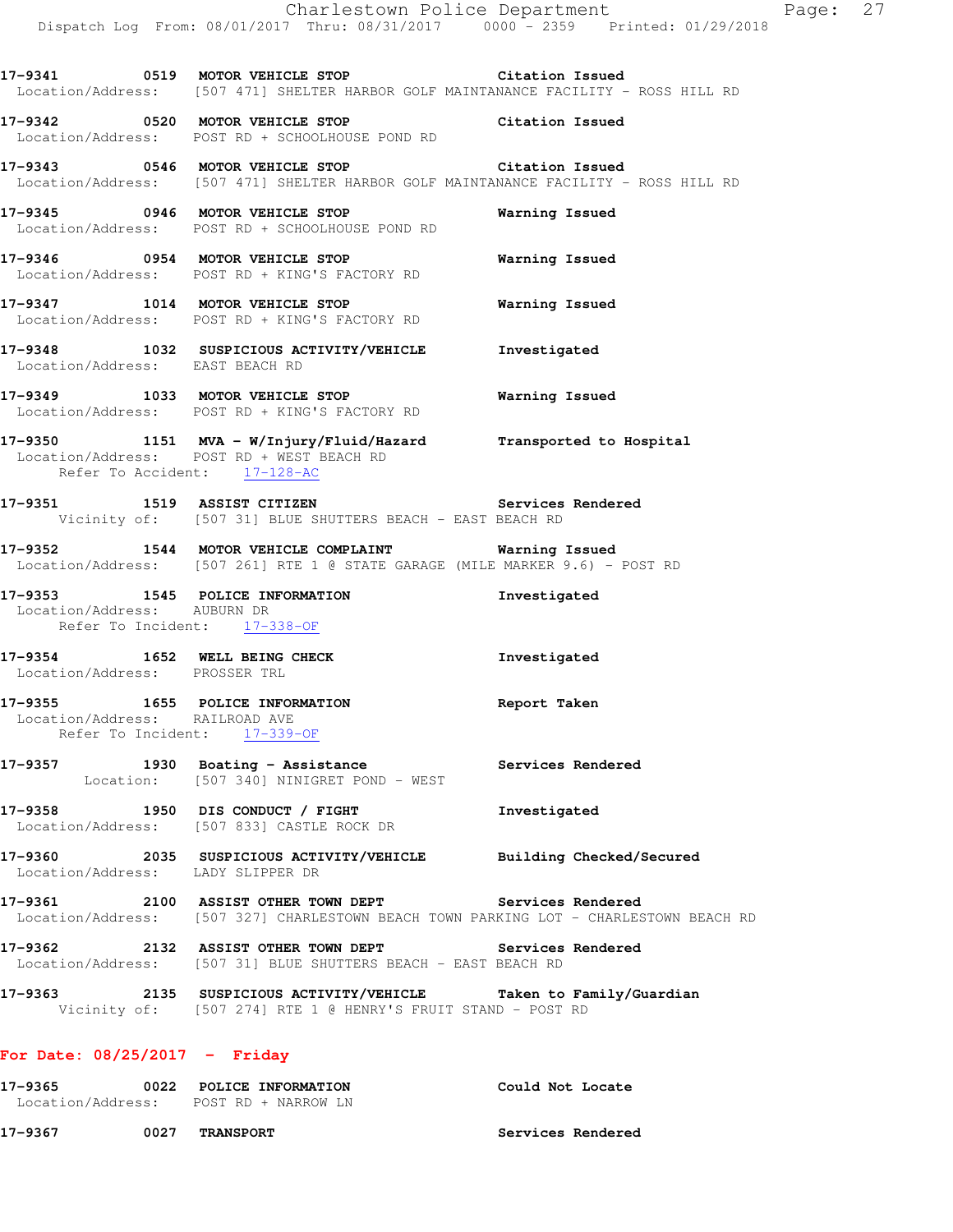Location/Address: BOTKA DR

|                               | 17-9390 0529 TRAFFIC CONTROL<br>Location/Address: OLD POST RD + FALCONE LN                             | Services Rendered  |
|-------------------------------|--------------------------------------------------------------------------------------------------------|--------------------|
|                               | 17-9391 0632 ANIMAL COMPLAINT<br>Location/Address: SOUTH COUNTY TRL                                    | Could Not Locate   |
|                               | 17-9392 1114 ANNOYING PHONE CALLS<br>Location/Address: BISCUIT CITY RD                                 | Investigated       |
|                               | 17-9394 1325 ASSIST OTHER TOWN DEPT<br>Location/Address: NORTH CASTLE WAY                              | Investigated       |
| 17-9396                       | 1415 DISABLED MV<br>Vicinity of: [507 300] POST RD + TAMANACO DR                                       | Services Rendered  |
|                               | 17-9397 1520 ALARM, BURGLAR<br>Location/Address: [507 622] HANNA'S RD                                  | Investigated       |
|                               | 17-9398 1521 ASSIST OTHER AGENCY<br>Location/Address: TOWN OF CHARLESTOWN TOWN HALL - NORTH CASTLE WAY | Investigated       |
| Location/Address: SHANNOCK RD | 17-9399 1622 ASSIST CITIZEN<br>Refer To Incident: 17-340-OF                                            | Investigated       |
| 17-9400 1644 DISABLED MV      | Location/Address: RTE - POST RD + EAST BEACH RD                                                        | No Action Required |

**17-9401 1733 MOTOR VEHICLE STOP Warning Issued**  Location/Address: [507 266] RTE 1 @ WILLOWS - POST RD

**17-9402 1742 MOTOR VEHICLE STOP Warning Issued**  Location/Address: POST RD + PROSSER TRL

**17-9403 1743 ROAD HAZARD/OBSTRUCTION Removed Hazard**  Vicinity of: [507 260] RTE 1 @ GENERAL STANTON - POST RD

**17-9404 1801 FIRE, OTHER Services Rendered**  Location/Address: [507 642] CHARLESTOWN POLICE DEPARTMENT - OLD POST RD

**17-9405 1855 SUSPICIOUS ACTIVITY/VEHICLE Building Checked/Secured**  Location/Address: OCEAN RIDGE DR

**17-9406 1945 MOTOR VEHICLE STOP Warning Issued**  Vicinity of: [507 364] CROTTY AND SONS AUTO BODY - SOUTH COUNTY TRL

**17-9407 1953 MOTOR VEHICLE STOP Warning Issued**  Vicinity of: [507 364] CROTTY AND SONS AUTO BODY - SOUTH COUNTY TRL

**17-9408 2105 MOTOR VEHICLE STOP No Action Required**  Vicinity of: KING'S FACTORY RD + POST RD

**17-9409 2114 ASSIST OTHER TOWN DEPT Services Rendered**  Location/Address: [507 31] BLUE SHUTTERS BEACH - EAST BEACH RD

**17-9410 2120 ASSIST OTHER TOWN DEPT Services Rendered**  Location/Address: [507 327] CHARLESTOWN BEACH TOWN PARKING LOT - CHARLESTOWN BEACH RD

**17-9411 2154 MOTOR VEHICLE STOP Warning Issued**  Location/Address: POST RD + EAST BEACH RD

17-9412 2203 DISABLED MV **No Action Required** Location/Address: POST RD + PROSSER TRL

**17-9413 2217 FOLLOW-UP INVESTIGATION Investigated**  Location/Address: EAST BEACH RD

**17-9414 2228 MOTOR VEHICLE STOP Warning Issued**  Location/Address: EAST BEACH RD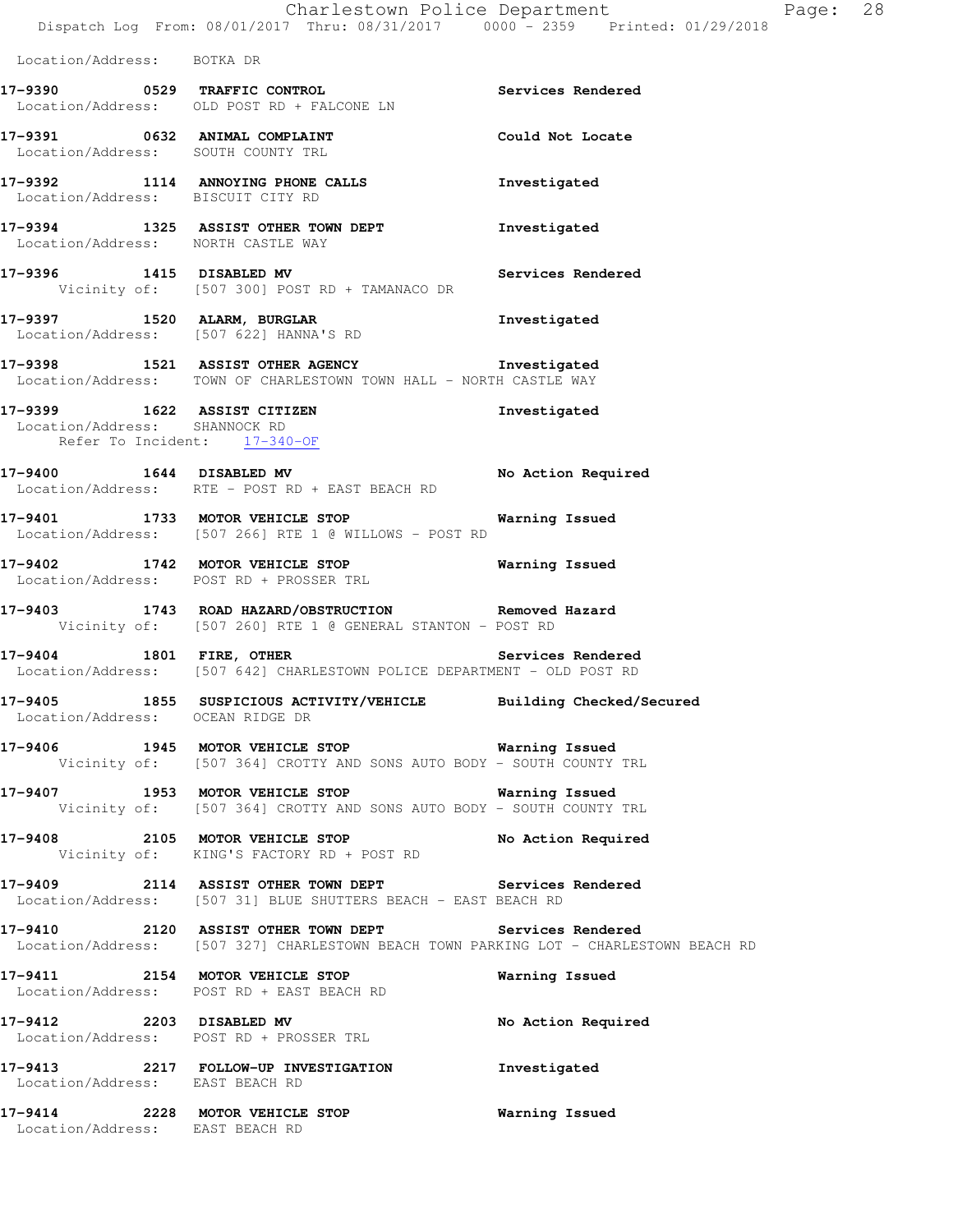|                                 | 17-9424 0228 MVA - Minor<br>Location/Address: CHARLESTOWN BEACH RD<br>Refer To Accident: 17-129-AC                                                  | Report Taken                                                                                                             |
|---------------------------------|-----------------------------------------------------------------------------------------------------------------------------------------------------|--------------------------------------------------------------------------------------------------------------------------|
|                                 | 17-9425 0320 SUSPICIOUS ACTIVITY/VEHICLE Investigated<br>Location/Address: [507 321] CHARLESTOWN BEACH - CHARLESTOWN BEACH RD                       |                                                                                                                          |
|                                 | 17-9432 1312 ALARM, BURGLAR 2001 Building Checked/Secured<br>Location/Address: SOUTH COUNTY TRL                                                     |                                                                                                                          |
|                                 | 17-9433 1329 OFFICER WANTED<br>Location/Address: WEST BEACH RD                                                                                      | No Action Required                                                                                                       |
|                                 | 17-9434 1415 MOTOR VEHICLE STOP <b>Warning Issued</b><br>Location/Address: OLD POST RD + CROSS MILLS RD                                             |                                                                                                                          |
|                                 | 17-9435 1612 DISABLED MV Services Rendered<br>Location/Address: [507 263] RTE 1 @ TOURIST INFO - POST RD                                            |                                                                                                                          |
| Location/Address: OLD POST RD   | 17-9437 1828 ALARM, BURGLAR BURGLAR Building Checked/Secured                                                                                        |                                                                                                                          |
|                                 | 17-9438 1853 ASSIST CITIZEN Services Rendered                                                                                                       | Location/Address: [507 21] BURLINGAME STATE PARK - CAMPING AREA - BURLINGAME STATE PARK RD                               |
|                                 | 17-9439 1918 MISSING PERSON Services Rendered                                                                                                       | Location/Address: [507 21] BURLINGAME STATE PARK - CAMPING AREA - BURLINGAME STATE PARK RD                               |
| Location/Address: SAND PLAIN RD |                                                                                                                                                     |                                                                                                                          |
|                                 | 17-9442 2056 ASSIST OTHER TOWN DEPT Services Rendered<br>Location/Address: [507 327] CHARLESTOWN BEACH TOWN PARKING LOT - CHARLESTOWN BEACH RD      |                                                                                                                          |
|                                 | 17-9443 2117 MOTOR VEHICLE COMPLAINT Unfounded<br>Location/Address: SOUTH COUNTY TRL + SHANNOCK RD                                                  |                                                                                                                          |
| For Date: $08/27/2017 -$ Sunday |                                                                                                                                                     |                                                                                                                          |
| Location/Address: SURFSIDE AVE  | 17-9456 0503 ALARM, CO DETECTOR 1nvestigated                                                                                                        |                                                                                                                          |
|                                 | 17-9460 1042 OFFICER WANTED Report Taken<br>Location/Address: [507 642] CHARLESTOWN POLICE DEPARTMENT - OLD POST RD<br>Refer To Incident: 17-341-OF |                                                                                                                          |
|                                 | 17-9461 1049 ANIMAL COMPLAINT COULD Not Locate<br>Location/Address: [507 49] CHARLESTOWN TOWN BEACH - CHARLESTOWN BEACH RD                          |                                                                                                                          |
|                                 | 17-9462 1100 MOTOR VEHICLE STOP<br>Location/Address: POST RD + NARROW LN                                                                            | Warning Issued                                                                                                           |
| 17-9463 1113 ALARM, FIRE        |                                                                                                                                                     | Building Checked/Secured<br>Location/Address: [507 530] NARRAGANSETT INDIAN FOUR WINDS COMMUNITY CENT - SOUTH COUNTY TRL |
|                                 | 17-9465 1241 MVA - W/Injury/Fluid/Hazard Services Rendered<br>Location/Address: POST RD + WILDFLOWER RD<br>Refer To Accident: 17-130-AC             |                                                                                                                          |
|                                 | 17-9466 1302 MOTOR VEHICLE COMPLAINT<br>Location/Address: SHANNOCK RD + SOUTH COUNTY TRL                                                            | Unfounded                                                                                                                |
| 17-9468 1616 DISABLED MV        | Location/Address: POST RD + NARROW LN<br>Refer To Incident: 17-342-OF                                                                               | Report Taken                                                                                                             |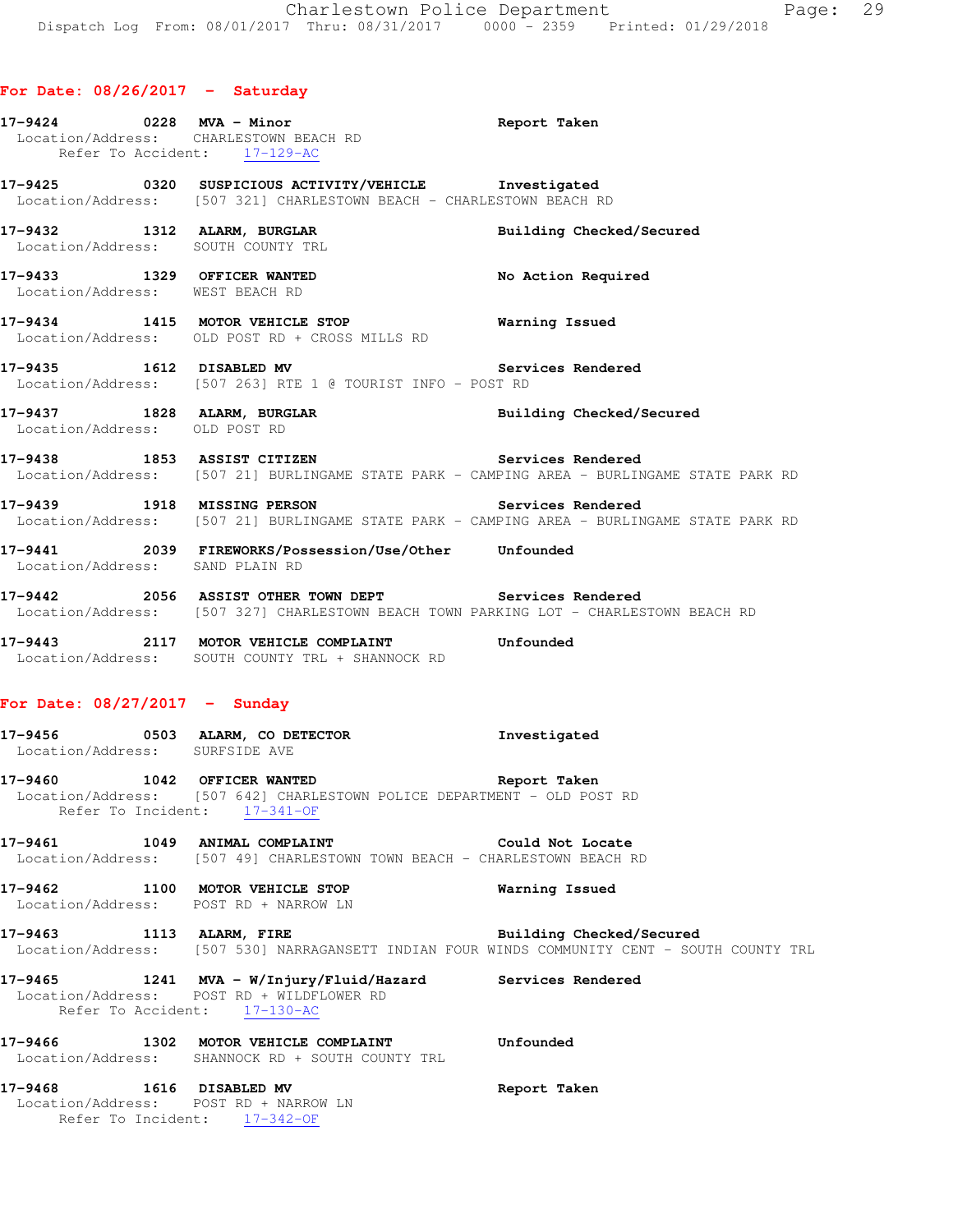**17-9470 1703 ASSIST OTHER POLICE DEPT Services Rendered**  Location/Address: KING'S FACTORY RD **17-9471 1820 FIRE, OTHER Investigated**  Location/Address: OLD POST RD **17-9474 1858 WATER RESCUE No Action Required**  Location/Address: [507 318] EAST BEACH STATE PARKING LOT - EAST BEACH RD **17-9475 2143 ASSIST OTHER TOWN DEPT Services Rendered**  Location/Address: [507 31] BLUE SHUTTERS BEACH - EAST BEACH RD **17-9479 2350 ASSIST OTHER TOWN DEPT Services Rendered**  Location/Address: [507 327] CHARLESTOWN BEACH TOWN PARKING LOT - CHARLESTOWN BEACH RD **For Date: 08/28/2017 - Monday 17-9480 0019 MOTOR VEHICLE STOP Citation Issued**  Location/Address: POST RD + SCHOOLHOUSE POND RD **17-9493 0559 TRAFFIC CONTROL Warning Issued**  Location/Address: RICHMOND TOWN LINE - ALTON CAROLINA RD 17-9497 **1032** OFFICER WANTED **Services Rendered**  Location/Address: [507 642] CHARLESTOWN POLICE DEPARTMENT - OLD POST RD **17-9498 1118 OFFICER WANTED Services Rendered**  Location/Address: WEST BEACH RD **17-9499 1126 FOUND/LOST PROPERTY Services Rendered**  Location/Address: [507 1] CHARLESTOWN TOWN HALL - SOUTH COUNTY TRL Refer To Incident: 17-343-OF **17-9500 1250 OFFICER WANTED Services Rendered**  Location/Address: [507 642] CHARLESTOWN POLICE DEPARTMENT - OLD POST RD **17-9501 1305 OFFICER WANTED Services Rendered**  Location/Address: [507 642] CHARLESTOWN POLICE DEPARTMENT - OLD POST RD **17-9502 1409 ALARM, FIRE False Alarm**  Location/Address: COVE DR **17-9503 1504 TRAFFIC CONTROL Services Rendered**  Location/Address: [507 19] CHARLESTOWN ELEMENTARY SCHOOL - CAROLINA BACK RD **17-9505 1557 MOTOR VEHICLE STOP Warning Issued**  Location/Address: SHANNOCK RD + ASHLEY LN **17-9506 1602 SUSPICIOUS ACTIVITY/VEHICLE Could Not Locate**  Location/Address: BUCKEYE BROOK RD + FAWN CIR **17-9507 1605 MOTOR VEHICLE STOP Citation Issued**  Location/Address: [507 276] RTE 2 @ RICHMOND LINE - SOUTH COUNTY TRL **17-9508 1610 ASSIST CITIZEN Services Rendered**  Location/Address: SAND PLAIN RD **17-9509 1809 MOTOR VEHICLE STOP Warning Issued**  Location/Address: POST RD + GENERAL STANTON LN **17-9510 1818 MOTOR VEHICLE STOP Warning Issued**  Location/Address: POST RD + GENERAL STANTON LN **17-9511 1924 MOTOR VEHICLE COMPLAINT No Action Required**  Location/Address: SOUTH COUNTY TRL + SHANNOCK RD **17-9512 1954 MOTOR VEHICLE STOP Warning Issued**  Location/Address: [507 29] ARROWHEAD DENTAL - SOUTH COUNTY TRL **17-9513 2023 MOTOR VEHICLE STOP No Action Required**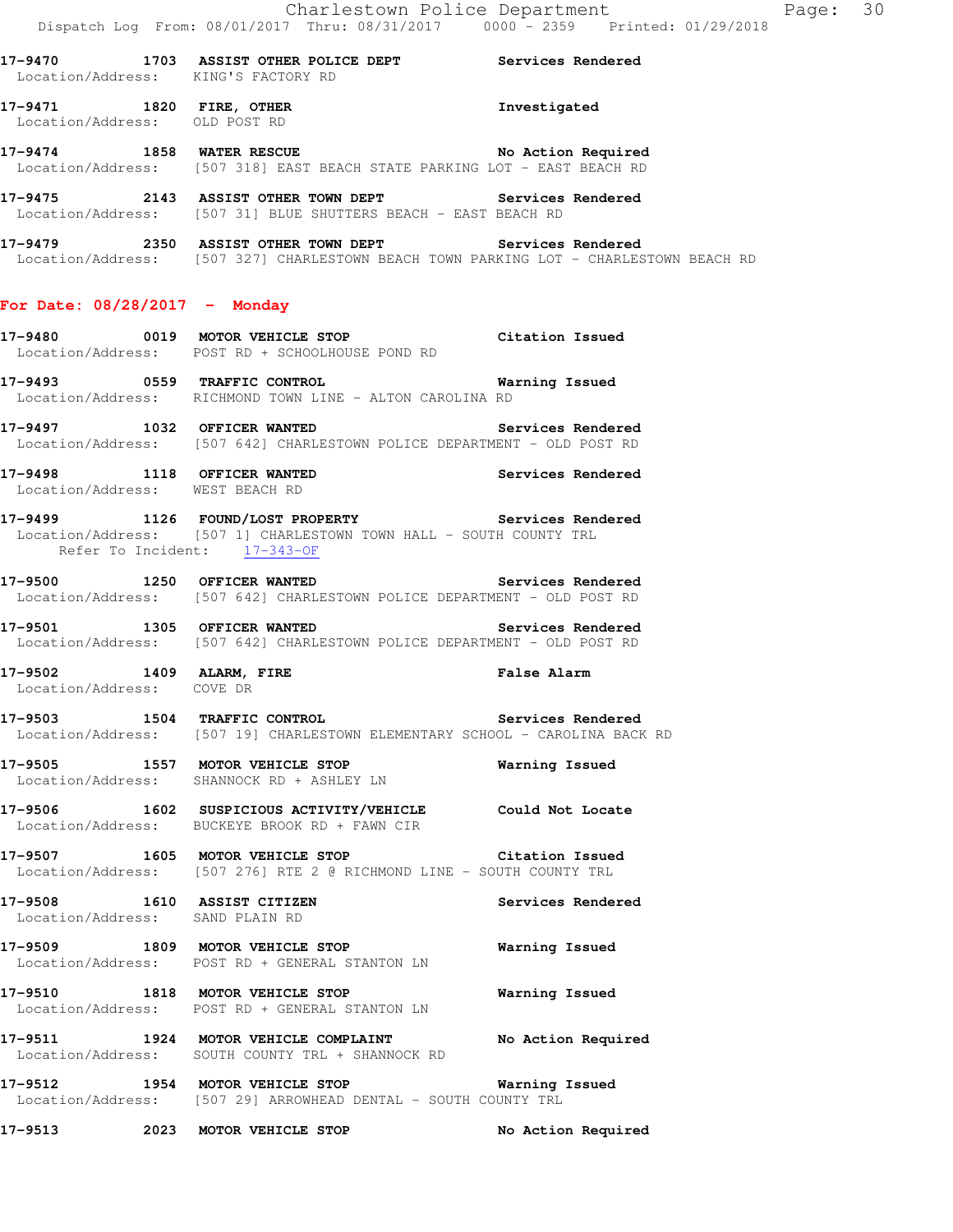| Charlestown Police Department                  |  |  |  |  |                                 | Page: 31 |  |  |  |
|------------------------------------------------|--|--|--|--|---------------------------------|----------|--|--|--|
| Dispatch Log From: 08/01/2017 Thru: 08/31/2017 |  |  |  |  | 0000 - 2359 Printed: 01/29/2018 |          |  |  |  |

Location/Address: POST RD + KING'S FACTORY RD

**17-9514 2039 MOTOR VEHICLE STOP Citation Issued**  Location/Address: SHANNOCK RD + WORDEN'S POND RD **17-9515 2108 MOTOR VEHICLE STOP Citation Issued**  Location/Address: SHANNOCK RD + WORDEN'S POND RD **17-9516 2129 MOTOR VEHICLE STOP Warning Issued**  Location/Address: HORSE - SHANNOCK RD **17-9517 2134 ALARM, FIRE Investigated**  Location/Address: [507 493] CAROLINA BACK RD

# **For Date: 08/29/2017 - Tuesday**

**17-9519 0026 ASSIST OTHER TOWN DEPT Services Rendered**  Location/Address: [507 327] CHARLESTOWN BEACH TOWN PARKING LOT - CHARLESTOWN BEACH RD

**17-9520 0030 ASSIST OTHER TOWN DEPT Services Rendered**  Location/Address: [507 31] BLUE SHUTTERS BEACH - EAST BEACH RD

- **17-9528 0058 SUSPICIOUS ACTIVITY/VEHICLE Investigated**  Location/Address: OLD POST RD + EAST ARNOLDA DR
- **17-9535 0547 TRAFFIC CONTROL Services Rendered**  Location/Address: RICHMOND TOWN LINE - ALTON CAROLINA RD
- **17-9536 0613 MOTOR VEHICLE STOP Warning Issued**  Location/Address: POST RD + SCHOOLHOUSE POND RD
- **17-9537 0638 MOTOR VEHICLE STOP Warning Issued**  Location/Address: SOUTH COUNTY TRL + NARROW LN
- **17-9540 1207 FOLLOW-UP INVESTIGATION Services Rendered**  Location/Address: GOOSEBERRY HILL
- **17-9541 1209 ASSIST OTHER POLICE DEPT Services Rendered**  Location/Address: OLD COACH RD
- **17-9545 1347 OFFICER WANTED Investigated**  Location/Address: [507 88] EAST WEST MARKET - POST RD

**17-9546 1520 DISABLED MV Removed Hazard**  Location/Address: [507 263] RTE 1 @ TOURIST INFO (MILE MARKER 7.6) - POST RD

- **17-9547 1600 ANNOYING PHONE CALLS Services Rendered**  Location/Address: BUCKEYE BROOK RD
- **17-9548 1610 PSYCHOLOGICAL EMERGENCY Transported to Hospital**  Location/Address: OLD POST RD
- **17-9549 1633 ASSIST SCHOOL DEPT RESIDENCY Could Not Locate**  Location/Address: OLD COACH RD
- **17-9550 1730 ALARM, BURGLAR False Alarm**  Location/Address: [507 416] MOHEGAN RD
- **17-9551 1738 TRESPASSING Investigated**  Location/Address: CEDAR SWAMP PATH Refer To Incident: 17-345-OF
- **17-9552 1905 MVA W/Injury/Fluid/Hazard Investigated**  Location/Address: ALTON CAROLINA RD Refer To Accident: 17-131-AC
- **17-9553 2227 DOMESTIC/Assault/Diso/Other Investigated**  Location/Address: WEST CASTLE WAY Refer To Incident: 17-346-OF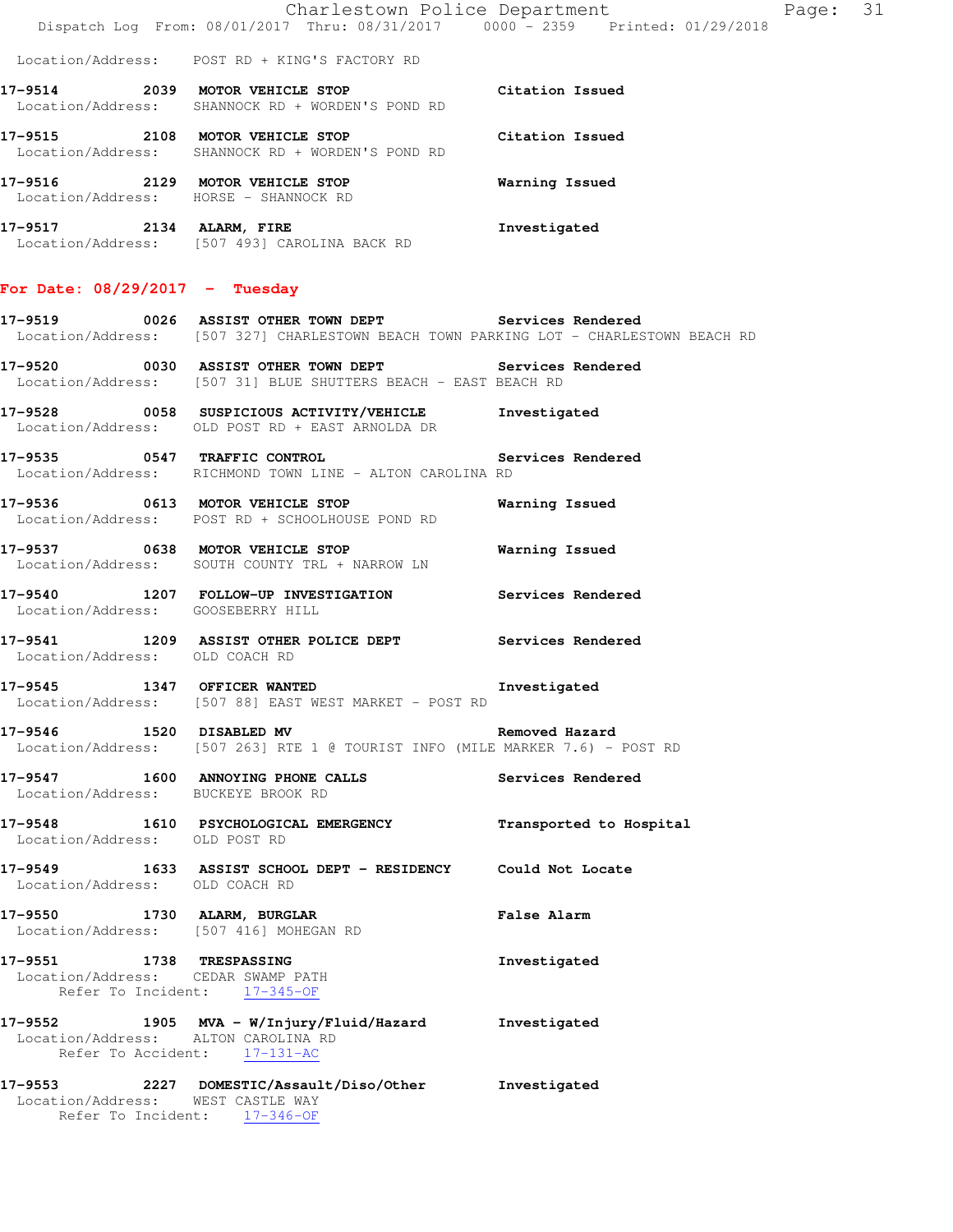**17-9554 2347 ALARM, FIRE False Alarm**  Location/Address: [507 869] GROUP HOME PERSPECTIVE - KING'S FACTORY RD

## **For Date: 08/30/2017 - Wednesday**

|                                                                |                  | 17-9558 0840 MVA - W/Injury/Fluid/Hazard Transported to Hospital<br>Location/Address: ALTON CAROLINA RD + CAROLINA BACK RD<br>Refer To Accident: 17-132-AC                                                         |                          |
|----------------------------------------------------------------|------------------|--------------------------------------------------------------------------------------------------------------------------------------------------------------------------------------------------------------------|--------------------------|
|                                                                |                  | 17-9559 1022 MOTOR VEHICLE STOP<br>Location/Address: PASTURE LN                                                                                                                                                    | Citation Issued          |
|                                                                |                  | 17-9560 1023 EMBEZZELMENT/FRAUD/FORGERY No Action Required<br>Location/Address: KING'S FACTORY RD                                                                                                                  |                          |
|                                                                |                  | 17-9561 1049 MOTOR VEHICLE STOP<br>Location/Address: POST RD + SCHOOLHOUSE POND RD                                                                                                                                 | Warning Issued           |
|                                                                |                  | 17-9562 1055 MOTOR VEHICLE STOP 6 Warning Issued<br>Location/Address: POST RD + KING'S FACTORY RD                                                                                                                  |                          |
|                                                                |                  | 17-9563 1121 MOTOR VEHICLE STOP 6 Warning Issued<br>Location/Address: [507 36] CHARLESTOWN MINI-SUPER - OLD POST RD                                                                                                |                          |
|                                                                |                  | 17-9564 1126 ROAD HAZARD/OBSTRUCTION Removed Hazard<br>Location/Address: POST RD + SOUTH COUNTY TRL                                                                                                                |                          |
|                                                                |                  | 17-9565 1136 MOTOR VEHICLE STOP 6 Warning Issued<br>Location/Address: POST RD + GENERAL STANTON LN                                                                                                                 |                          |
|                                                                |                  | 17-9566 1153 MOTOR VEHICLE STOP <b>Warning Issued</b><br>Location/Address: [507 258] RTE 1 @ SOUTH KINGSTOWN LINE (MM 11.4) - POST RD                                                                              |                          |
| 17-9567 1154 ESCORT                                            |                  | Location/Address: WEST CASTLE WAY                                                                                                                                                                                  | Services Rendered        |
|                                                                |                  | 17-9568 1330 MVA - Minor<br>Location/Address: [507 845] FIXED RITE AUTO REPAIR - KLONDIKE RD<br>Refer To Incident: 17-347-OF                                                                                       |                          |
| 17-9569 1612 TRAFFIC CONTROL<br>Location/Address: ROSS HILL RD |                  |                                                                                                                                                                                                                    | Services Rendered        |
| 17-9570 1637 WATER RESCUE<br>Location/Address: SURFSIDE AVE    |                  |                                                                                                                                                                                                                    | Transported to Hospital  |
| Address:                                                       | Age:<br>Charges: | 17-9571 1811 DOMESTIC/Assault/Diso/Other hrrest(s) Made<br>Location/Address: PECKHAM HOLLOW RD<br>Refer To Arrest: 17-90-AR<br>Arrest: PEREZ, DEJA<br>374 LONG ST WARWICK, RI<br>21<br>DOMESTIC-DISORDERLY CONDUCT |                          |
|                                                                |                  | DOMESTIC-VANDALISM/MALICIOUS INJURY TO PROP                                                                                                                                                                        |                          |
| 17-9574                                                        |                  | 2141 ASSIST OTHER TOWN DEPT<br>Location/Address: [507 31] BLUE SHUTTERS BEACH - EAST BEACH RD                                                                                                                      | <b>Services Rendered</b> |
| 17–9573<br>Location/Address: CHARLES AVE                       |                  | 2232 OFFICER WANTED                                                                                                                                                                                                | Investigated             |

## **For Date: 08/31/2017 - Thursday**

| 17-9584           | 0100         | <b>ASSIST OTHER TOWN DEPT</b>                                       | Services Rendered |  |
|-------------------|--------------|---------------------------------------------------------------------|-------------------|--|
| Location/Address: |              | [507 327] CHARLESTOWN BEACH TOWN PARKING LOT - CHARLESTOWN BEACH RD |                   |  |
| 17–9597           | 0705         | WELL BEING CHECK                                                    | Investigated      |  |
|                   | Vicinity of: | [507 1] CHARLESTOWN TOWN HALL – SOUTH COUNTY TRL                    |                   |  |